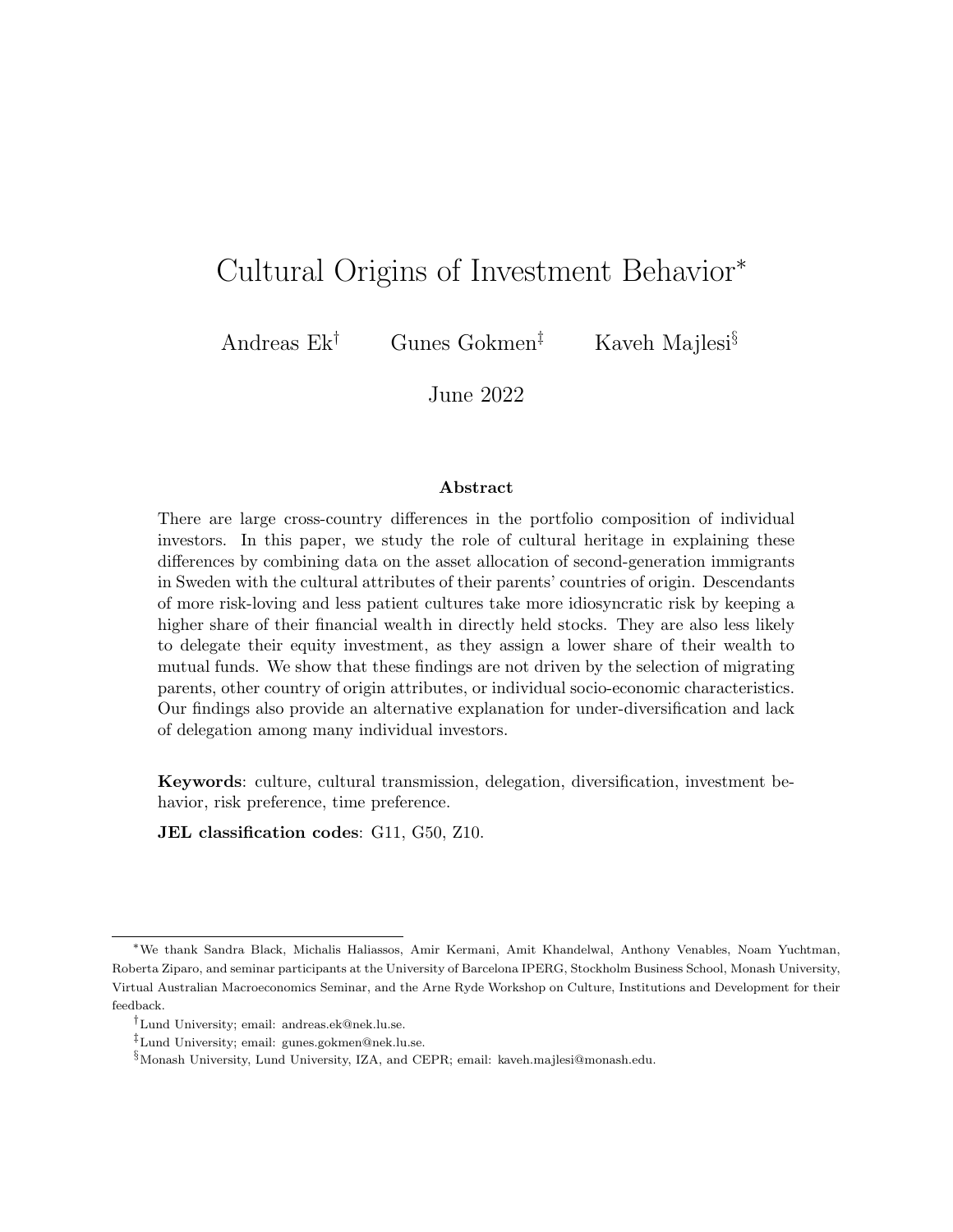## 1 Introduction

Substantial cross-country differences in financial portfolio composition of individual investors [\(Badarinza et al., 2016;](#page-47-0) [Christelis et al., 2013\)](#page-49-0) remain largely unexplained even after accounting for demographics, education, income, and wealth - there is considerable variation in asset allocation among very similarly developed and geographically close countries.[1](#page-1-0)

Cultural heritage might be a prime factor.<sup>[2](#page-1-1)</sup> It has been shown that culture shapes beliefs and preferences, and influences individual choices that are reflected in decisions such as labor force participation, education, fertility, corruption, and violence.<sup>[3](#page-1-2)</sup> Given the importance of preferences in shaping financial behavior, cultural heritage, transmitted from parents to children, could explain some of the differences in portfolio compositions across countries. This paper examines this idea by assessing the effects of two distinct culturally transmissible attributes that are front and center in any finance text book - risk and time preferences - on the composition of financial portfolios.

Although previous research does not directly test this hypothesis, existing evidence points to the potential role of cultural traits in forming financial portfolios.<sup>[4](#page-1-3)</sup> [Guiso et al.](#page-52-0) [\(2008\)](#page-52-0) find that trust, a cultural attribute with deep historical roots, affects households' willingness to use the formal financial system. [Haliassos et al.](#page-52-1) [\(2017\)](#page-52-1) use data on first-generation migrants in Sweden, divided into six-country clusters based on their genetic distance to native

<span id="page-1-0"></span><sup>1</sup>For example, [Badarinza et al.](#page-47-0) [\(2016\)](#page-47-0) document that, while the share of mutual funds in financial wealth is three times as large as that of directly held stocks in Germany and Netherlands, the former is smaller in France and the two are very similar in Finland.

<span id="page-1-1"></span><sup>2</sup>For our purposes, culture is defined as a set of inter-generationally transmitted preferences, beliefs and attitudes in a society [\(Bisin and Verdier, 2001;](#page-47-1) Fernandez, 2011; [Fernandez and Fogli, 2009\)](#page-51-0).

<span id="page-1-2"></span> $3$ [Alesina et al.](#page-46-0) [\(2013\)](#page-46-0); Fernández [\(2011\)](#page-50-0); Fernández et al. [\(2004\)](#page-50-1); [Fernandez and Fogli](#page-51-0) [\(2009\)](#page-51-0); [Figlio et](#page-51-1) [al.](#page-51-1)  $(2019)$ ; [Fisman and Miguel](#page-51-2)  $(2007)$ ; [Guiso et al.](#page-52-2)  $(2003, 2006)$  $(2003, 2006)$ ; [Miguel et al.](#page-53-0)  $(2011)$ ; Voigtländer and Voth [\(2012\)](#page-54-0).

<span id="page-1-3"></span><sup>4</sup>[Gomes et al.](#page-52-4) [\(2021\)](#page-52-4) provide an overview of the literature on the link between culture and financial decision making.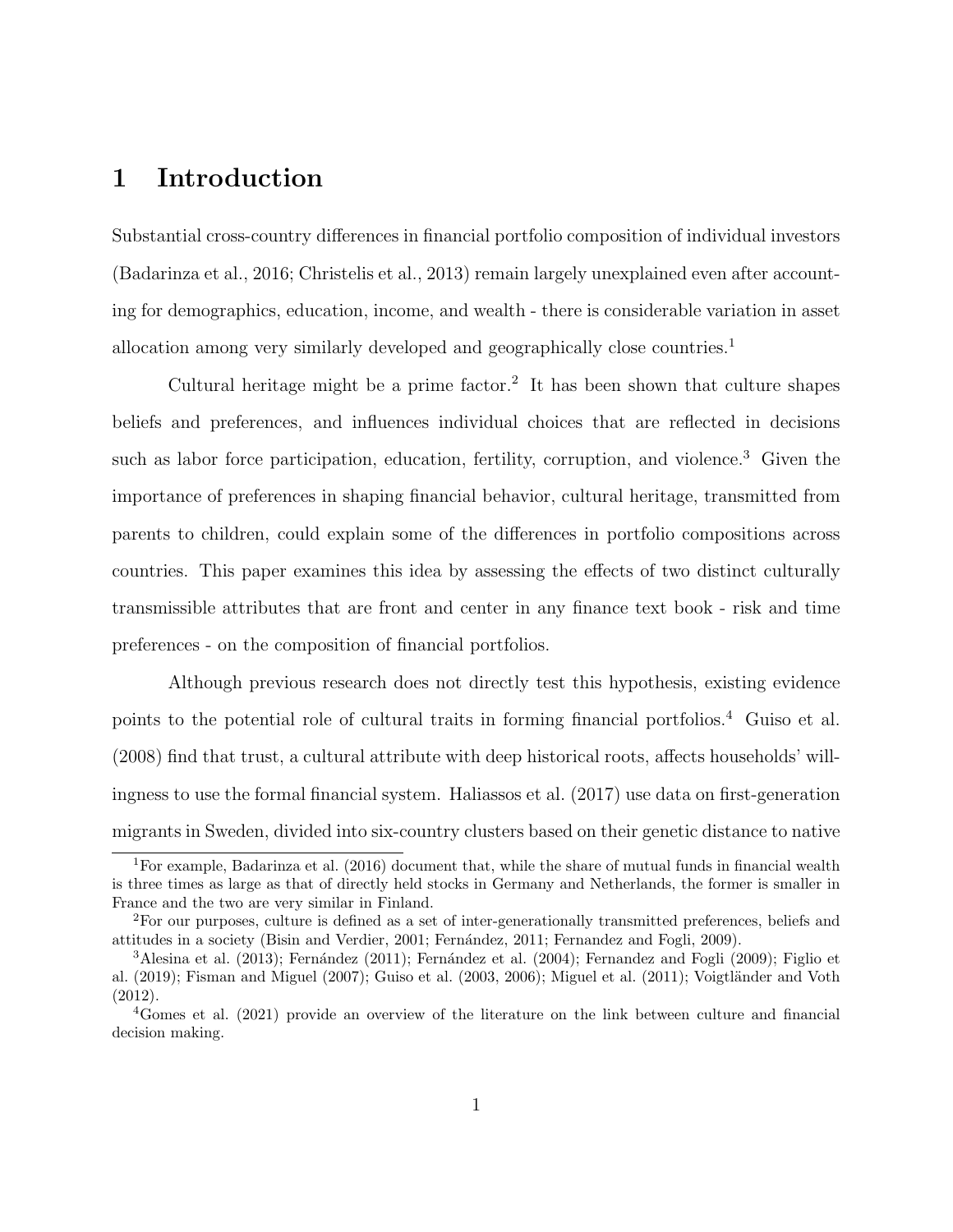Swedes, and study the role of cultural differences in asset market participation. They find people who were exposed to their home country for more years in their working life tend to exhibit greater cultural differences from the native culture and that differences diminish with exposure to the host country institutions, even for large cultural distances.

Separating the effect of culturally transmitted preferences on investment behavior from other institutional and economic factors is challenging. A culture that might drive one type of investment behavior could also result in institutions and policies that accommodate or incentivize that behavior [\(Guiso et al., 2006\)](#page-52-3). Under these circumstances, one would not be able to distinguish whether a certain investment behavior is due to institutional features or individuals' cultural attributes.

We overcome these concerns by relating the investment behavior of second-generation migrants in Sweden, a subsample of the Swedish population who were born in Sweden but have at least one parent born in a different country, with cultural measures associated to their parents' countries of origin. As attitudes are inter-generationally transmitted from parents to children [\(Dohmen et al., 2012\)](#page-49-1), our identification strategy exploits the opportunity to observe this subsample with varying parental cultural background in a common environment, thus, distinguishing cultural factors from other institutional and aggregate economic factors. Since the spatial separation of migrants from country of origin rules out reverse-causality and any other omitted factor must be intergenerationally transmissible, none of the usual confounders –such as institutions, the economic environment, technology and geography– can plausibly explain away our estimates.<sup>[5](#page-2-0)</sup>

<span id="page-2-0"></span><sup>&</sup>lt;sup>5</sup>This identification strategy has been dubbed as the epidemiological approach in the literature and is based on the variation in outcomes across different immigrant groups residing in the same country [\(Carroll](#page-48-0) [et al., 1994;](#page-48-0) [Fernandez and Fogli, 2006,](#page-50-2) [2009;](#page-51-0) Fernández, 2011; [Giuliano, 2007\)](#page-51-3). The majority of this literature looks at first-generation immigrants who, unlike second-generation immigrants, have been exposed to institutional and economic factors in their countries of origin as well as to those of their host countries. Depending on the question, one or the other group could be the preferable sample to investigate. For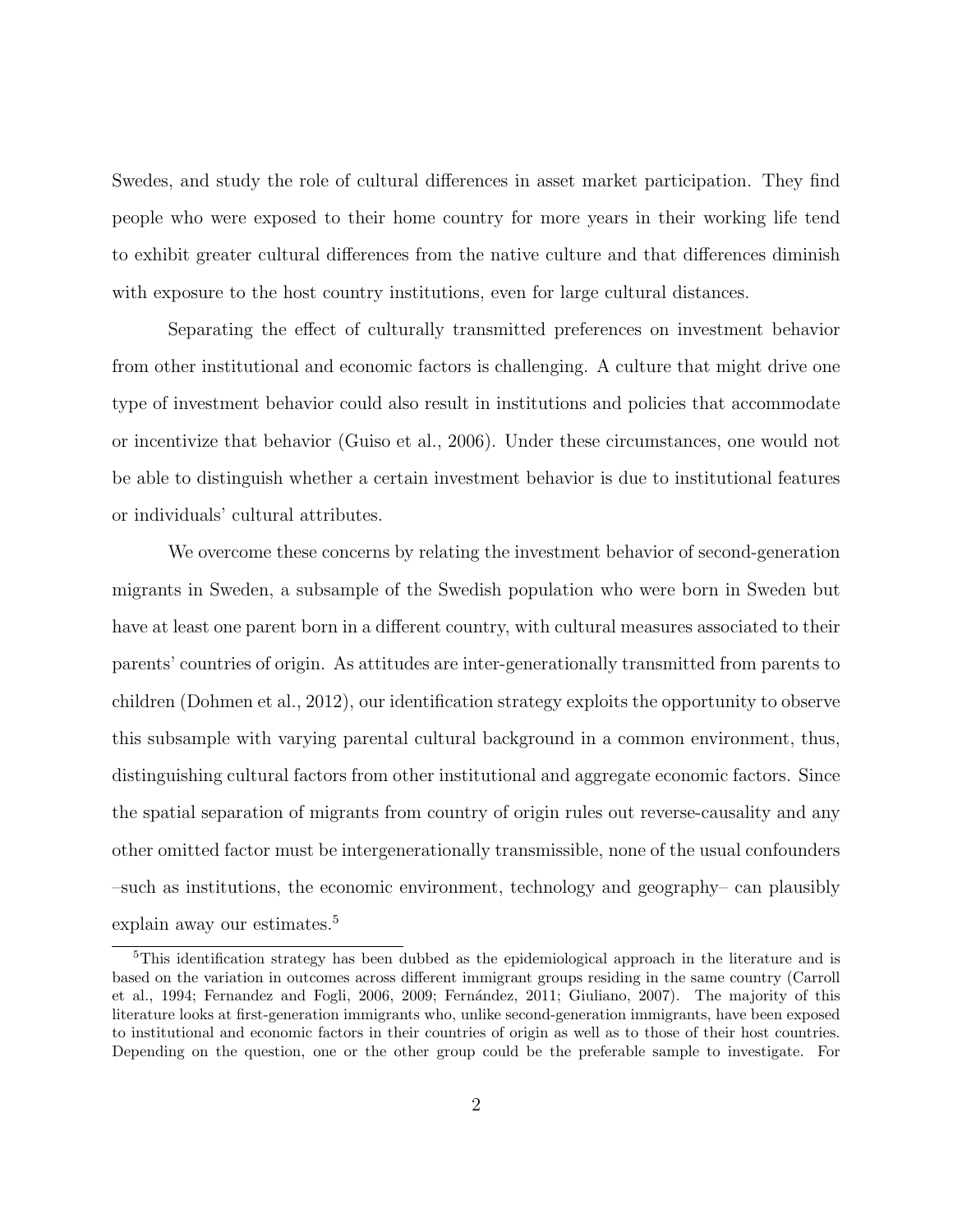To investigate individuals' investment behavior, we look at the shares of financial wealth invested directly in stocks and in mutual funds, as well as stock-market and mutualfund participation. It has been shown that individuals who invest in stocks, as opposed to mutual funds, are likely to treat trading as gambling and switch between the two activities as substitutes. [Dorn et al.](#page-49-2) [\(2015\)](#page-49-2) show that variation in lottery prizes in Germany affects trading in individual stocks and options, but mutual fund trading fails to produce the experience sought by gambling-motivated investors. [Gao and Lin](#page-51-4) [\(2015\)](#page-51-4) show increases in the prize of lottery jackpots in Taiwan decrease the trade volume among stocks preferred by individual investors and [Kumar](#page-53-1) [\(2009\)](#page-53-1) finds that individual investors prefer stocks with lottery-type features (low-priced with high idiosyncratic volatility and high idiosyncratic skewness). As a result, direct investments in stocks generally exhibit higher volatility, with potentially more extreme returns, compared to investments in mutual funds, characteristics more appealing for risk-loving investors.<sup>[6](#page-3-0)</sup>

On the other hand, investment in mutual funds requires being content with trading less frequently, which results in foregoing potential utility gained from the act of trading [\(Dorn and Sengmueller, 2009\)](#page-50-3). It also requires delegating investment decisions, something that could appeal more to patient investors. Using data on the universe of investors and assets held in Sweden between 1999-2007, we show that funds are indeed traded less often

example, as mentioned earlier, [Haliassos et al.](#page-52-1) [\(2017\)](#page-52-1) use data on first-generation migrants in Sweden to study the pace of migrants' financial-behavior assimilation. Similarly, [Osili and Paulson](#page-53-2) [\(2008\)](#page-53-2) investigate if the attitudes of the first-generation migrants towards institutions affect their financial decisions by asking if their likelihood of participation in the US stock market is influenced by the degree of protection of property rights in their home country and their length of exposure to the host country's institutions.

<span id="page-3-0"></span><sup>6</sup>Gambling, especially when the outcome is correlated with consumption, has been used to obtain measures of risk preference (e.g., [Barsky et al.](#page-47-2) [\(1997\)](#page-47-2) and [Frey et al.](#page-51-5) [\(2017\)](#page-51-5)) and numerous studies (e.g., [Ali](#page-46-1) [\(1977\)](#page-46-1), [Asch et al.](#page-47-3) [\(1982\)](#page-47-3), and [Snyder](#page-54-1) [\(1978\)](#page-54-1)) have suggested that those involved in gambling-type activities have higher risk tolerance.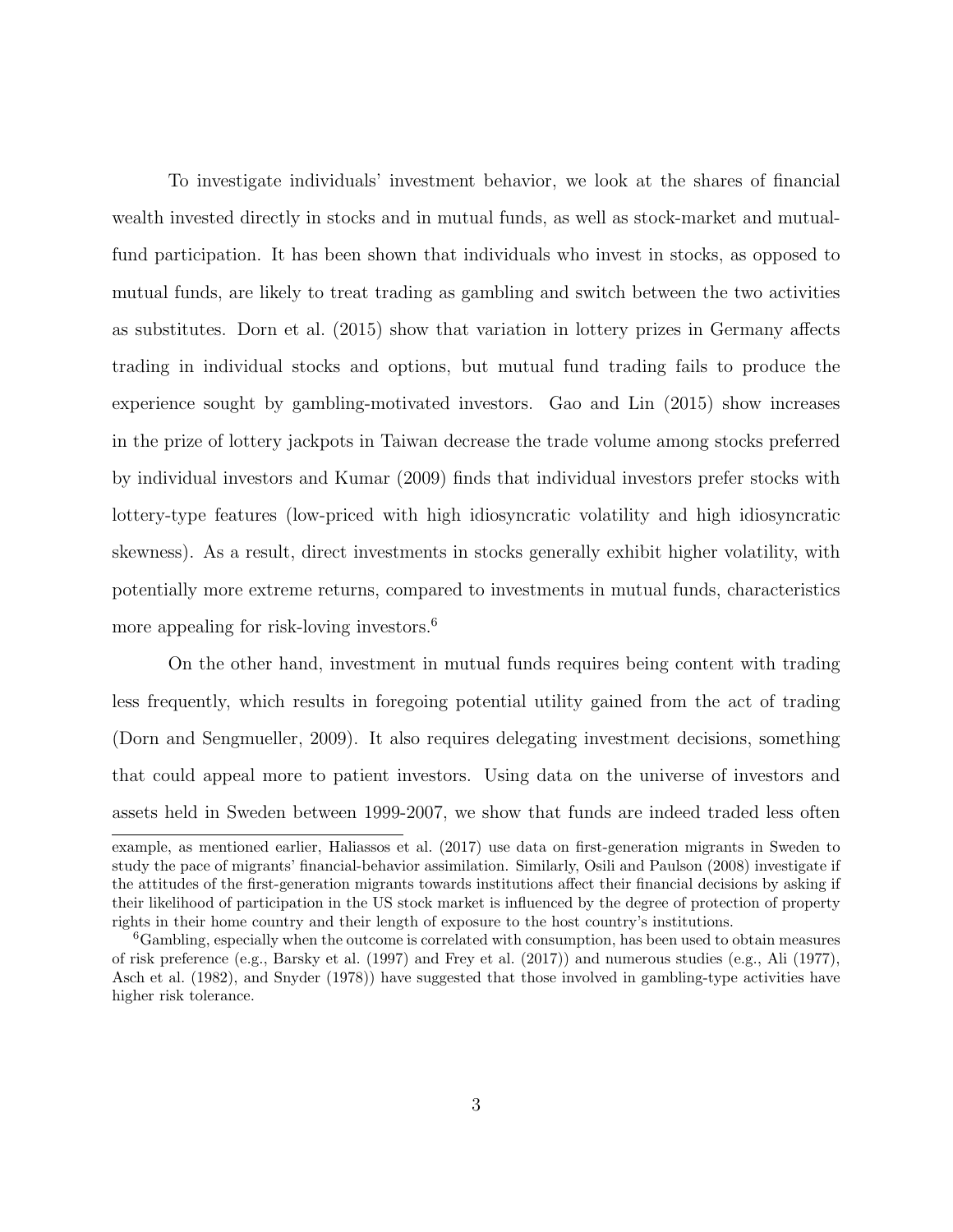and are held for a longer period by their owners compared to stocks. This is consistent with fund owners being more patient on average.

For our main analysis, we combine administrative data on the investment outcomes of the population of second-generation migrants in Sweden with risk and time preferences in the countries of origin of their parents derived from the Global Preference Survey [\(Falk et al.,](#page-50-4) [2018\)](#page-50-4). Global Preference Survey (GPS) is an experimentally validated survey data set of economic preferences (risk and time preferences) from 76 countries that represent approximately 90 percent of the world population.[7](#page-4-0) We focus on risk and time preferences in the GPS to capture culturally transmitted economic preferences for two reasons. First, these are the two types of preferences that enter virtually any attempt at modeling financial decision-making; indeed, it is difficult to think of how one would go about modeling inter-temporal decisions under uncertainty without specifying some form of risk and time preferences [\(Cochrane,](#page-49-3) [2005\)](#page-49-3). They have also been shown to be among the drivers of decisions beyond financial decision making.[8](#page-4-1) Second, global coverage of GPS allows us to assign second-generation migrants in Sweden to the measures of economic preferences in the country of ancestry.

While we do not find any evidence that culturally transmitted risk and time preferences affect the decision to participate in the risky asset market, we show that they have significant effects on the composition of portfolios. More specifically, conditional on participation in the equity market, children of immigrants from countries with more willingness to take risk are much more likely to directly hold stocks, less likely to hold mutual funds, and assign more of their financial wealth to directly held stocks. On the

<span id="page-4-1"></span><span id="page-4-0"></span><sup>7</sup>This data set also contains social preferences (positive and negative reciprocity, altruism, and trust).

<sup>8</sup>The economics literature suggests that risk and time preferences are associated with choices and behavior such as crime, smoking, conduct at school, and career, among others (Åkerlund et al. [\(2016\)](#page-46-2); [Dohmen et](#page-49-4) [al.](#page-49-4) [\(2011\)](#page-49-4); [Einav et al.](#page-50-5) [\(2012\)](#page-50-5); [Falk et al.](#page-50-4) [\(2018\)](#page-50-4); [Golsteyn et al.](#page-52-5) [\(2014\)](#page-52-5); [Khwaja et al.](#page-53-3) [\(2007\)](#page-53-3); [Meier and](#page-53-4) [Sprenger](#page-53-4) [\(2010\)](#page-53-4); [Sutter et al.](#page-54-2) [\(2013\)](#page-54-2)).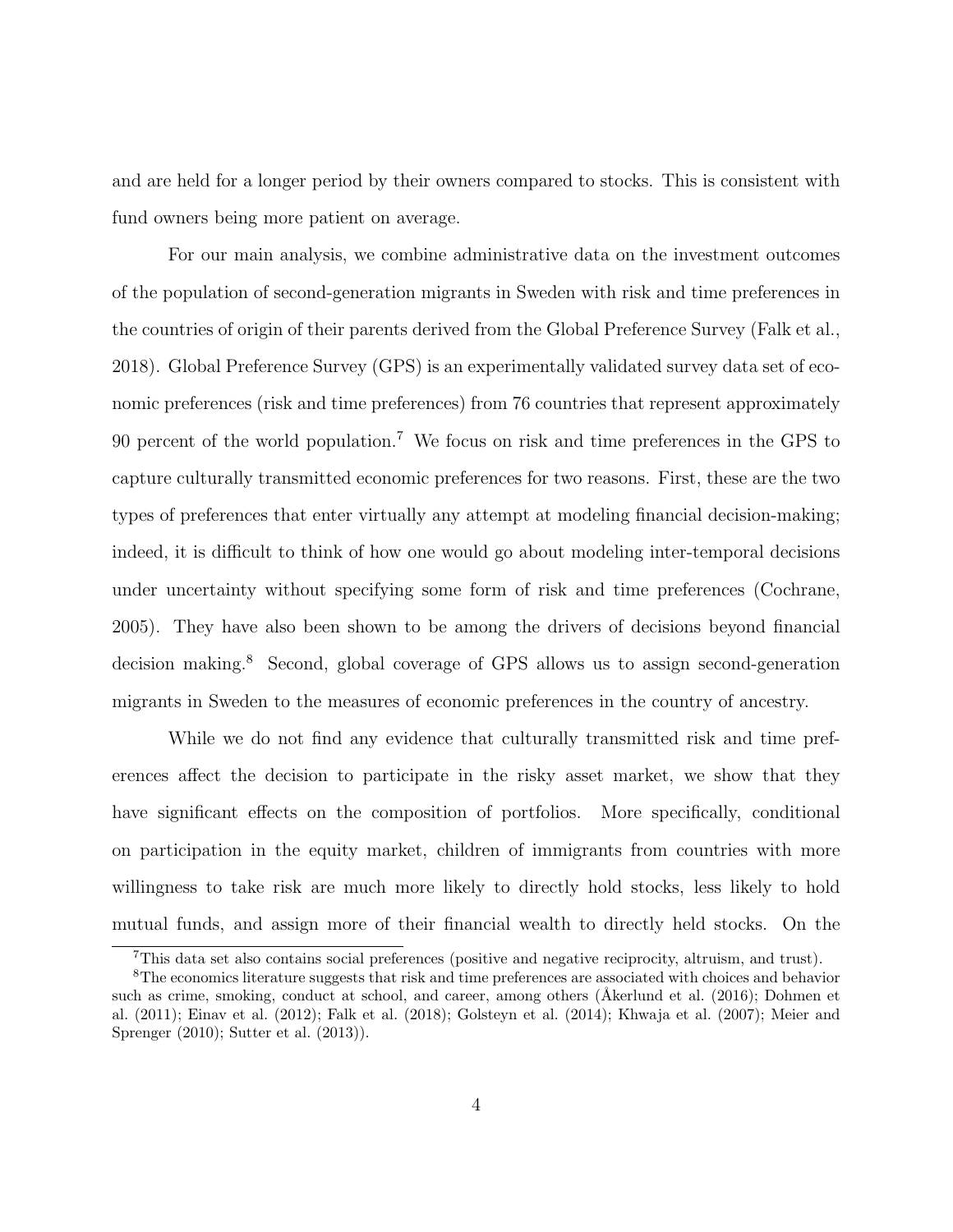other hand, those descended from more patient cultures are more likely to hold mutual funds, less likely to hold stocks directly, and devote more of their financial wealth to mutual funds. Importantly, our findings are robust to controlling for parental characteristics, such as education, wealth, or income. This suggests that economic preferences in the country of ancestry are not simply capturing parental characteristics and plausibly have a direct effect on children's investment behavior.

A potential threat to our identification is that migration from different source countries and across time might happen because of different reasons and that could affect the investment behavior of children of immigrants beyond the source countries' average cultural characteristics. The fact that our findings are robust to adding parental characteristics as controls mitigates this concern, since one would expect parental features to pick up the effect of selection of migrants from certain countries and across time to a large extent.<sup>[9](#page-5-0)</sup> However, we go beyond this to explicitly address this concern in a number of ways. First, we show that the findings remain unchanged when we control for source continents plus a separate dummy for Scandinavian countries. Additionally, the findings are robust to controlling for the source countries' GDP per capita or life expectancy. Finally, trust has been shown to influence financial market behavior, especially among migrants [\(Guiso et al., 2004,](#page-52-6) [2008\)](#page-52-0). If economic preferences we study are correlated with trust, one might suspect children of migrants from different countries to behave differently due to their differential levels of trust. We show that our results remain unchanged after controlling for trust, a cultural trait reported in the GPS as a social preference. These suggest that variations in some of the most important economic and social indicators of the source country do not derive our findings.

<span id="page-5-0"></span><sup>9</sup>Results are also robust to controlling for age at migration of parents.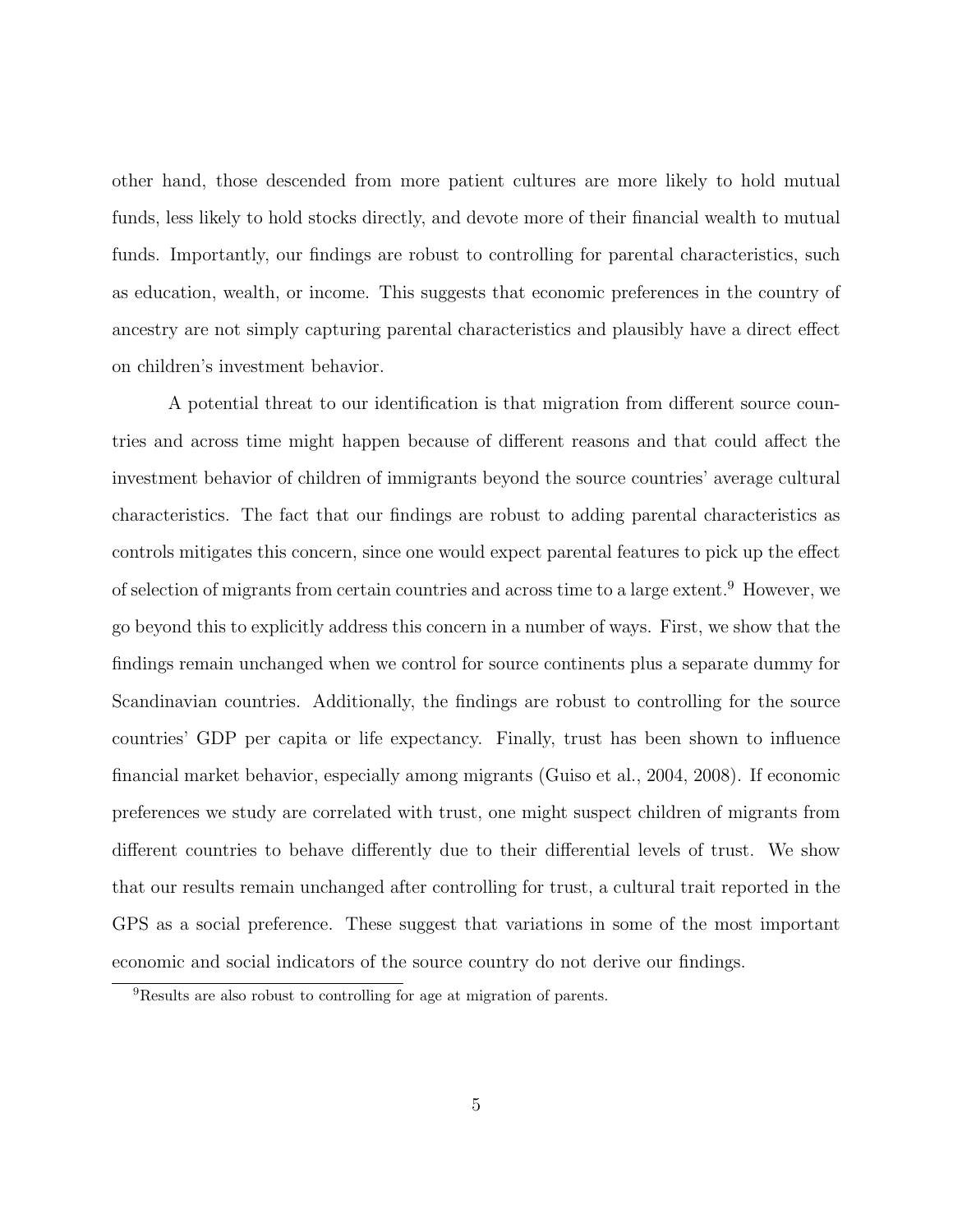Another concern about the proposed interpretation of our findings is that investment behavior of children is not directly affected by their cultural heritage but is simply a reflection of their other outcomes –such as cognitive ability, education, income, and wealth– that are related to investment behavior. However, one should note that, unlike the evidence we find for the effect of cultural preferences, all these other potential confounders increase the likelihood of equity market participation [\(Black et al., 2018;](#page-48-1) [Briggs et al., 2021a\)](#page-48-2). Also, there is no reason to think that these individual characteristics affect investment in stock and mutual funds in completely opposite directions, as we find to be the case for both patience and risk taking preferences.<sup>[10](#page-6-0)</sup> Additionally, we find that the relations between cultural attributes and children of immigrants' investment behavior remain strong after controlling for children's education, income, wealth, and even IQ. Although this exercise suffers from adding "bad controls", it stills indicates that cultural characteristics may be shaping financial behavior on top of their potential impact on other observable outcomes.

We corroborate our findings on the role of risk-taking heritage by using a separate data set from the Ethnographic Atlas [\(Murdock, 1965\)](#page-53-5), which allows us to approximate ancestral risk-taking culture.<sup>[11](#page-6-1)</sup> The Ethnographic Atlas includes information gathered by ethnographers reflecting various cultural and socio-economic characteristics of pre-modern societies before industrialization and European contact. Recent literature has utilized the Atlas to capture ancestral cultures from ancient times [\(Alesina et al., 2013;](#page-46-0) [Giuliano and](#page-51-6) [Nunn, 2013;](#page-51-6) [Michalopoulos, 2012;](#page-53-6) [Nunn and Wantchekon, 2011\)](#page-53-7). We proxy the ancestral culture of risk taking in the parents' countries of origin with the prevalence of chance games, as opposed to games relied on physical skills or strategies. Consistent with our baseline

<span id="page-6-0"></span><sup>&</sup>lt;sup>10</sup>In fact, throughout most of the distribution, wealthier individuals assign more of their wealth to both stocks and mutual funds [\(Fagereng et al., 2020\)](#page-50-6).

<span id="page-6-1"></span> $11$ There is no information on the culture of patience in this dataset.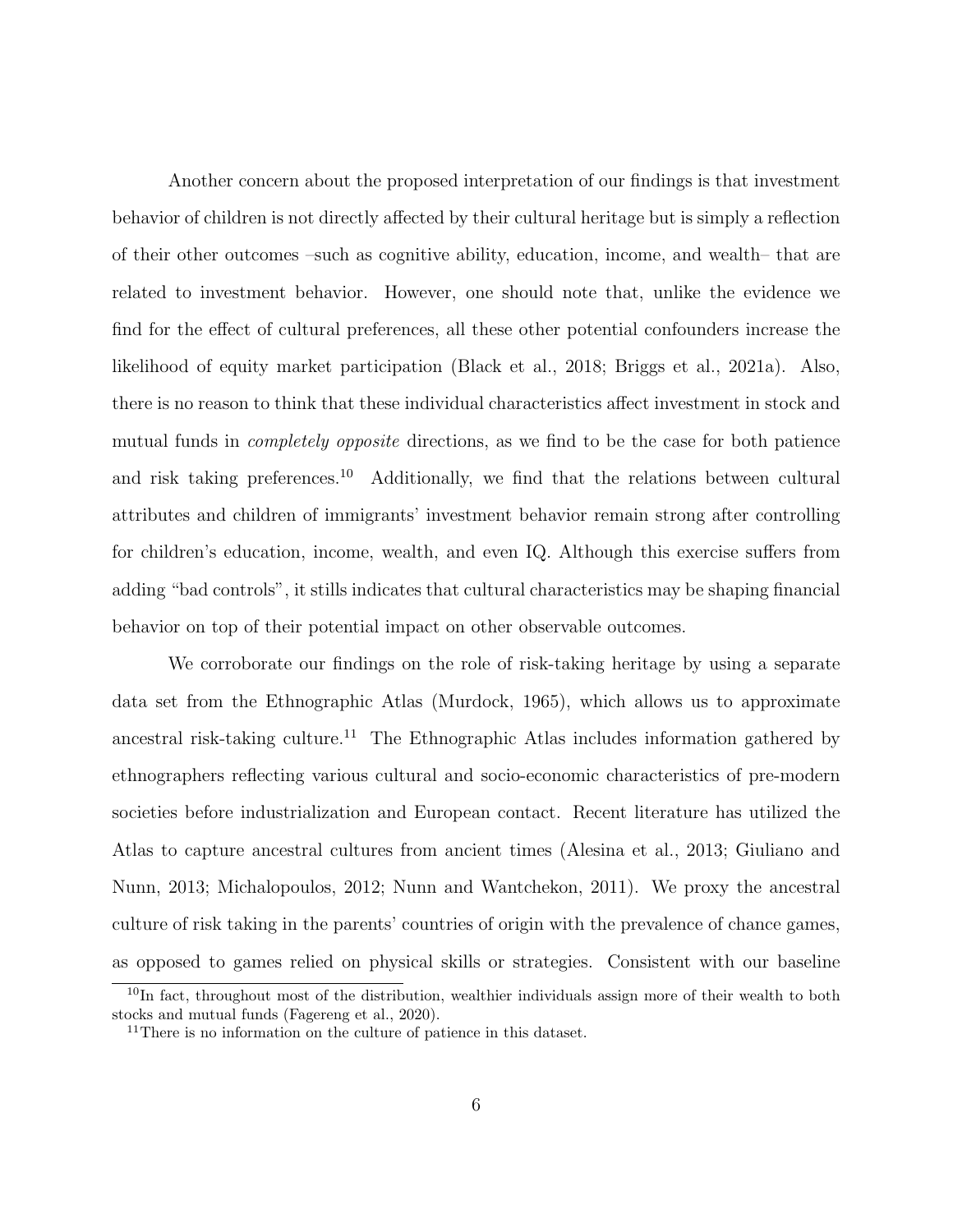findings, we find that children descending from cultures where their ancestors' games often had an element of chance are more likely to own stocks, as opposed to mutual funds, and also assign more of their financial wealth to directly held stocks.

We also provide additional evidence that we indeed pick up the role of cultural heritage in our analysis. First, we show that the relations we find between economic preferences and financial behavior are stronger for those who are descended from more persistent cultures. [Giuliano and Nunn](#page-52-7) [\(2021\)](#page-52-7) argue that when the environment is more stable across generations, traits that have evolved up to the previous generation are more likely to be beneficial for the current one, and hence, the more beneficial it is to maintain existing customs. We test this idea in our setting by proxying cultural persistence with exogenous measures of crossgenerational climatic variability of the environment and confirm our hypothesis. Second, consistent with the arguments of cultural transmission in [Dohmen et al.](#page-49-1) [\(2012\)](#page-49-1), we find that the role of cultural background in investment behavior is stronger if parents are from the same country and when second generation migrants live in areas with lower native shares.

Apart from providing insight into the determinants of cross-country variation in financial behavior, our findings have important implications for understanding under-diversification and lack of delegation among investors. Empirical evidence suggests that household portfolios are poorly diversified in many countries [\(Roussanov, 2010\)](#page-53-8). Additionally, portfolio diversification has been cast as a by-product of investors' trading decisions rather than an objective [\(Goetzmann and Kumar, 2008;](#page-52-8) [Dorn and Huberman, 2010\)](#page-49-5), since equity portfolio diversification is highly correlated with the propensity to delegate equity investments. The reduced willingness to delegate equity investment decisions results in less investment in mutual funds that are generally better diversified [\(Alessie et al., 2004;](#page-46-3) [Calvet et al., 2009;](#page-48-3) [Gaudecker, 2015\)](#page-51-7), and substantially more concentrated equity portfolios [\(Dorn and Weber,](#page-50-7)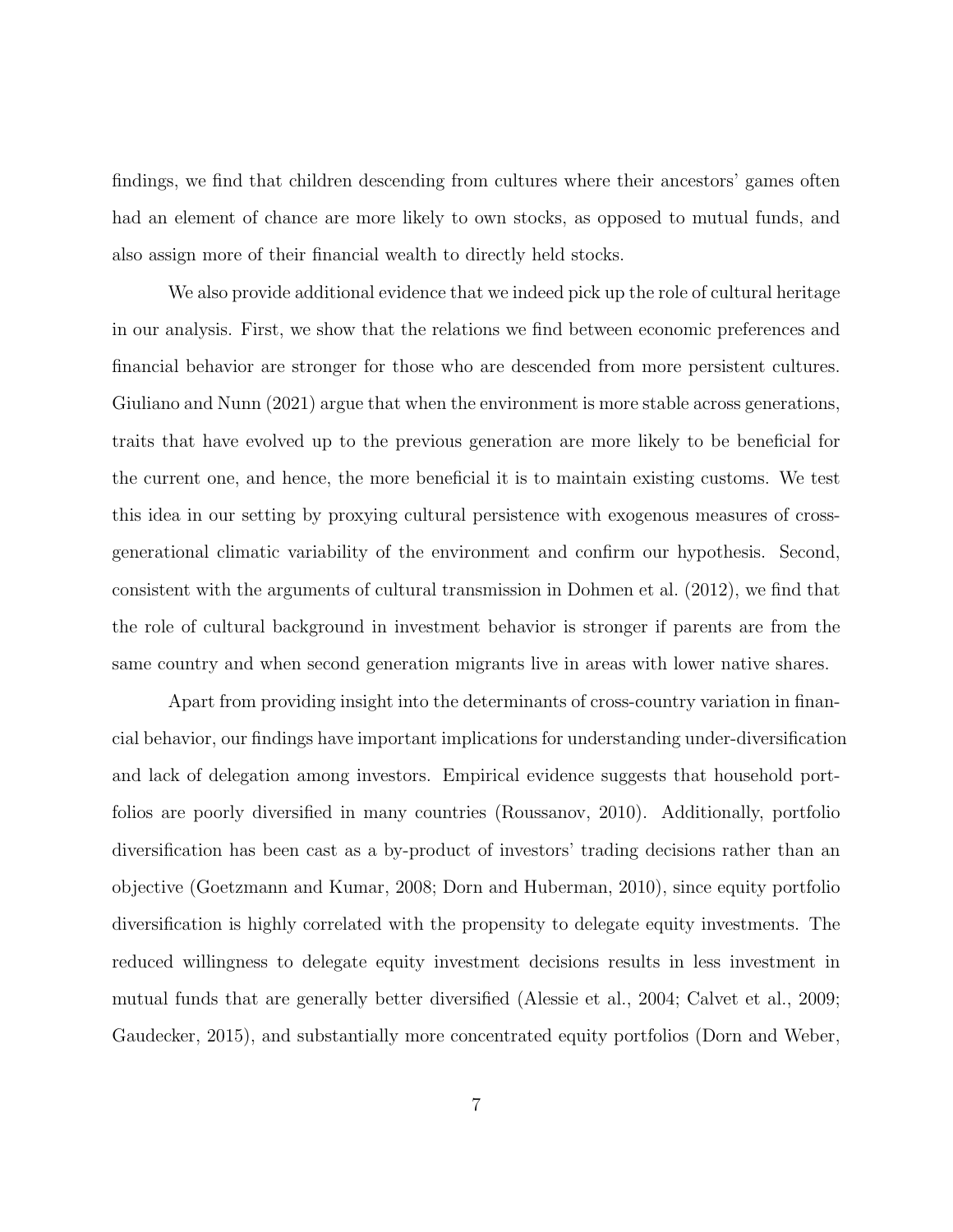[2013\)](#page-50-7). Our findings suggest that descending from more risk-loving and less patient cultures could result in forming under-diversified portfolios by investing less in mutual funds and more in directly held stocks. This cultural explanation of under-diversification could be a reason why we observe persistence of this behavior across time.

This paper also adds to our knowledge on the importance of family background in shaping individual investment behavior. To explain this relation, the literature has predominantly focused on the direct influence of family on children's genetic traits, human capital, wealth or income [\(Barnea et al., 2010;](#page-47-4) [Calvet and Sodini, 2014;](#page-48-4) [Cesarini et al., 2010;](#page-48-5) [Charles and Hurst, 2003\)](#page-48-6), as well as the possibility of parents influencing children's behavior [\(Black et al., 2017\)](#page-47-5), all of which could in turn affect financial decisions. In this paper, we show that family could act as a pathway for the effect of cultural heritage.

### 2 Data

Outcome Variables Our outcome variables are various measures of equity market participation and asset allocation of the population of second-generation migrants in Sweden. These data come from the Swedish Wealth Registry (Förmögenhetsregistret) and were collected by Statistics Sweden (the government's statistical agency) for tax purposes. The data include all financial assets held outside retirement accounts at the end of a tax year, December 31st, reported by a variety of different sources, including the Swedish Tax Agency, welfare agencies, and financial institutions. Importantly, nontaxable securities and securities owned by investors below the wealth tax threshold were included in the reports [\(Calvet et al., 2007\)](#page-48-7). With information based on statements from financial institutions and the full coverage of the population, issues of measurement error and selection bias, that are frequently substantial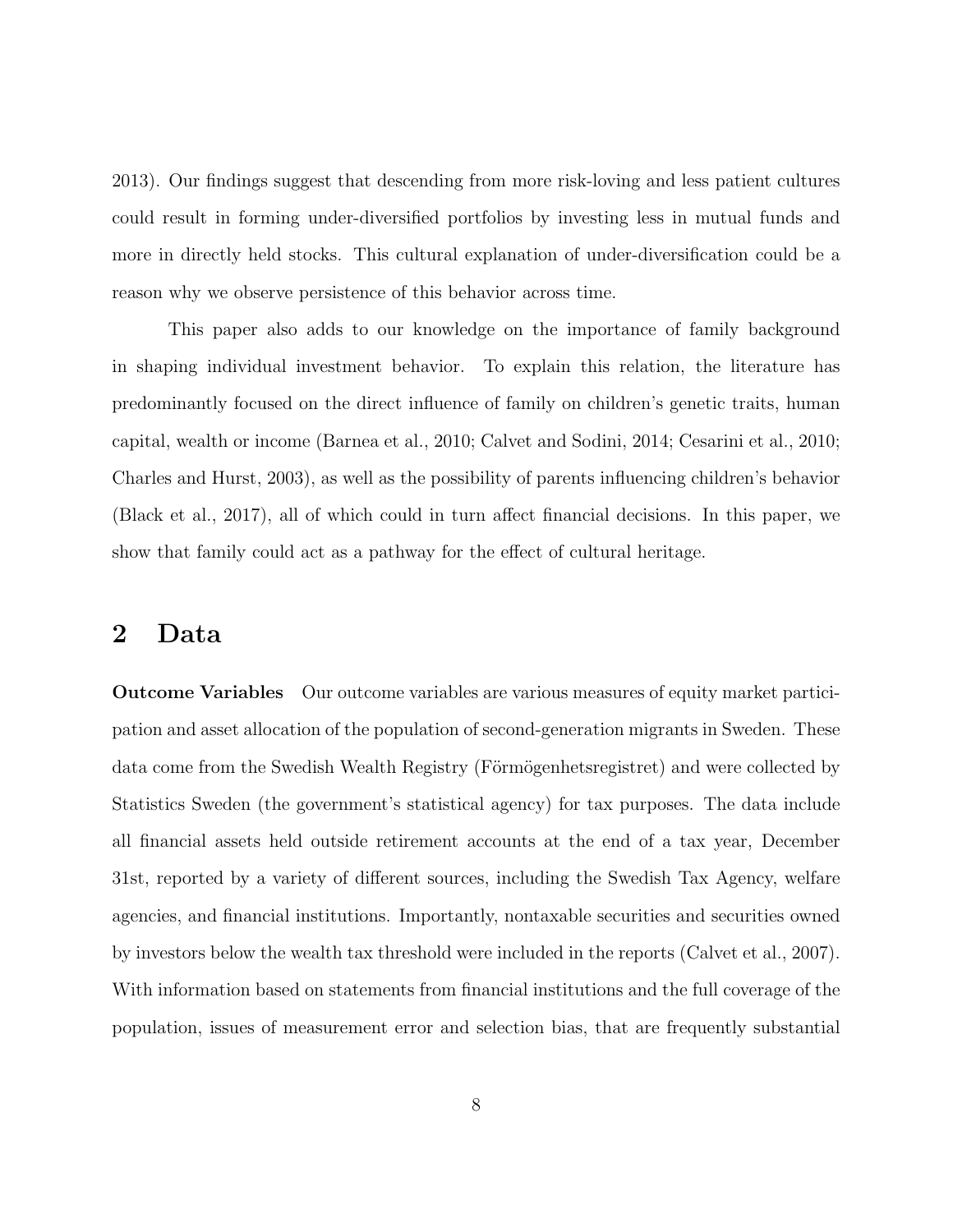concerns, are negligible in our setting. We have data on assets (linked with the holders' country of birth) from 1999 to 2006.

In our analysis of second-generation migrants, we focus on wealth in the year 2006. Between 1999 and 2005, banks were not required to report small bank accounts to the Swedish Tax Agency unless the account accrued more than 100 SEK (about 11 USD) in interest during the year. From 2006 onward, banks were required to report all bank accounts above 10,000 SEK. Also, focusing on 2006 allows us to have more second-generation migrant children to be old enough to participate in the stock market than earlier in the sample.

Although we look at equity market participation as an outcome, we are most interested in the analysis of portfolio composition conditional on participation, since that could best reveal the role of preferences (that could be transmitted culturally) on investment behavior.[12](#page-9-0) Conditional on participation in the equity market through either stocks or mutual funds, we analyze portfolio compositions using four outcome variables. The first variable is an indicator for whether the individual owns stocks directly —we refer to this as stock market participation. The second is an indicator for participation in mutual funds. This includes holdings of mutual funds that only include stocks, as well as mutual funds that have a mixture of stocks and other financial instruments considered less risky than stocks, such as bonds. Our final two measures are the share of financial assets held directly in stocks and the share of financial assets held in mutual funds.<sup>[13](#page-9-1)</sup>

<span id="page-9-0"></span><sup>&</sup>lt;sup>12</sup>This choice is also justified technically since, as we show later in the paper, we do not find any effect of cultural traits on participation.

<span id="page-9-1"></span><sup>&</sup>lt;sup>13</sup>Investment data from the wealth register that is linked with country of birth for the population of Sweden is only available to us at the aggregated level, meaning that we observe the total value of individuals' stocks and mutual funds but not the composition of stocks and fund portfolios. We do have access to the detailed, asset-level, wealth register that is not linked with the county of birth and we use that to investigate the period of fund and stock ownership.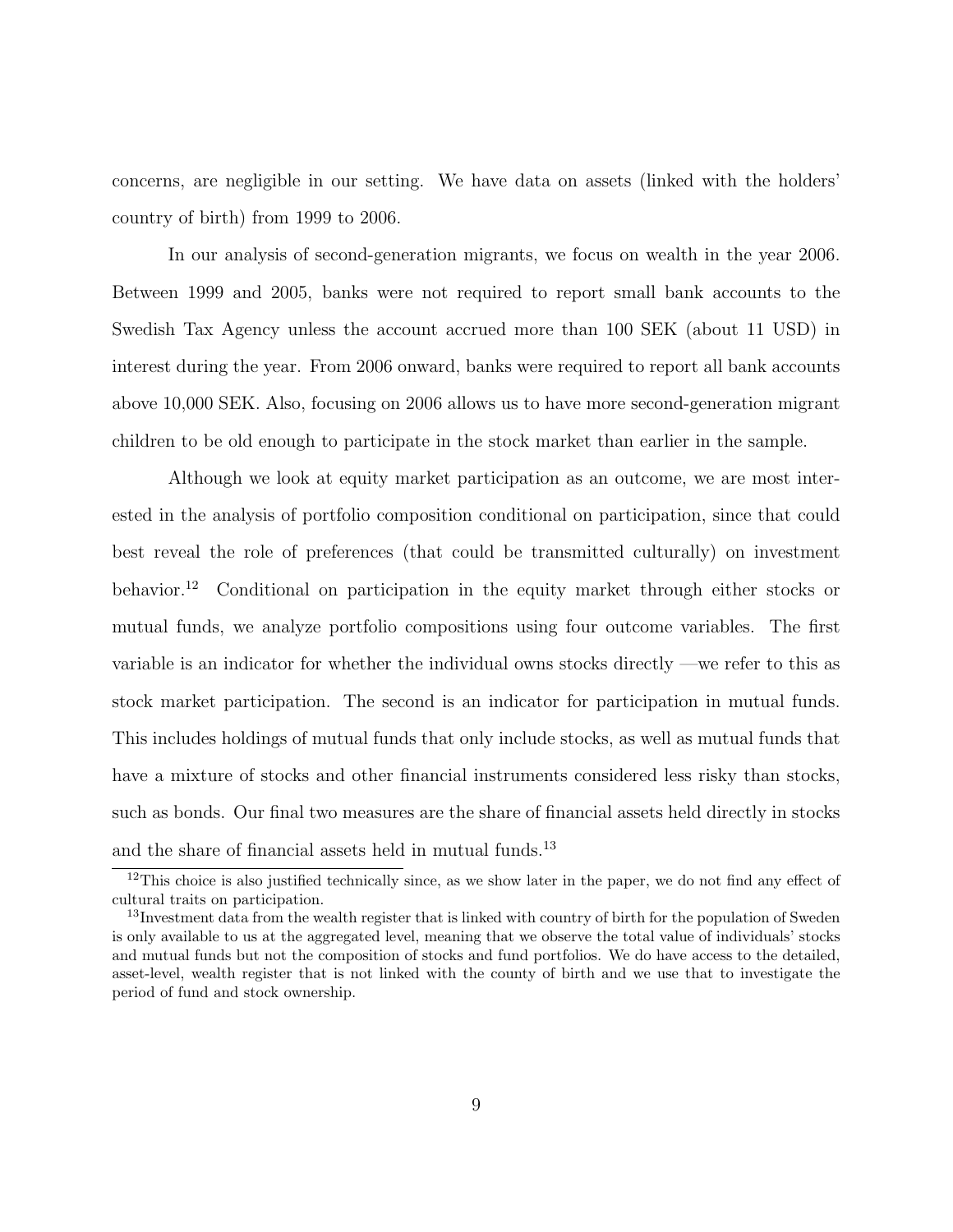Variables of Interest Our variables of interest are measures of risk and time preferences associated with second-generation migrants' ancestral countries (i.e. the country of origin of their parents). These data mainly come from the Global Preference Survey (GPS); an experimentally validated survey data set of the global variation in preferences [\(Falk](#page-50-4) [et al., 2018\)](#page-50-4).[14](#page-10-0) GPS provides us with measures specifically designed to capture economic preferences — risk and time preferences — from 80,000 people in 76 countries that represent approximately  $90\%$  of the world population.<sup>[15](#page-10-1)</sup> The surveys are carried out on representative samples within each country, and exhibit substantial heterogeneity in preferences across countries.[16](#page-10-2)

Risk preferences (risk taking) were elicited through a series of related quantitative questions as well as one qualitative question (see [Falk et al.](#page-50-4) [\(2018\)](#page-50-4) for details). The quantitative survey measure consists of a series of five interdependent hypothetical binary choices, a format commonly referred to as a "staircase" (or "unfolding brackets") procedure [\(Cornsweet, 1962\)](#page-49-6). Choices were between a fixed lottery, in which the individual could win x or zero, and varying sure payments, y.[17](#page-10-3)

The qualitative item asks for the respondents' self-assessment of their willingness to take risks on an 11-point Likert scale, "In general, how willing are you to take risks?".

<span id="page-10-1"></span><span id="page-10-0"></span> $\overline{^{14}\text{Available}}$  at https://www.briq-institute.org/global-preferences/home.

<sup>&</sup>lt;sup>15</sup>Crucially, the authors also validate that variation in economic preferences actually predicts economically important real-life behavior (in addition to being experimentally validated).

<span id="page-10-2"></span><sup>&</sup>lt;sup>16</sup>An alternative to GPS is the Hofstede data set with various cultural measures based on a set of qualitative survey questions [\(Hofstede, 2001\)](#page-53-9). Two cultural dimensions are reminiscent of time and risk preferences, respectively: "long-term orientation" and "uncertainty avoidance". However, as [Falk et al.](#page-50-4) [\(2018\)](#page-50-4) write, both measures include individual components that are distant from time or risk preference and responses to individual items are not available, so one cannot use a subset of components for preference proxies. In contrast, the GPS data has the advantages of employing experimentally validated survey items (as opposed to ad hoc construction) and relying on nationally representative samples, hence, it better captures preferences.

<span id="page-10-3"></span> $17$  "Please imagine the following situation. You can choose between a sure payment of a particular amount of money, or a draw, where you would have an equal chance of getting amount x or getting nothing. We will present to you five different situations. What would you prefer: a draw with a 50% chance of receiving amount x, and the same  $50\%$  chance of receiving nothing, or the amount of y as a sure payment?"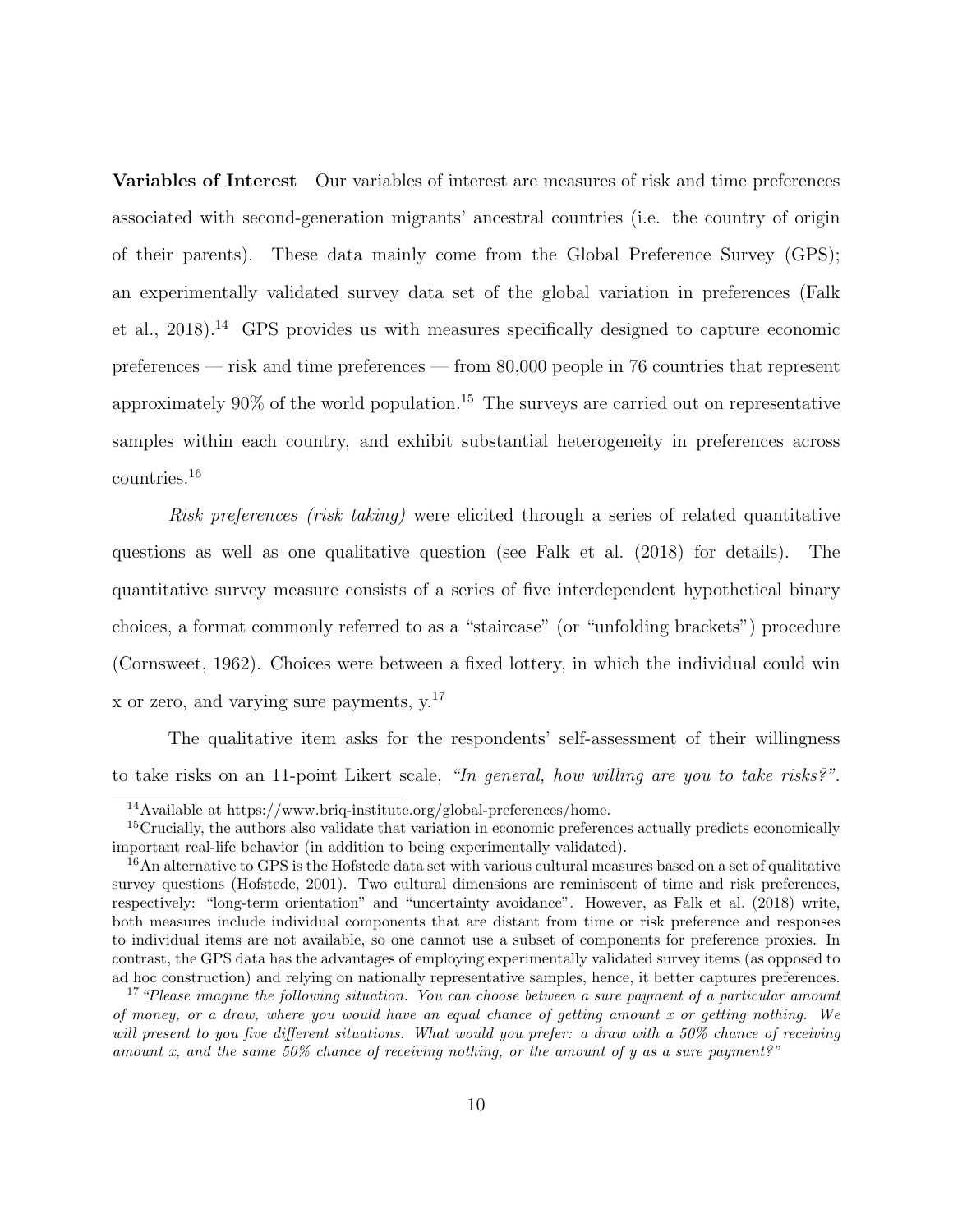This qualitative subjective self-assessment has previously been shown to be predictive of risk-taking behavior in the field in a representative sample [\(Dohmen et al., 2011\)](#page-49-4) as well as of incentivized experimental risk taking across countries in student samples [\(Vieider et](#page-54-3) [al., 2015\)](#page-54-3). The qualitative item and the outcome of the quantitative staircase measure were combined through roughly equal weights.

Time preference (patience) measure is derived from a combination of responses to two survey measures, one with a quantitative and one with a qualitative format. The quantitative survey measure consists of a series of five interdependent hypothetical binary choices between immediate and delayed financial rewards. In each of the five questions, participants had to decide between receiving a payment today or larger payments in 12 months.<sup>[18](#page-11-0)</sup>

The qualitative measure of patience is given by the respondents' self-assessment regarding their willingness to wait on an 11-point Likert scale, asking "how willing are you to give up something that is beneficial for you today in order to benefit more from that in the future?"

Figures [1a](#page-12-0) and [1b](#page-12-0) show the distributions of risk taking and patience measures by quartiles across countries in our sample, respectively.[19](#page-11-1) Both variables vary substantially geographically, as well as within a set of countries with similar levels of development. For example, within Europe, while France and Austria are in the top patience quartile, Greece and Hungary are in the bottom quartile. Alternatively, while the Netherlands and Canada are in the top risk taking quartile, Spain, South Korea, and Germany are in lower quartiles.

<span id="page-11-0"></span><sup>18</sup>"Suppose you were given the choice between receiving a payment today or a payment in 12 months. We will now present to you five situations. The payment today is the same in each of these situations. The payment in 12 months is different in every situation. For each of these situations we would like to know which one you would choose. Please assume there is no inflation, i.e., future prices are the same as today's prices. Please consider the following: Would you rather receive amount x today or  $y$  in 12 months?"

<span id="page-11-1"></span><sup>&</sup>lt;sup>19</sup>Risk taking measure ranges between  $-0.79$  and 0.97, while patience lies between  $-0.43$  and 1.07. For a complete list of countries and their risk taking and patience scores, see Table [A.1.](#page-55-0)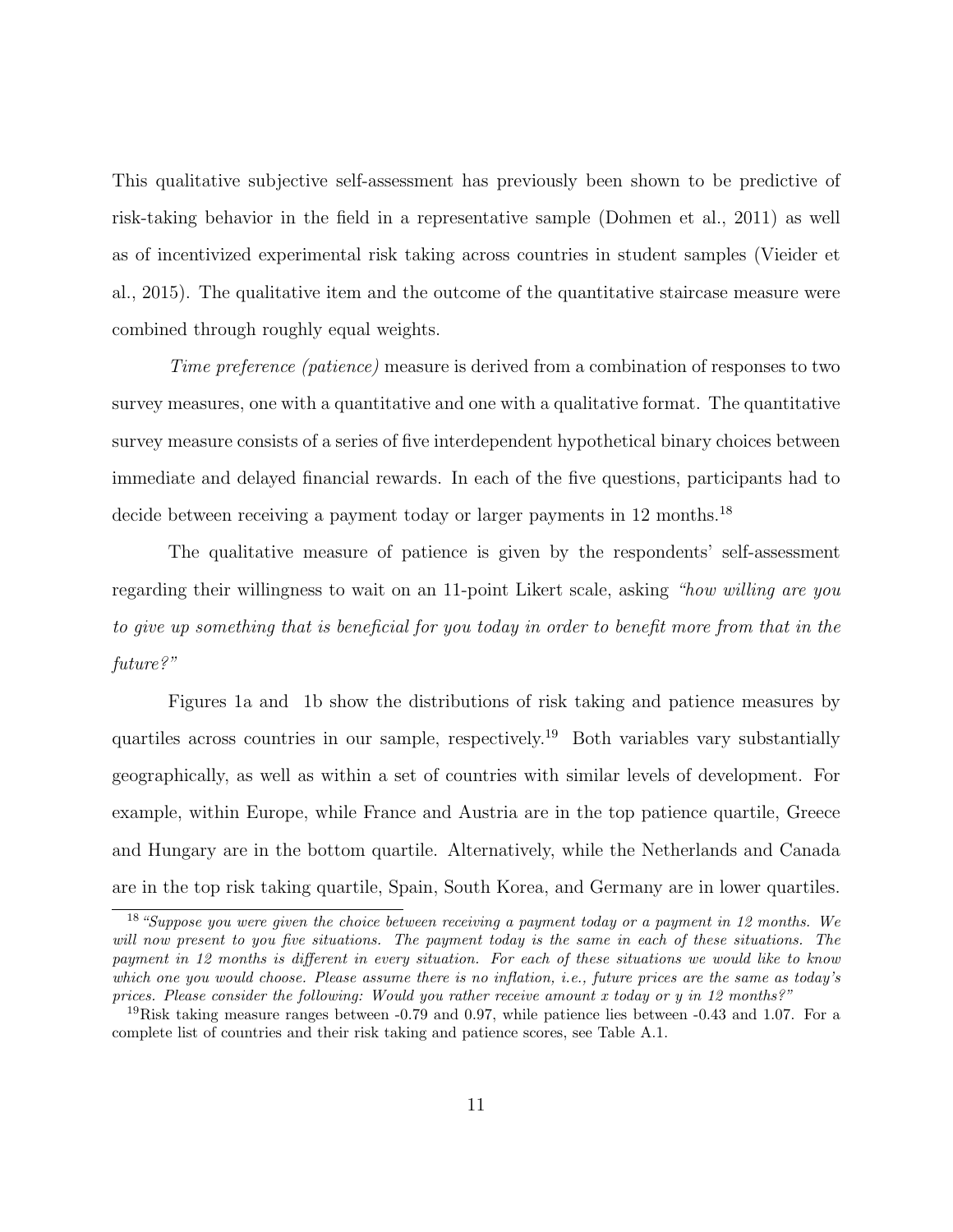<span id="page-12-0"></span>

Figure 1 Risk Taking and Patience across Countries

Controls In our baseline regressions, we control for gender, whether the individual has one Sweden born parent, and year of birth. Additionally, in our robustness exercises, we take into account parents' years of birth, education, income ranks and parental wealth ranks (both within parental birth cohort) as well as individuals' education level, income rank,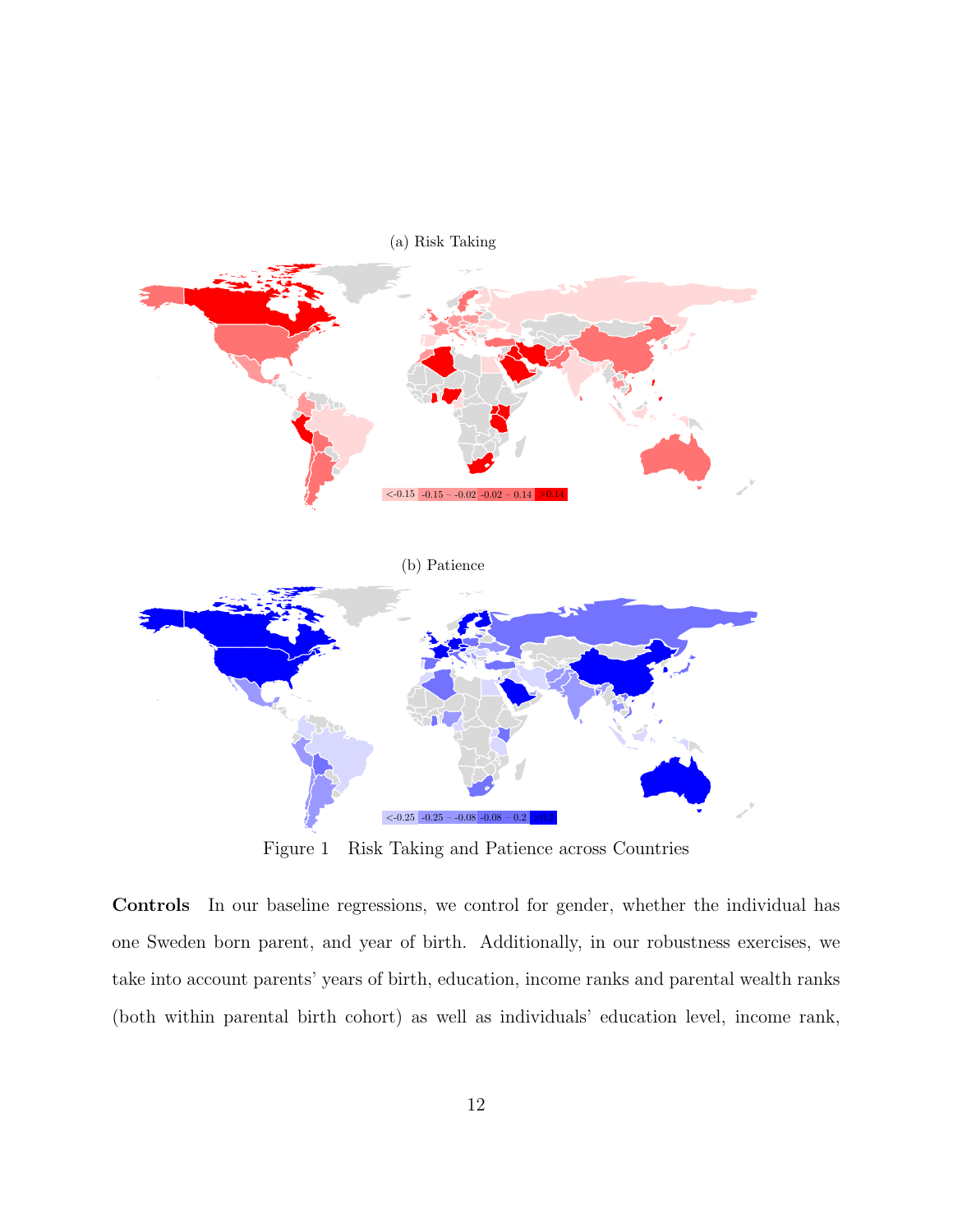wealth rank, and industrial sector of employment at the 4-digit level.<sup>[20](#page-13-0)</sup> All of the variables are provided by Statistics Sweden and are based on administrative records, mainly from the Swedish tax authority.

Our final baseline sample for the analysis contains 172,033 observations. Table [1](#page-14-0) provides summary statistics. In 2006, the average age of the children of migrants is 36 and they have more than 12 years of education. Conditional on participation in equity markets, 43 percent directly hold stocks (with 15 percent holding only stocks) and 85 percent hold mutual funds (with 57 percent investing only in mutual funds). Looking instead at the share of financial wealth invested in risky assets, individuals in our sample allocate 15 and 42 percent, respectively, to direct stock holdings and mutual funds.

## 3 Empirical Strategy

Our main specification relates an outcome of interest for the children of migrants in Sweden to the parents' cultural heritage. We estimate the following specification:

$$
Y_{ic} = \alpha + \beta_R RiskTaking_c + \beta_P Patience_c + \gamma X_i + \varepsilon_{ic},\tag{1}
$$

where  $Y_{ic}$  denotes an outcome of interest for individual i from a heritage of origin c, where c is a mnemonic for *country.* RiskTaking<sub>c</sub> and Patience<sub>c</sub> are to capture children of migrants' cultural heritage of economic preferences in their parents' country of origin. Where parents come from two different countries, these variables indicate the average preferences of those countries.  $X_i$  refers to the set of control variables, which in the baseline regressions includes

<span id="page-13-0"></span> $^{20}$ Following the literature on intergenerational mobility, we calculate income ranks for parents as average income rank over several years, specifically 1990-1994.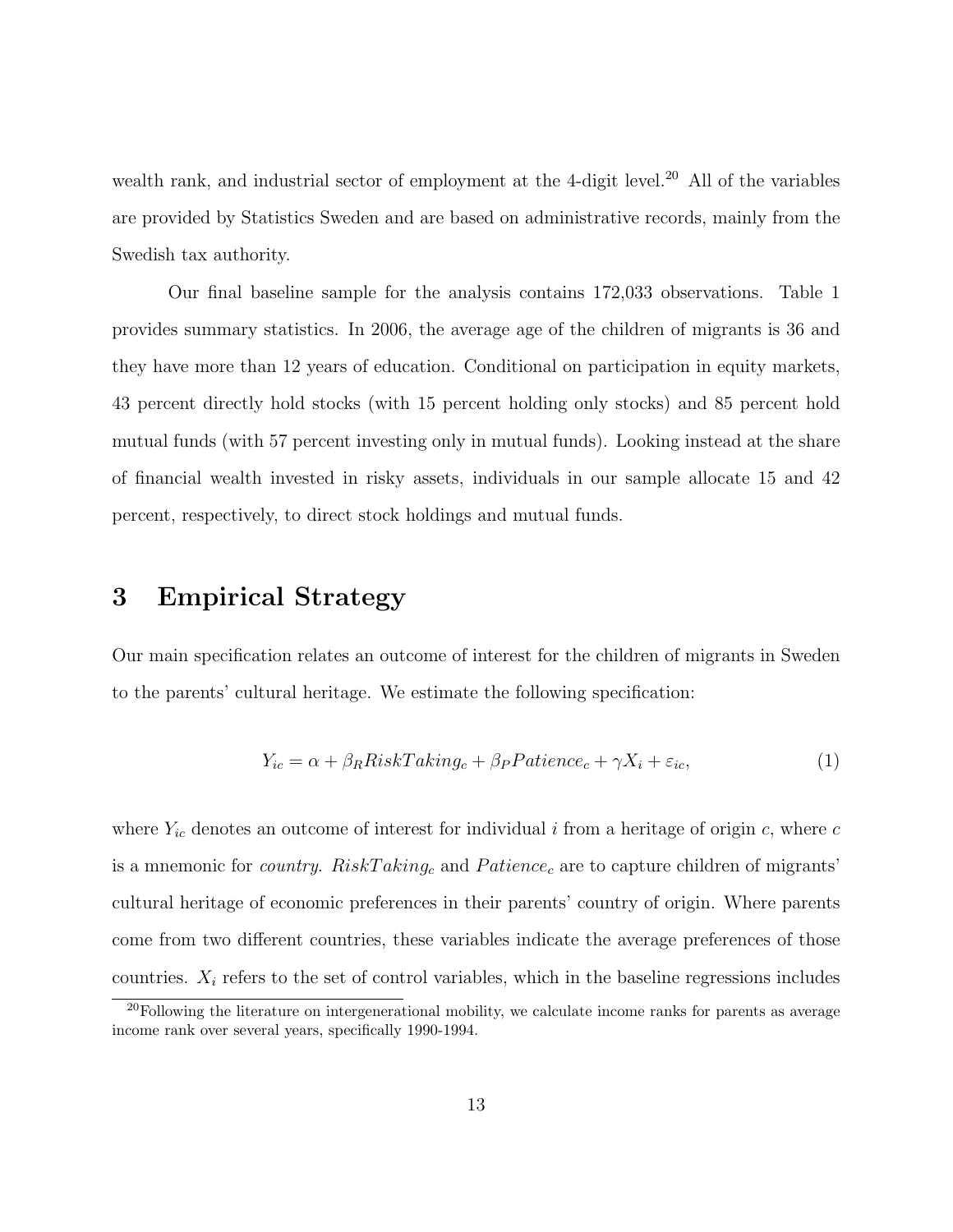<span id="page-14-0"></span>

|                                   | Mean  | Std. Dev. | Min              | Max          | Obs.   |
|-----------------------------------|-------|-----------|------------------|--------------|--------|
| Outcomes, 2006                    |       |           |                  |              |        |
| <b>Share Stocks</b>               | 0.15  | 0.27      | $\overline{0}$   | $\mathbf{1}$ | 172033 |
| Stock-Market Participation        | 0.43  | 0.50      | $\overline{0}$   | $\mathbf{1}$ | 172033 |
| Share Mutual Funds                | 0.42  | 0.37      | $\overline{0}$   | $\mathbf{1}$ | 172033 |
| Mutual-Fund Participation         | 0.85  | 0.36      | $\overline{0}$   | $\mathbf{1}$ | 172033 |
| <b>Cultural Variables</b>         |       |           |                  |              |        |
| Risk taking                       | 0.002 | 0.289     | $-0.8$           | 1.0          | 62     |
| Patience                          | 0.043 | 0.376     | $-0.4$           | 1.1          | 62     |
| <b>Individual Characteristics</b> |       |           |                  |              |        |
| Female                            | 0.47  | 0.50      | $\overline{0}$   | $\mathbf{1}$ | 172033 |
| Age                               | 36.5  | $10.5\,$  | 19               | $59\,$       | 172033 |
| One Native-born Parent            | 0.78  | 0.42      | $\boldsymbol{0}$ | $\mathbf{1}$ | 172033 |
| Years of Education                | 12.7  | 2.14      | 8                | 20           | 172033 |
| Labor Income                      | 241   | 214       | $\overline{0}$   | 9389         | 172033 |
| Financial Wealth                  | 300   | 8935      | $\mathbf{1}$     | 2537637      | 172033 |
| Parental Characteristics, 1999    |       |           |                  |              |        |
| Age, Father                       | 60.4  | 11.28     | 30               | 90           | 172033 |
| Age, Mother                       | 57.2  | 10.97     | 27               | 89           | 172033 |
| Years of Educ., Father            | 11.3  | 2.85      | 8                | 20           | 172033 |
| Years of Educ., Mother            | 11.1  | 2.63      | $8\,$            | 20           | 172033 |
| Labor Income, Father              | 145   | 188       | $\overline{0}$   | 7631         | 154177 |
| Labor Income, Mother              | 107   | 118       | $\overline{0}$   | 2024         | 165629 |
| Financial Wealth Parents          | 993   | 134262    | $\overline{0}$   | 53599776     | 172033 |

Table 1 Summary Statistics

Notes: Monetary values for income and wealth are denoted in thousands SEK.

a dummy variable for the gender of the individual, year-of-birth dummies for the child, and an indicator for having one Sweden-born parent.  $X_i$  also includes parental and individual characteristics in subsequent regressions.  $\varepsilon_{ic}$  is the error term, two-way clustered at the level of parental countries of birth.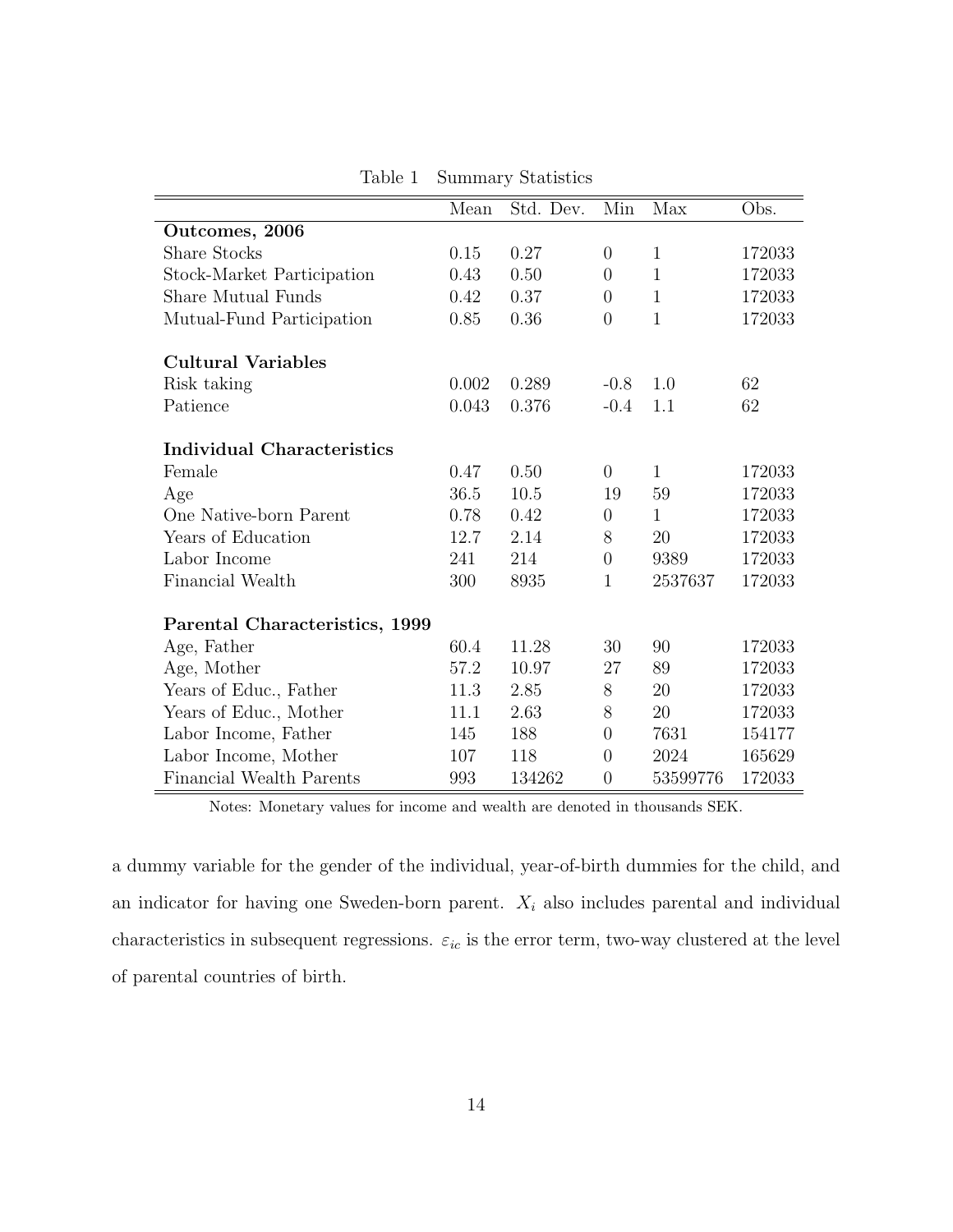Identifying Assumption The key assumption of our empirical strategy is that, by including the economic preference measures in parents' countries of origin, we capture the effect of cultural preferences and not that of potentially omitted variables. By observing secondgeneration immigrants in a common environment, we are able to distinguish cultural factors from institutional and economic ones, as these latter ones do not vary, while cultural heritage does. The assumption will be violated if proxies for cultural preferences are systematically correlated with other factors that affect financial behavior. One such example is if migrants from relatively risk-loving countries are wealthier (for other reasons than their high tolerance of risk) and children of wealthier parents hold a greater share of their wealth in directlyowned stocks. The fact that we can observe and control for other characteristics of parents greatly mitigates these concerns. In subsequent sections, we address the issue of confounding variables in detail and perform a number of robustness analyses.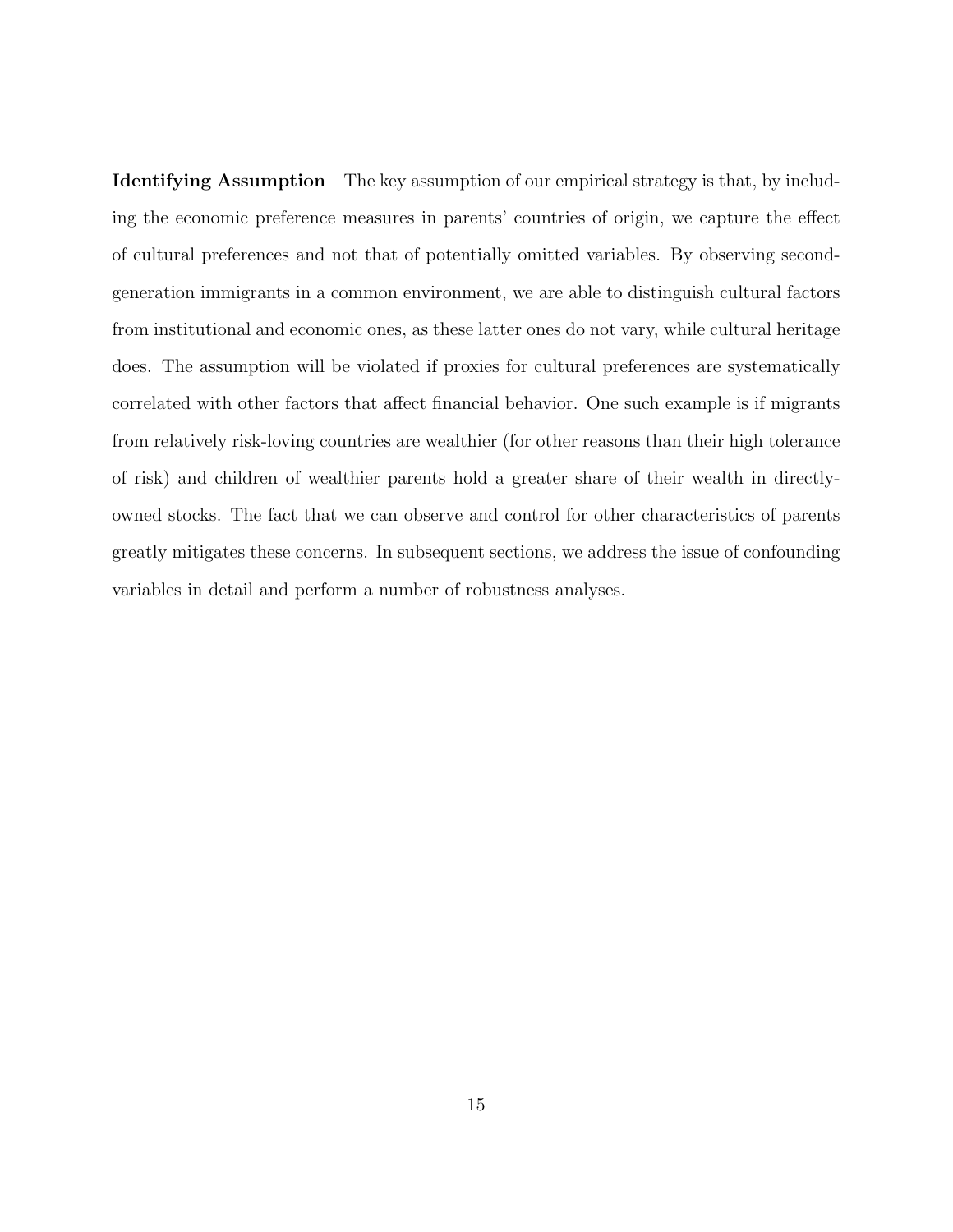## 4 Baseline Results

#### 4.1 Equity Market Participation

Although in this paper we are primarily interested in the allocation of assets between directly held stocks and mutual funds within the portfolio of risky assets, we start our analysis by showing the effects of country of origin risk and time preferences on equity market participation, regardless of whether participation is through mutual funds or directly owning stocks.

Panel A in Table [2](#page-17-0) presents the results. In all specifications, we control for having a Sweden-born parent and year-of-birth fixed effects. We do this because the previous literature has documented that the life cycle has important implications for equity-market participation [\(Fagereng et al., 2017\)](#page-50-8) and those with a Sweden-born parent might systematically differ from others with two immigrant parents.<sup>[21](#page-16-0)</sup> Column  $(1)$  also controls for gender. We do not find any effect of culturally transmitted economic preferences on participation. The previous literature has documented that financial market behavior could differ between men and women. In our baseline analysis, we show findings separately for the two groups. The estimates in columns (2) and (3) of Table [2](#page-17-0) remain negligible and insignificant. In the literature, the decision to participate in risky asset markets is usually ascribed to overcoming a fixed cost that could be related to factors such as cognitive ability and wealth. The findings in Panel A suggest that culturally transmitted economic preferences are not (at least strongly) related to the participation decisions through those factors. In subsequent analysis, we show more evidence in support of this hypothesis.

<span id="page-16-0"></span><sup>21</sup>We run a robustness analysis on individuals with no Sweden-born parent later in the paper and confirm all our findings.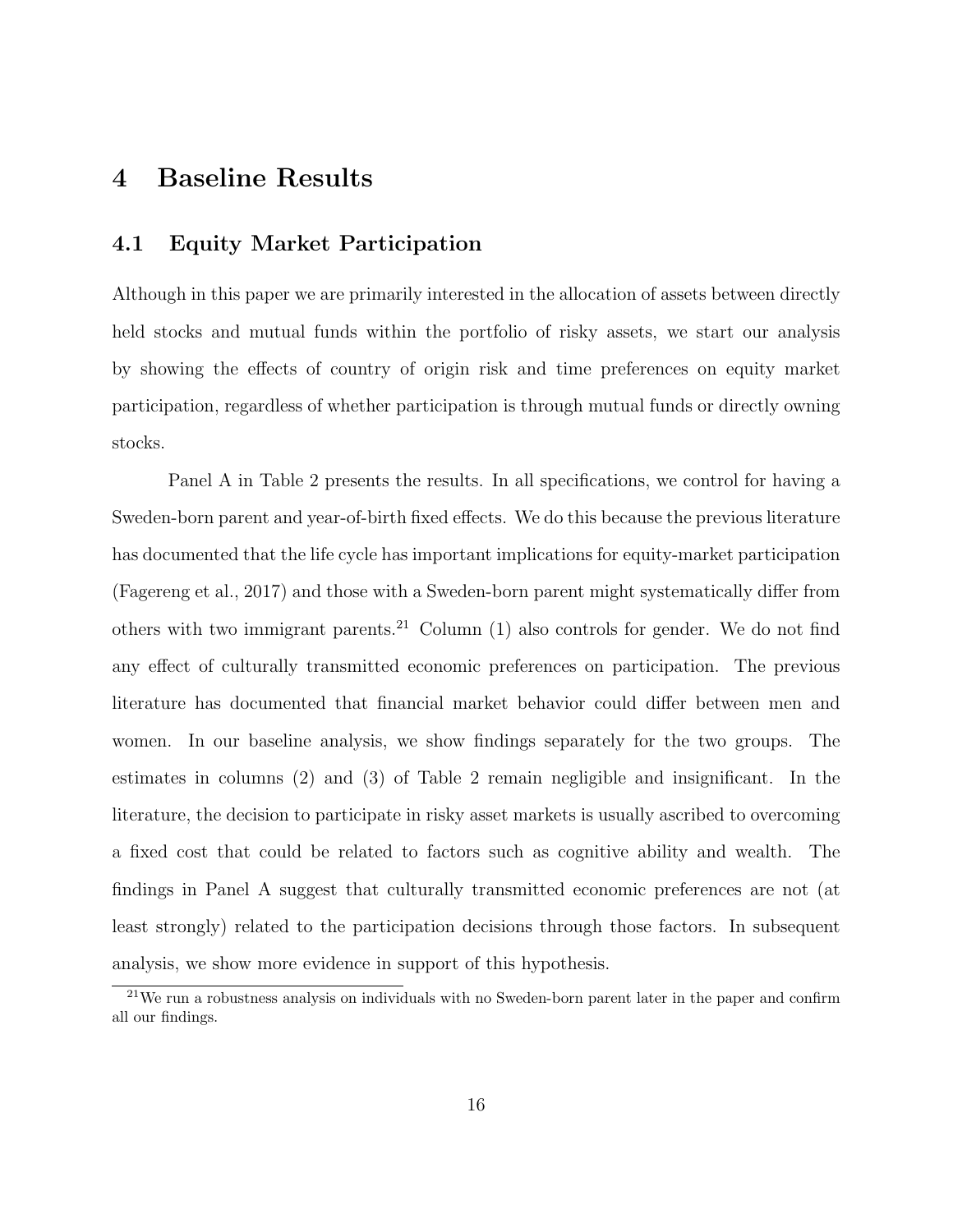| Sample:                   | All          | Males                      | Females           |
|---------------------------|--------------|----------------------------|-------------------|
|                           |              |                            |                   |
| Panel A:                  |              | Risky-Asset Participation  |                   |
|                           | (1)          | $\left( 2\right)$          | $\left( 3\right)$ |
| Risk taking               | 0.020        | 0.036                      | 0.0028            |
|                           | (0.032)      | (0.034)                    | (0.035)           |
| Patience                  | 0.002        | $-0.006$                   | 0.012             |
|                           | (0.015)      | (0.014)                    | (0.017)           |
| Observations              | 264719       | 137465                     | 127254            |
|                           |              |                            |                   |
| Panel B:                  |              | Stock-Market Participation |                   |
|                           | $\mathbb{T}$ | (2)                        | $\left(3\right)$  |
| Risk taking               | $0.220***$   | $0.220***$                 | $0.219***$        |
|                           |              | $(0.044)$ $(0.049)$        | (0.041)           |
| Patience                  | $-0.149***$  | $-0.157***$                | $-0.140***$       |
|                           | (0.018)      | (0.019)                    | (0.019)           |
| Observations              | 172032       | 90535                      | 81497             |
|                           |              |                            |                   |
| Panel C:                  |              | Mutual-Fund Participation  |                   |
|                           | 1            | $\left 2\right\rangle$     | $\left(3\right)$  |
| Risk taking               | $-0.101***$  | $-0.117***$                | $-0.083**$        |
|                           | (0.038)      | (0.043)                    | (0.032)           |
| Patience                  | $0.083***$   | $0.096***$                 | $0.068***$        |
|                           | (0.017)      | (0.020)                    | (0.014)           |
| Observations              | 172032       | 90535                      | 81497             |
| Cohort FE                 | Yes          | Yes                        | Yes               |
| Gender FE                 | Yes          | $\rm No$                   | N <sub>o</sub>    |
| One Native-Born Parent FE | Yes          | Yes                        | Yes               |

<span id="page-17-0"></span>Table 2 Participation in Financial Markets, and Risk- and Time-Preferences

Notes: Ordinary least squares. The dependent variable in Panel A is a binary variable taking the value 1 if the individual allocates some fraction of financial wealth to risky assets. Panels B and C restrict the sample to those individuals who own at least some risky assets. In Panel B, the dependent variable is a binary variable taking the value 1 if the individual invests some fraction of financial wealth directly in the stock market; Panel C shows the analogous participation variable for mutual funds. Risk taking and Patience are the average risk-taking and patience scores associated with the individual's parents' birth countries from the Global Preference Survey; the standard deviation across countries for these two variables are 0.29 and 0.37 for risk-taking and patience, respectively. The sample in all columns are restricted to those individuals with existing data on parental education, income, and wealth. All columns include year-of-birth, gender, and one native-born-parent fixed effects. Column 1 includes both males and females while Column 2 includes only males and Column 3 only females. Standard errors (in parentheses) are two-way clustered by parental country of birth.  $*$   $p < 0.10$ ,  $*$   $p < 0.05$ ,  $*$   $*$   $p < 0.01$ .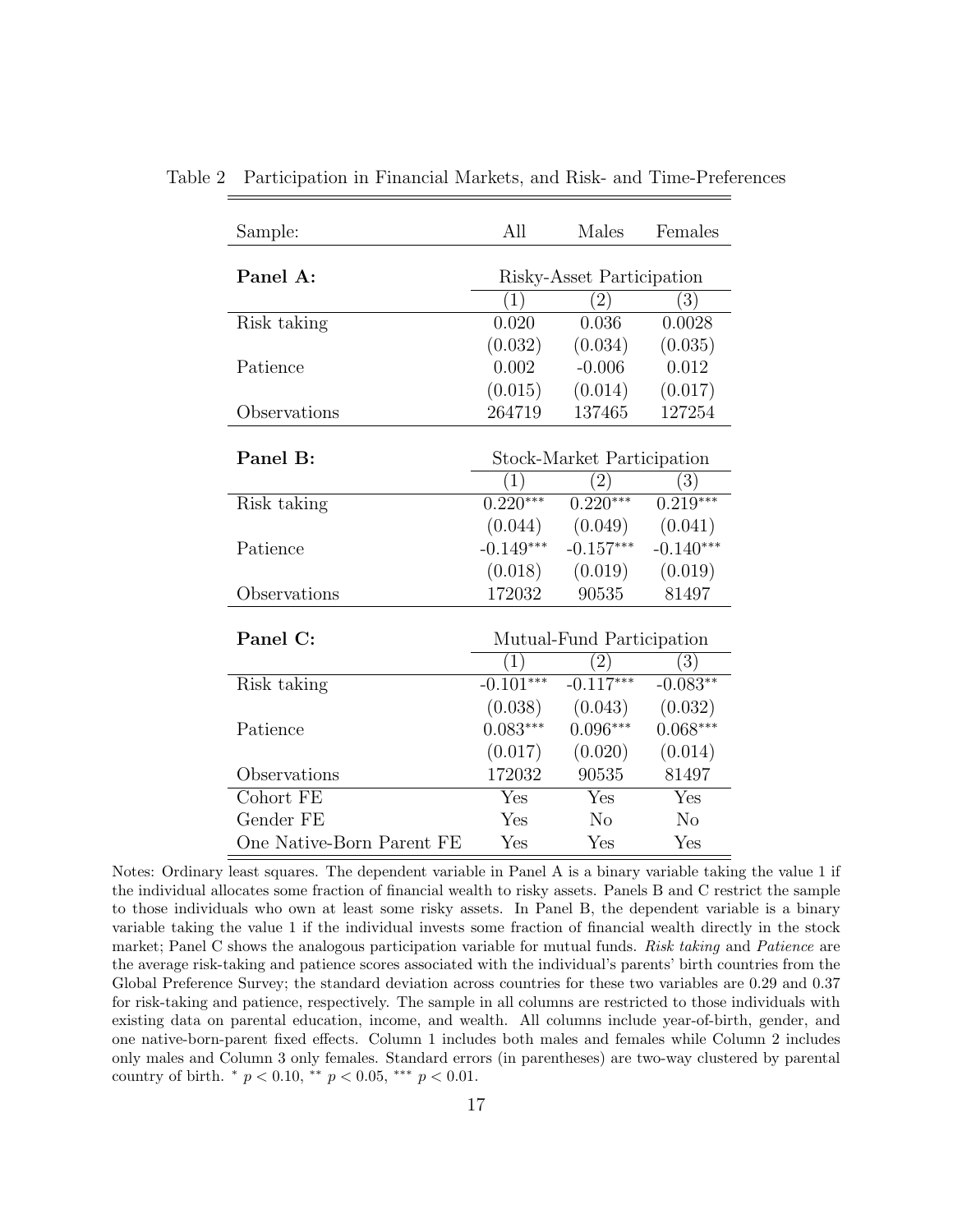Considering the null effects in Panel A, in the subsequent Panels B and C, we attempt to understand whether culturally transmitted economic preferences have compositional effects. We limit the sample of analysis to equity market participants and investigate the effects of risk and time preferences on stock-market and mutual-fund participation. All estimates are highly significant and economically meaningful. Coefficient estimates for ancestral risk preferences in Panels B and C indicate that, while a culture of risk taking increases the likelihood of holding stocks directly, it decreases the probability of participation in mutual-fund market. A one-standard-deviation increase in risk taking (0.29) increases the probability of stock-market participation by 6.4 percentage points compared to the mean of 43%, and decreases the likelihood of holding mutual funds by 3 percentage points relative to a mean participation of 85%. These findings suggest that culturally transmitted risk-taking preferences have a compositional effect on individuals' portfolios by inducing people to hold stocks directly and shy away from mutual funds. This is consistent with direct investments in stocks generally exhibiting higher volatility, with potentially more extreme returns, compared to investments in mutual funds, characteristics more appealing for risk-loving investors.

Interestingly, the signs of the coefficient estimates reverse when we examine the effects of patience. People from more patient cultures are less likely to hold stocks and more likely to hold mutual funds. The coefficient estimates in column (1) of Panels B and C indicate that a one-standard-deviation increase in patience (0.37) decreases the probability of holding stocks by 5.5 percentage points and increases the likelihood of holding funds by 3.1 percentage points. This is in line with the idea that mutual funds typically have longer time horizons and they are not traded as frequently as direct stocks. In order to provide more support for this hypothesis, we use data at the individual asset level between 1999-2007 from the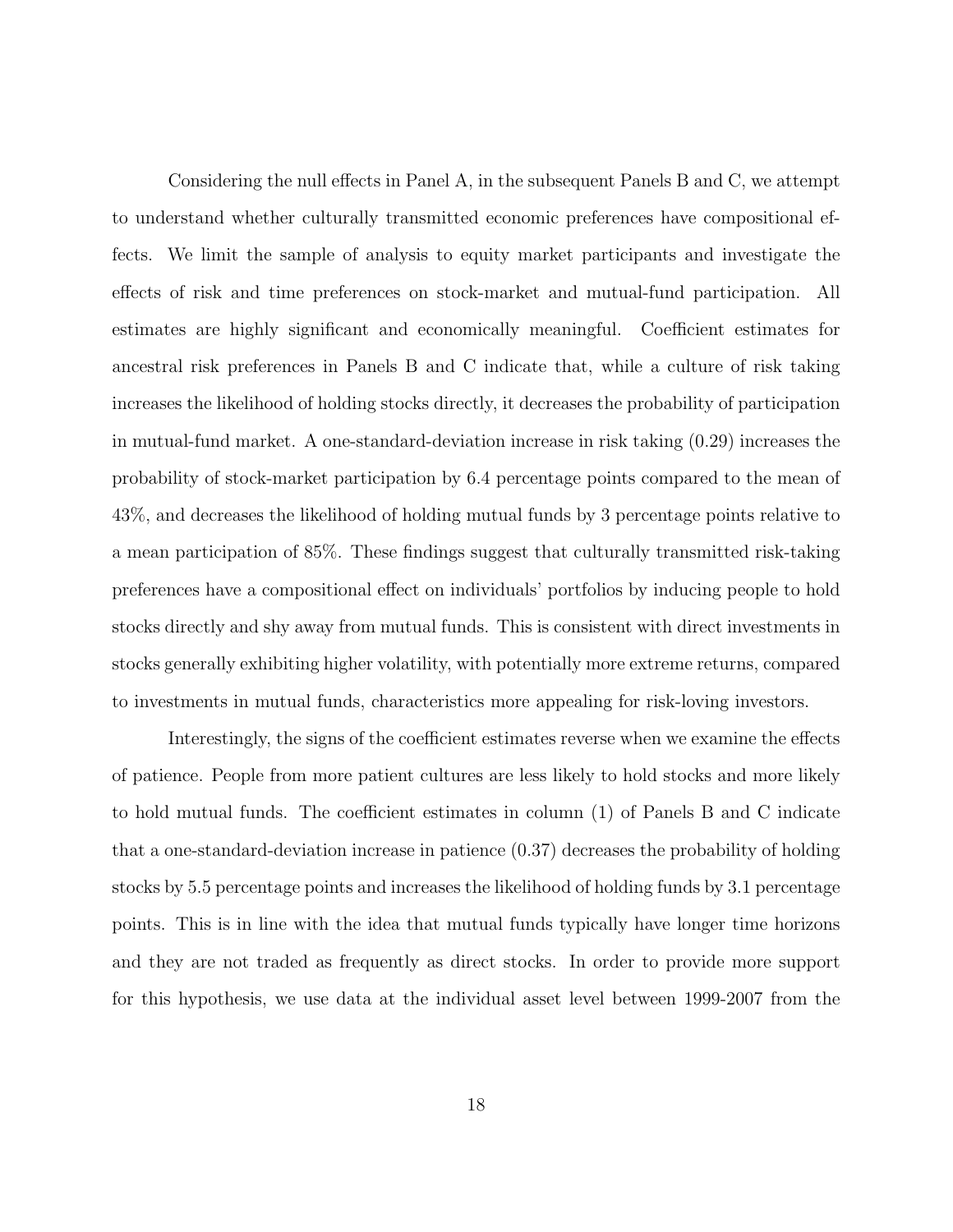Swedish Wealth Register, in which we can observe close to the universe of assets held by the population of Sweden and investigate the turnover for mutual funds and stocks.[22](#page-19-0)

We assume that there are only two assets in the economy, funds  $(F)$  and stocks  $(S)$ . Note that in this exercise we do not identify between different funds or different directly held stocks. Then, we count all holdings of funds and stocks in a given year, t, starting in 1999. Each individual-asset pair form one observation in year  $t$ . As an example, if there are two individuals in the economy, and one holds 100 funds and the other one holds one fund, we count 101 observations (aka holding opportunities) for funds between year t and  $t + 1$ . In the next step, we observe how many of those individual-asset partnerships (unique one-toone observations) exist in year  $t + 1$ . We do this for funds across all years and calculate the probability of holding on to funds during the whole period as well as between two consecutive years. We do the same for stocks. We find that the probability of holding funds between 1999 and 2007 is 78 percent and the average annual probability of holding a fund is 89 percent. The corresponding numbers for directly held stocks are 72 and 80 percent, respectively. This shows that funds are held for a longer period by their owners compared to stocks. This is consistent with fund owners being, on average, more patient.

An alternative way to get a sense of the quantitative significance of the effects we find in Table [2](#page-17-0) is to compare individuals from countries in the top and bottom quartiles of the risk-taking and patience distributions. For example, if an individual with a Portuguese heritage (-0.79) had the risk taking preferences of someone with Algerian heritage (0.39), her probability of stock-market participation would go up by 26 percentage points. Instead,

<span id="page-19-0"></span><sup>&</sup>lt;sup>22</sup>Investment data from the wealth register that is linked with country of birth for the population of Sweden is only currently available to us at the aggregated level - we observe the total value of individuals' stocks and mutual funds but not the composition of stocks and fund portfolios. This limits our ability to analyze, for example, the role of culturally transmitted preferences on the performance of portfolios.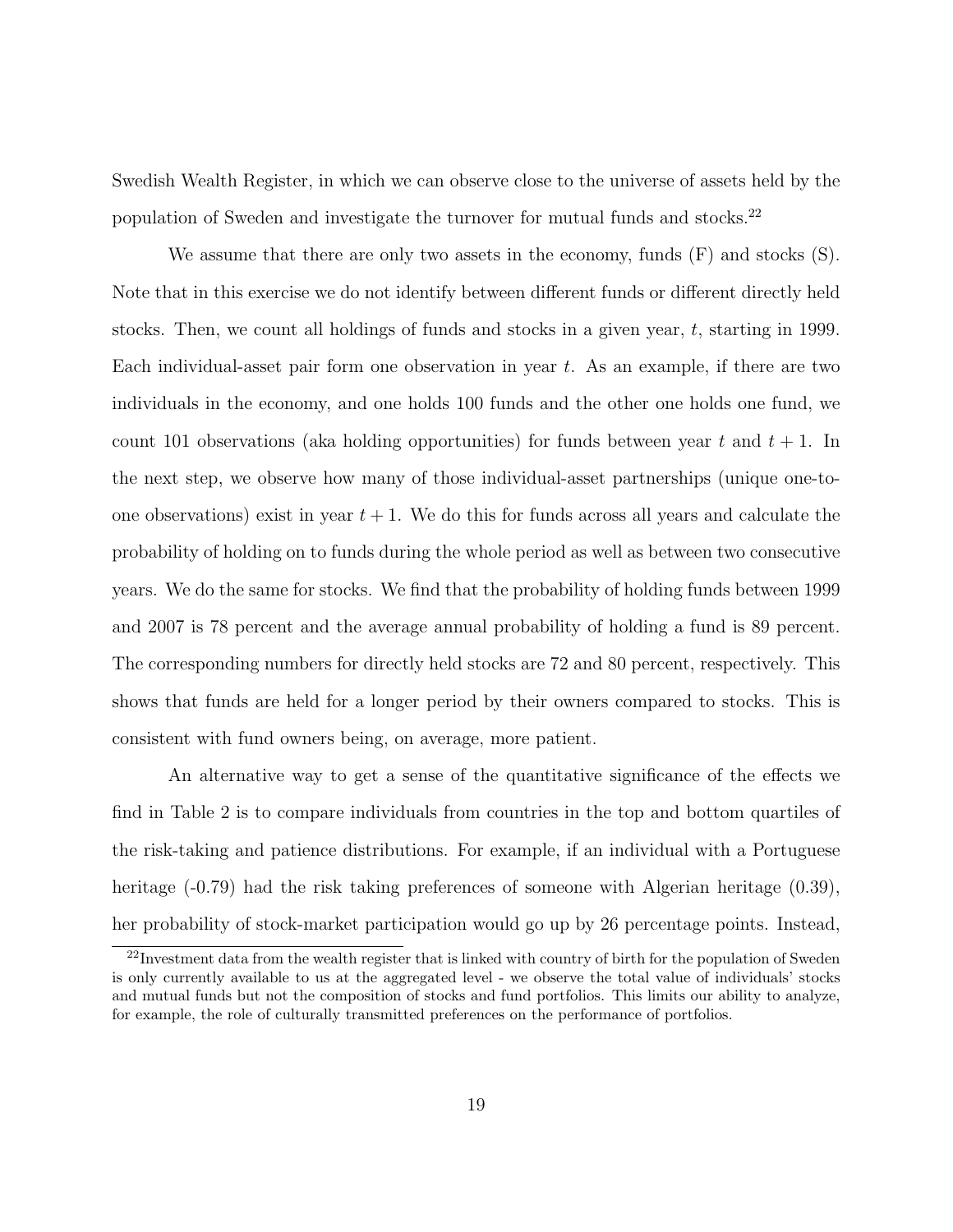an individual who inherited Canadian patience (0.71) is 15.8 percentage points less likely to participate in the stock market than someone who inherited Colombian patience (-0.34).

It is also noteworthy that there is no significant difference in how culturally transmitted economic preferences shape men's and women's participation in the stock or fund markets.

## 4.2 The "Intensive Margin"

Next, in Table [3,](#page-21-0) we directly investigate the composition of risky financial assets by asking how culturally inherited preferences affect the intensive margins of investment in risky financial asset market. In order to do so, we look at the shares of financial wealth held directly in stocks or mutual funds, restricting the sample to individuals who participate in the equity market, as we did in Panels B and C of Table [2.](#page-17-0) Given the distinct features of individual stocks versus mutual funds discussed before, investigating these two margins sheds more light on the investment behavior of those descended from different cultures.

The coefficient estimates in the two panels suggest that those descended from more risk-loving cultures assign a larger share of their portfolio to directly held stocks that comes at the expense of their mutual-fund holdings, which is significantly reduced. A one-standarddeviation increase in ancestral risk-taking preferences leads to a 3 percentage-point increase in the share of financial wealth held in stocks (compared to a mean of 15% of portfolio in stocks). In light of what the prior literature has established, our findings show that culturally inherited risk preferences induce individuals to tolerate more risk in their financial portfolios.

The relation is the opposite for those with a heritage of greater patience; they devote a greater share to mutual funds and a smaller share to stocks. A one standard-deviation increase in patience results in a 2.6 percentage-point reduction in the share of financial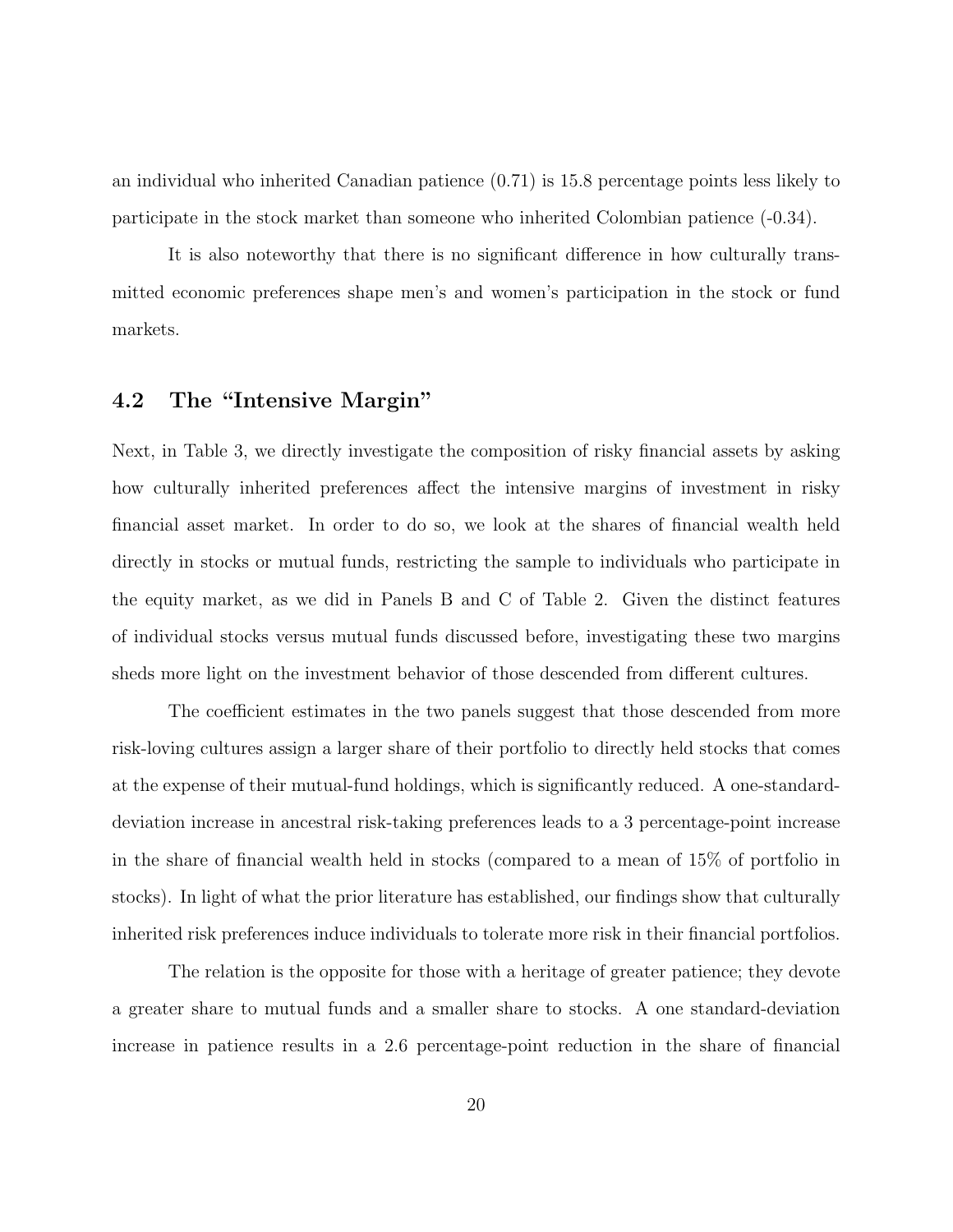| Sample:                   | All                 | Males              | Females          |  |  |
|---------------------------|---------------------|--------------------|------------------|--|--|
| Panel A:                  | <b>Share Stocks</b> |                    |                  |  |  |
|                           | (1)                 | $2^{\circ}$        | $\left(3\right)$ |  |  |
| Risk taking               | $0.102***$          | $0.114***$         | $0.0877***$      |  |  |
|                           | (0.022)             | (0.026)            | (0.019)          |  |  |
| Patience                  | $-0.070***$         | $-0.078***$        | $-0.060***$      |  |  |
|                           | (0.010)             | (0.013)            | (0.009)          |  |  |
| Panel B:                  |                     | Share Mutual Funds |                  |  |  |
|                           | (1)                 | $\left(2\right)$   | 3)               |  |  |
| Risk taking               | $-0.117***$         | $-0.109***$        | $-0.127***$      |  |  |
|                           | (0.027)             | (0.027)            | (0.028)          |  |  |
| Patience                  | $0.088***$          | $0.088***$         | $0.088***$       |  |  |
|                           | (0.010)             | (0.010)            | (0.011)          |  |  |
| Cohort FE                 | Yes                 | Yes                | Yes              |  |  |
| Gender FE                 | Yes                 | $\rm No$           | $\rm No$         |  |  |
| One Native-Born Parent FE | Yes                 | Yes                | Yes              |  |  |
| Observations              | 172032              | 90535              | 81497            |  |  |

<span id="page-21-0"></span>Table 3 Share of Financial Wealth Allocated to Directly held Stocks and Mutual Funds, and Risk- and Time-Preferences

Notes: In Panel A, the dependent variable is the share of financial wealth allocated directly to stocks; Panel B shows the analogous share variable for mutual funds. The sample in both panels is restricted to those individuals whose risky assets (mutual funds or stocks) represent a strictly positive fraction of financial wealth. Risk taking and Patience are the average risk-taking and patience scores associated with the individual's parents' birth countries from the Global Preference Survey; the standard deviation across countries for these two variables are 0.29 and 0.37 for risk-taking and patience, respectively. The sample in all columns are restricted to those individuals with existing data on parental education, income, and wealth. All columns include year-of-birth, gender, and one native-born-parent fixed effects. Column 1 includes both males and females while Column 2 includes only males and Column 3 only females. Standard errors (in parentheses) are two-way clustered by parental country of birth.  $\dot{p}$  = 0.10,  $\dot{p}$  = 0.05,  $\dot{p}$  = 0.01.

wealth held in stocks. Those with a culture characterized by a greater readiness to sacrifice immediate gains for future benefits end up with an arguably more diversified portfolio and forming portfolios for the longer run.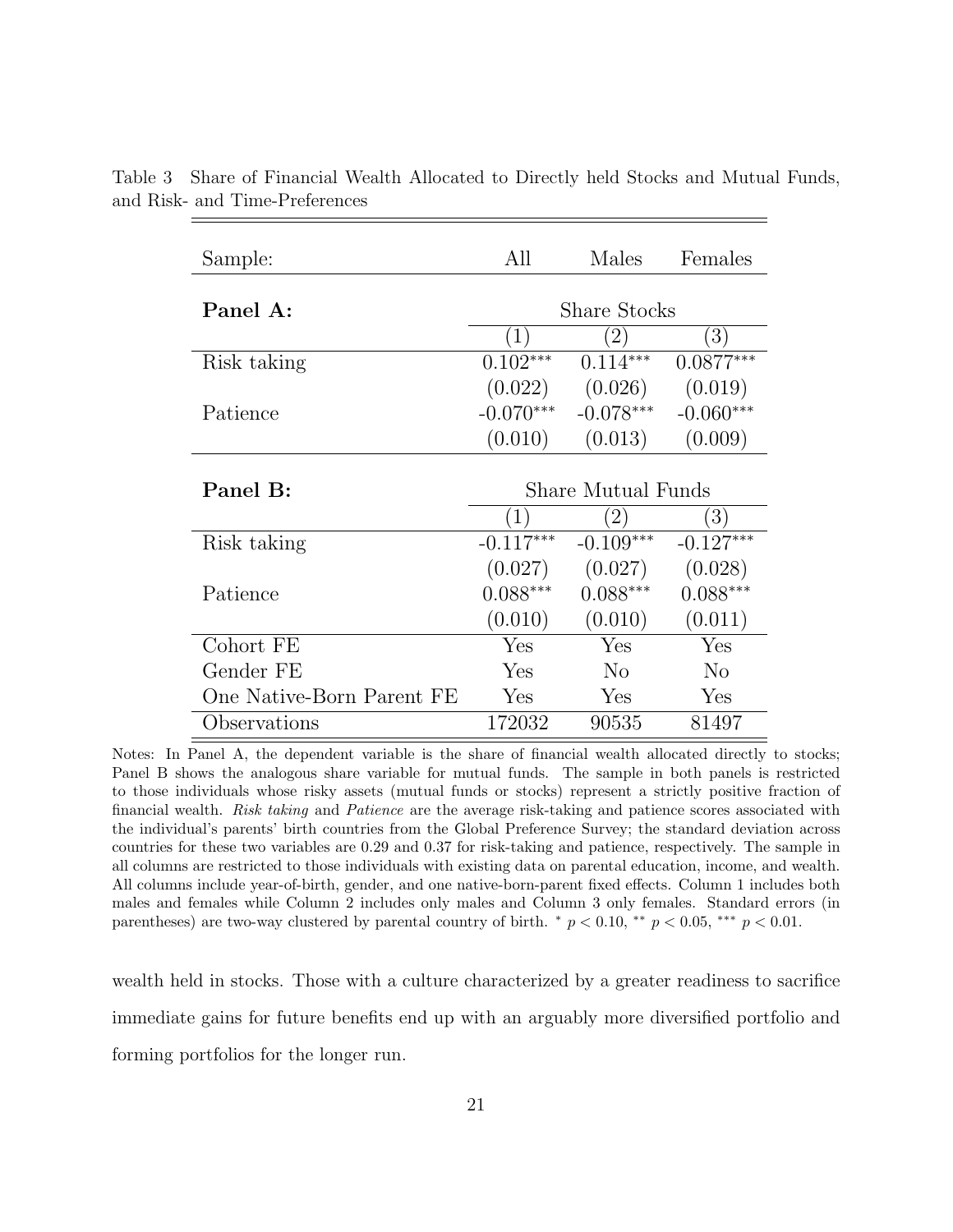## 5 Confounding Factors

So far, we have interpreted our findings as the *effect* of cultural preferences. However, potential confounders could be systematically correlated with cultural preferences and affect investment behavior. In this section, we address this concern in a variety of ways.

#### 5.1 Selection of Migrating Parents

In our baseline analysis, we have found that the cultural heritage of second-generation migrants matters for investment behavior. The most important concern in interpreting the coefficients of interest as the effects of ancestral and cultural traits is selection of migrant parents —those who migrate from certain countries in which people have been historically more risk loving or patient could display specific characteristics that affect their children's investment behavior. In other words, cultural traits could be correlated with the socioeconomic status of parents that might in turn determine children's financial-market behavior.

To the extent that parental characteristics are shaped by cultural traits, they do not pose a threat to our identification as those characteristics can be thought of as mechanisms through which cultural traits affect children's behavior. If a parent is wealthy due to her patience and wealth induces greater mutual-fund holdings, then wealth is not a confounder but a channel. Nevertheless, parental characteristics that cause children to behave in a certain way in the financial markets could co-vary with ancestral cultural traits in a nonrandom way without having been caused by those cultural traits. To address this concern,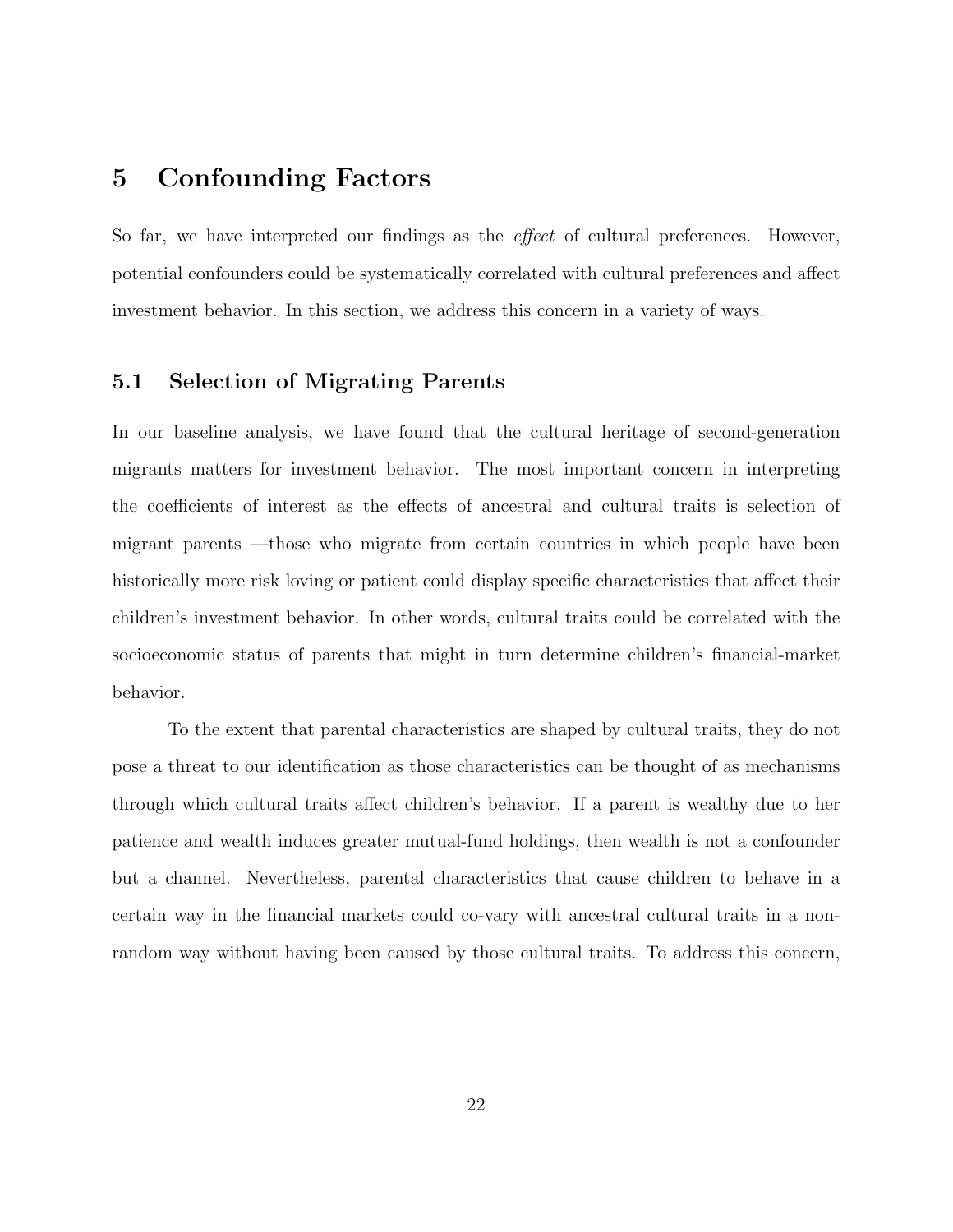we control for the most important parental features that could arguably affect children's financial behavior and investigate how the coefficient estimates change. $^{23}$  $^{23}$  $^{23}$ 

The results for equity market participation and risky shares are shown in Tables [4](#page-24-0) and [5,](#page-25-0) respectively. Column (1) in both tables repeat the baseline findings in column (1) of Tables [2](#page-17-0) and [3.](#page-21-0) Table [4](#page-24-0) starts out with taking into account parental fixed effects for eight education levels and parental year of birth fixed effects in regressions of stock market and mutual fund participation.<sup>[24](#page-23-1)</sup> The following two specifications add controls for parents' income rank (added separately) and their wealth quartiles in their birth cohorts. Compared to column (1), the coefficients of interest remain largely intact with slight reductions in magnitudes when we control for parental characteristics.

Table [5](#page-25-0) scrutinizes the robustness of regressions of stock and mutual fund shares in financial wealth to parental characteristics. Both sets of regressions are robust to parental education, income, and wealth controls. This suggests that cultural traits do not simply proxy for and capture parental characteristics and they could have a direct effect on children's financial behavior beyond inter-generational transmission of parental socio-economic characteristics. [25](#page-23-2)

Importantly, we also assess the degree of omitted variable bias by studying the stability of the estimates –by comparing baseline estimates to fully controlled specifications with parental characteristics. The method of [Altonji et al.](#page-46-4) [\(2005\)](#page-46-4) allows us to evaluate how

<span id="page-23-0"></span><sup>23</sup>See [Black et al.](#page-47-5) [\(2017\)](#page-47-5) for a discussion of how parents could affect children's behavior in the risky financial markets.

<span id="page-23-1"></span><sup>&</sup>lt;sup>24</sup>Following the eight-level ISCED11 classification, we create eight categories for the Swedish education system.

<span id="page-23-2"></span><sup>&</sup>lt;sup>25</sup>When we carry out an  $R^2$  decomposition exercise to assess the importance of cultural legacy relative to other factors in explaining individual financial behavior, cultural variables make a substantial contribution to explaining financial behavior even when we take into account parental characteristics. For instance, in the analysis of stock shares in column (4) of Panel A in Table [5,](#page-25-0) the contribution of cultural preferences is almost as large as the combined contribution of parental education, income and wealth.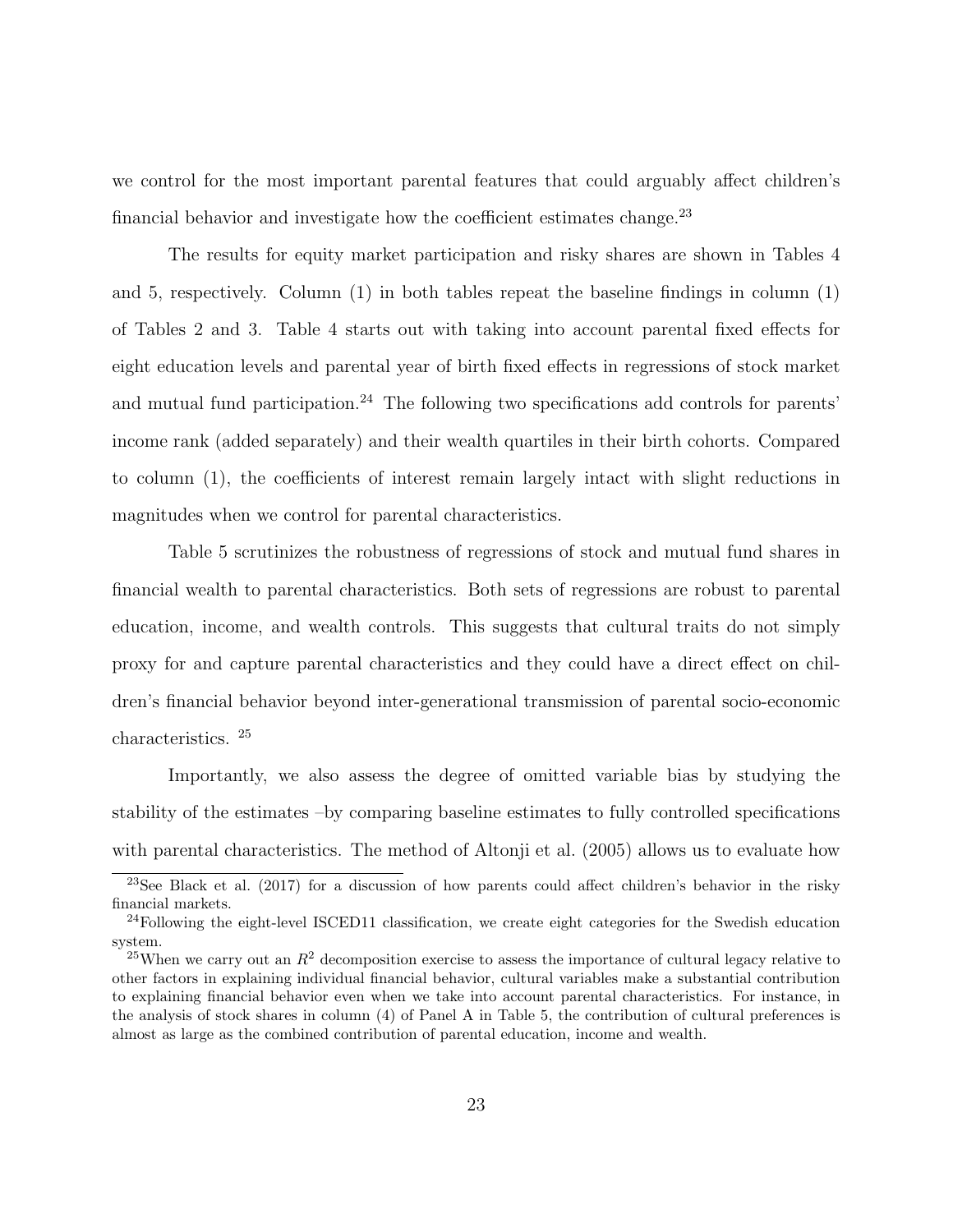| Panel A:                         | <b>Stock Market Participation</b> |                           |                  |             |  |  |
|----------------------------------|-----------------------------------|---------------------------|------------------|-------------|--|--|
|                                  | $\left( 1\right)$                 | $\left( 2\right)$         | $\overline{(3)}$ | (4)         |  |  |
| Risk taking                      | $0.220***$                        | $0.176***$                | $0.188***$       | $0.183***$  |  |  |
|                                  | (0.044)                           | (0.061)                   | (0.062)          | (0.058)     |  |  |
| Patience                         | $-0.149***$                       | $-0.131***$               | $-0.138***$      | $-0.134***$ |  |  |
|                                  | (0.018)                           | (0.027)                   | (0.027)          | (0.027)     |  |  |
| Altonji ratio (risk taking)      |                                   | 4                         | 5.87             | 4.94        |  |  |
| Altonji ratio (patience)         |                                   | 7.27                      | 12.54            | 8.93        |  |  |
|                                  |                                   |                           |                  |             |  |  |
| Panel B:                         |                                   | Mutual Fund Participation |                  |             |  |  |
|                                  | (1)                               | $\left( 2\right)$         | (3)              | (4)         |  |  |
| Risk taking                      | $-0.101***$                       | $-0.102**$                | $-0.098***$      | $-0.098**$  |  |  |
|                                  | (0.038)                           | (0.040)                   | (0.039)          | (0.039)     |  |  |
| Patience                         | $0.083***$                        | $0.081***$                | $0.079***$       | $0.079***$  |  |  |
|                                  | (0.017)                           | (0.018)                   | (0.017)          | (0.017)     |  |  |
| Altonji ratio (risk taking)      |                                   | $-102$                    | 29.6             | 31.58       |  |  |
| Altonji ratio (patience)         |                                   | 45.16                     | 18.32            | 19.26       |  |  |
| Parental Education fixed effects | N <sub>o</sub>                    | Yes                       | Yes              | Yes         |  |  |
| Income Rank, Father              | No                                | N <sub>o</sub>            | Yes              | Yes         |  |  |
| Income Rank, Mother              | N <sub>o</sub>                    | N <sub>o</sub>            | Yes              | Yes         |  |  |
| Parental Wealth Quartiles        | No                                | No                        | N <sub>o</sub>   | Yes         |  |  |
| Parental Cohort FE               | N <sub>o</sub>                    | Yes                       | Yes              | Yes         |  |  |
| One Native-Born Parent FE        | Yes                               | Yes                       | Yes              | Yes         |  |  |
| Gender FE                        | Yes                               | Yes                       | Yes              | Yes         |  |  |
| Individual Cohort FE             | Yes                               | Yes                       | Yes              | Yes         |  |  |
| Observations                     | 172032                            | 172032                    | 172032           | 172032      |  |  |

<span id="page-24-0"></span>Table 4 Owning Stocks and Mutual Funds, and Risk- and Time-Preferences, Controlling for Parental Characteristics

Notes: Ordinary least squares. In Panel A, the dependent variable throughout is a binary variable taking the value 1 if the individual participates directly in the stock market. In Panel B, the dependent variable throughout is a binary variable taking the value 1 if the individual invests some fraction of financial wealth greater than zero in mutual funds. Risk taking and Patience are the average risk-taking and patience score associated with the individual's parents' birth countries from the Global Preference Survey; the standard deviation across countries for these two variables are 0.29 and 0.37 for risk-taking and patience, respectively. Parental Income Rank is the average percentile labor earnings rank in 1990-1994 by birth cohort. The sample in all columns are restricted to those who allocate some strictly positive fraction of financial wealth to risky assets, and furthermore to individuals with existing data on parental education, income, and wealth. Columns 2–4 include parental and individual year-of-birth fixed effects and parental fixed effects for eight education levels. Standard errors clustered by parental country of birth in parentheses. <sup>∗</sup> p < 0.10, ∗∗  $p < 0.05$ , \*\*\*  $p < 0.01$ .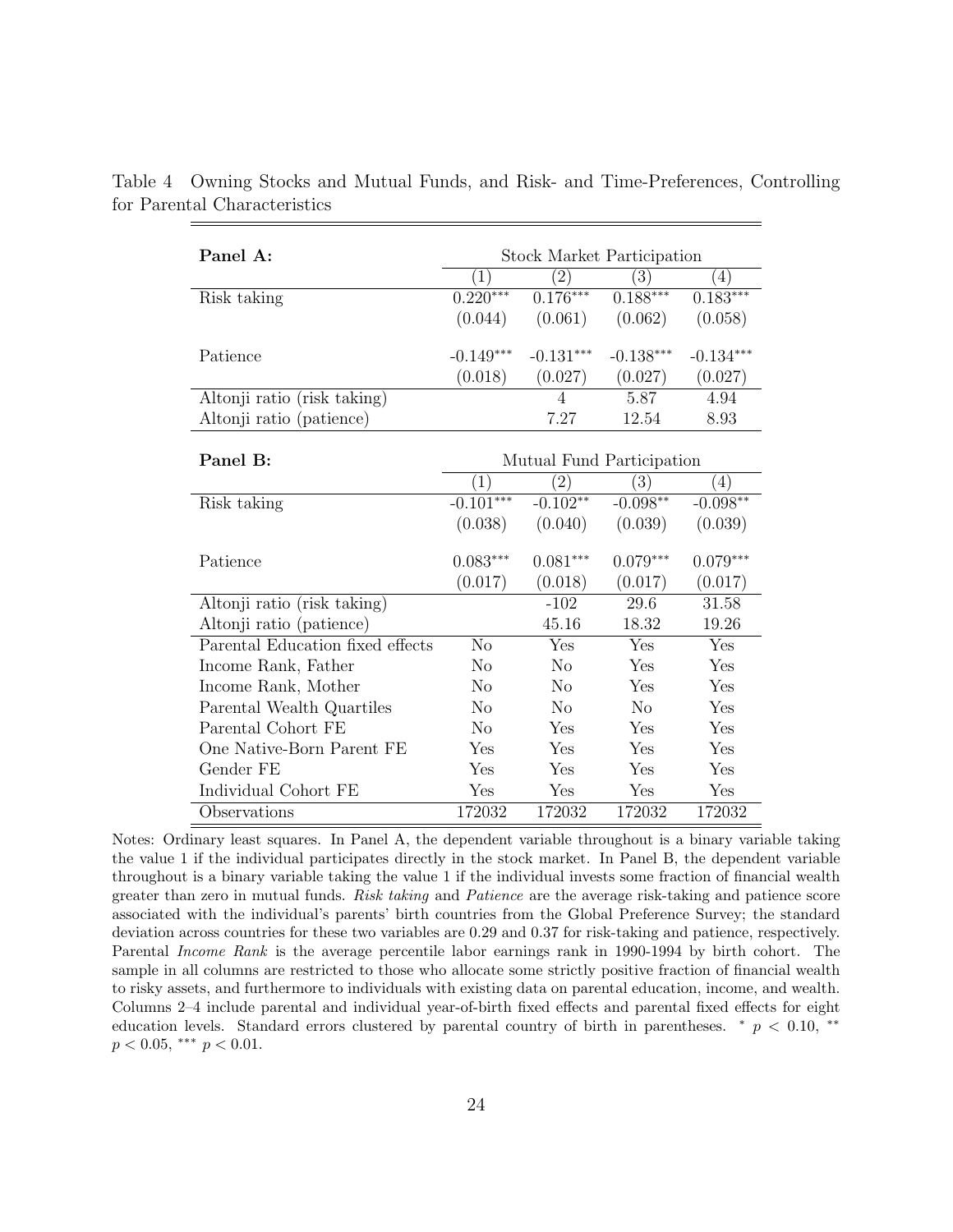| Panel A:                         | Share Stocks     |                 |                           |                  |  |  |  |
|----------------------------------|------------------|-----------------|---------------------------|------------------|--|--|--|
|                                  | $\left(1\right)$ | $\overline{2)}$ | $\left(3\right)$          | $\left(4\right)$ |  |  |  |
| Risk taking                      | $0.102***$       | $0.086***$      | $0.085***$                | $0.084***$       |  |  |  |
|                                  | (0.022)          | (0.030)         | (0.029)                   | (0.028)          |  |  |  |
|                                  |                  |                 |                           |                  |  |  |  |
| Patience                         | $-0.070***$      | $-0.062***$     | $-0.062***$               | $-0.061***$      |  |  |  |
|                                  | (0.010)          | (0.014)         | (0.013)                   | (0.013)          |  |  |  |
| Altonji ratio (risk taking)      |                  | 5.2             | 5.14                      | 4.76             |  |  |  |
| Altonji ratio (patience)         |                  | 8.26            | 8.4                       | 7.27             |  |  |  |
|                                  |                  |                 |                           |                  |  |  |  |
| Panel B:                         |                  |                 | <b>Share Mutual Funds</b> |                  |  |  |  |
|                                  | $\mathbf{1}$     | $^{'}2)$        | $\left(3\right)$          | $\left(4\right)$ |  |  |  |
| Risk taking                      | $-0.117***$      | $-0.100***$     | $-0.103***$               | $-0.101***$      |  |  |  |
|                                  | (0.027)          | (0.035)         | (0.036)                   | (0.034)          |  |  |  |
| Patience                         | $0.088***$       | $0.081***$      | $0.083***$                | $0.081***$       |  |  |  |
|                                  |                  |                 |                           |                  |  |  |  |
|                                  | (0.010)          | (0.014)         | (0.014)                   | (0.014)          |  |  |  |
| Altonji ratio (risk taking)      |                  | 5.68            | 7.35                      | 6.31             |  |  |  |
| Altonji ratio (patience)         |                  | 10.89           | 16.6                      | 11.75            |  |  |  |
| Parental Education fixed effects | N <sub>o</sub>   | Yes             | Yes                       | Yes              |  |  |  |
| Income Rank, Father              | N <sub>o</sub>   | N <sub>o</sub>  | Yes                       | Yes              |  |  |  |
| Income Rank, Mother              | N <sub>o</sub>   | N <sub>0</sub>  | Yes                       | Yes              |  |  |  |
| Parental Wealth Quartiles        | No               | N <sub>0</sub>  | N <sub>0</sub>            | Yes              |  |  |  |
| Parental Cohort fixed effects    | No               | Yes             | Yes                       | Yes              |  |  |  |
| One Native-born Parent FE        | Yes              | Yes             | Yes                       | Yes              |  |  |  |
| Gender FE                        | Yes              | Yes             | Yes                       | Yes              |  |  |  |
| Individual Cohort FE             | Yes              | Yes             | Yes                       | Yes              |  |  |  |
| Observations                     | 172032           | 172032          | 172032                    | 172032           |  |  |  |

<span id="page-25-0"></span>Table 5 Share of Financial Wealth Allocated Directly to Stocks and Mutual Funds, and Risk- and Time-Preferences, Controlling for Parental Characteristics

Notes: In Panel A, the dependent variable throughout is the share of financial wealth allocated directly to stocks, conditional on allocating a fraction greater than 0 to risky assets (mutual funds or stocks). In Panel B, the dependent variable throughout is the share of financial wealth allocated to mutual funds, conditional on allocating a fraction greater than 0 to risky assets (mutual funds or stocks). Risk taking and Patience are the average risk-taking and patience score associated with the individual's parents' birth countries from the Global Preference Survey; the standard deviation across countries for these two variables are 0.29 and 0.37 for risk-taking and patience, respectively. Parental Income Rank is the average percentile labor earnings rank in 1990-1994 by birth cohort. The sample in all columns are restricted to those individuals with existing data on parental education, income, and wealth. Columns 2–4 include parental year-of-birth fixed effects and parental fixed effects for eight education levels. Standard errors clustered by parental country of birth in parentheses.  $*$   $p < 0.10$ ,  $**$   $p < 0.05$ ,  $***$   $p < 0.01$ .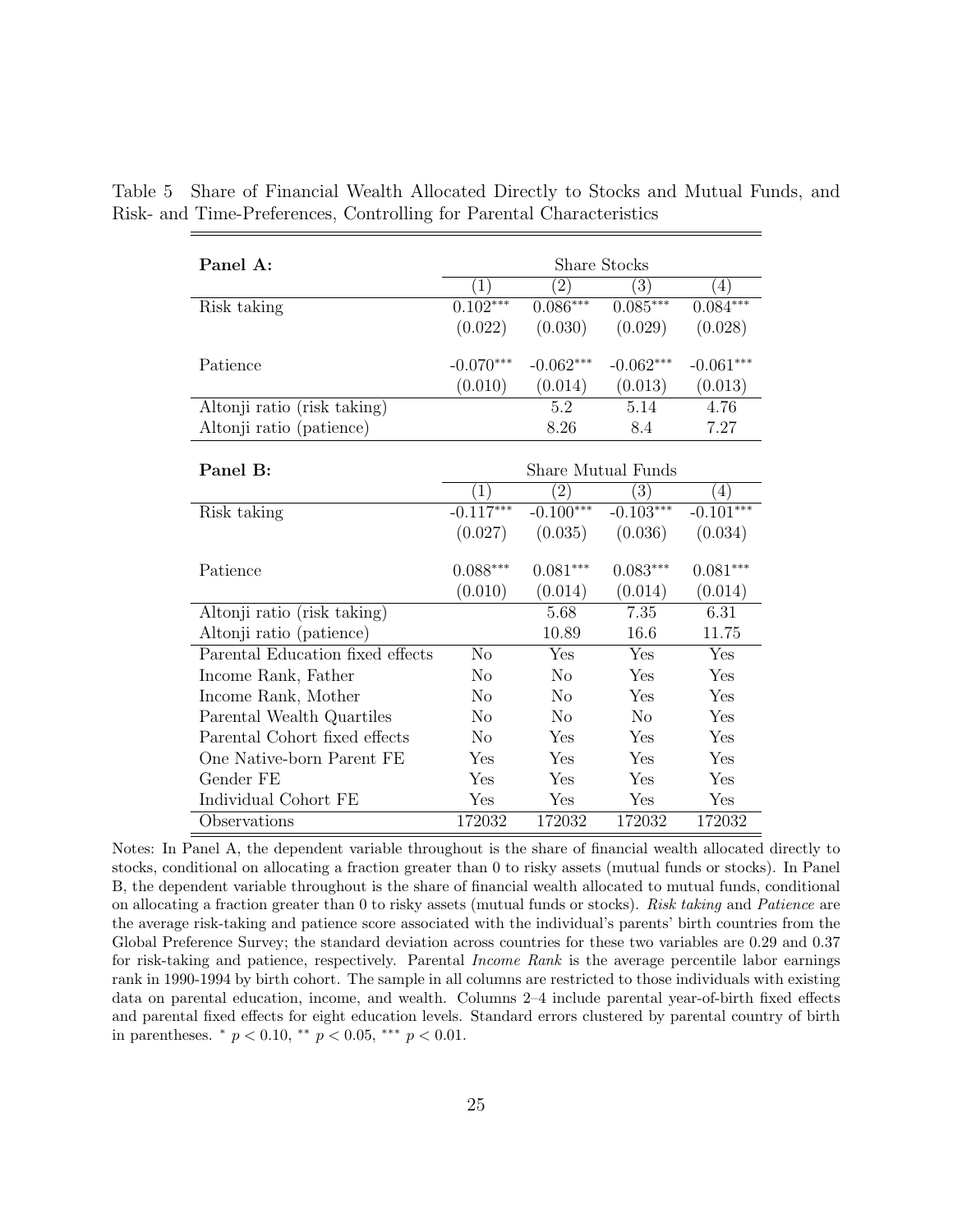large selection on unobservables would have to be relative to the selection on observables in order to entirely explain away our result by an unobservable selection effect. For example, let us compare the baseline estimates in column (1) of Table [5](#page-25-0) including exogenous controls to column  $(4)$  controlling for all of the parental characteristics.<sup>[26](#page-26-0)</sup> In the share of stocks regression of Panel A, Altonji ratios are 4.76 and 7.27 for risk taking and patience, respectively. This suggests that selection on unobservables would have to be much stronger than selection on observables for our main result to be explained away by unobservable selection. In the case of mutual fund share regressions in Panel B, Altonji ratios are 6.31 and 11.75 for risk taking and patience, respectively. Given that all of these ratios are greater than the rule of thumb of one, our results are very unlikely to be biased by selection on omitted unobservables.

Overall, the findings presented in Tables [4](#page-24-0) and [5](#page-25-0) suggest that it is unlikely that parental selection is driving our baseline results.

#### 5.2 Alternative Country of Origin Characteristics

Another possible scenario is that countries with higher measures of cultural risk taking or patience might be different in other ways that affect the investment behavior of children of immigrants from those countries. One should note that, for this to be a threat to our identification, these potential effects should be in addition to their impact on the socioeconomic characteristics of the first-generation immigrants themselves, which we account for.

To investigate this, in Tables [6](#page-28-0) and [7,](#page-29-0) we add controls for GDP per capita and life expectancy of the source countries in columns (2) and (3). Data on GDP per capita are

<span id="page-26-0"></span><sup>&</sup>lt;sup>26</sup>To perform this test, we calculate the ratio of  $\beta_F/(\beta_R - \beta_F)$ , where  $\beta_F$  is the coefficient of interest from a regression with a full set of controls while  $\beta_R$  is the coefficient of interest from a regression with a restricted set of controls [\(Altonji et al., 2005\)](#page-46-4). We take  $\beta_R$  from the restricted specification in column (1) of Table [5](#page-25-0) with exogenous controls.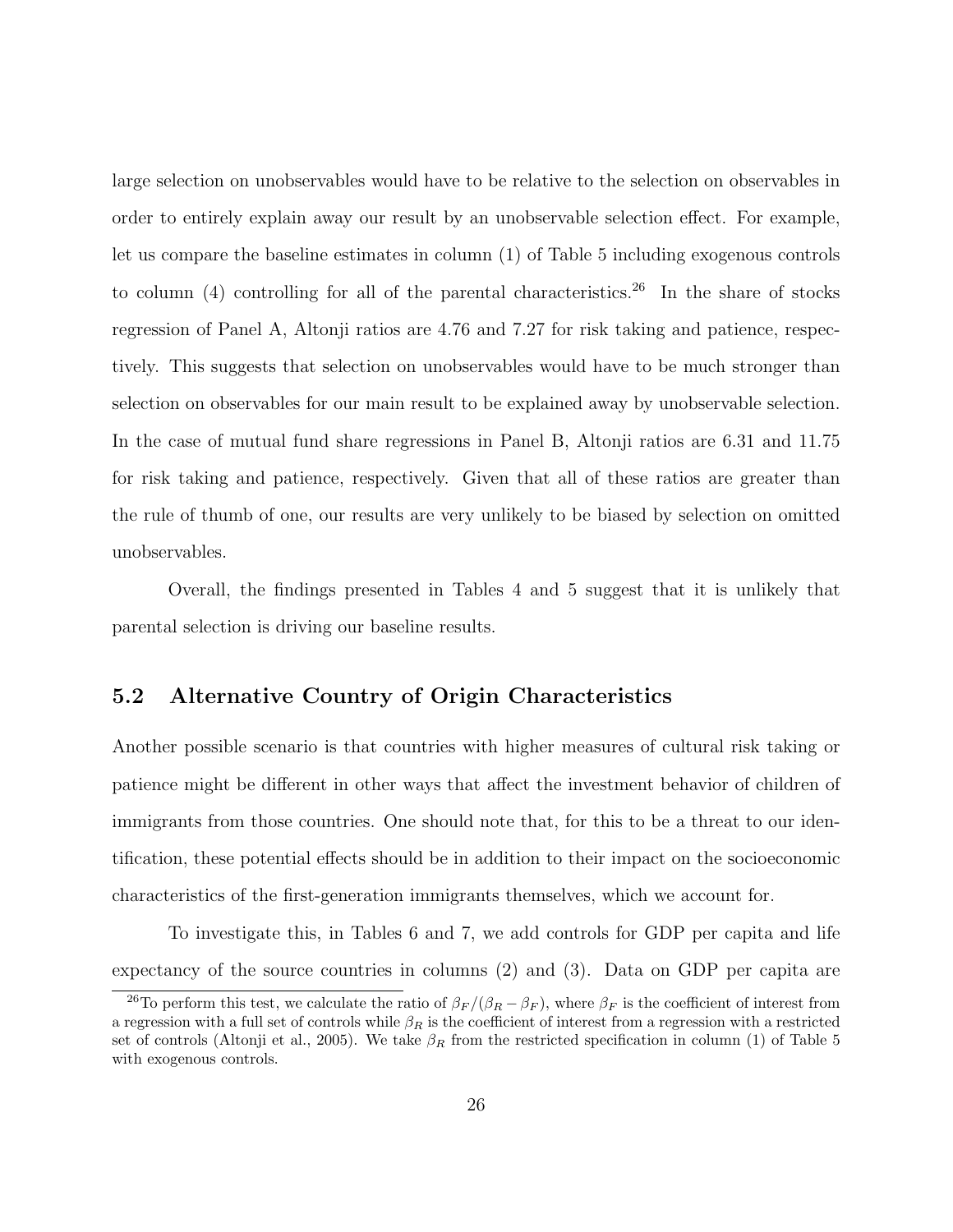from the Penn World Tables, measured in 1995, and data on Life Expectancy are from the World Bank, WDI, measured in 2016.

Column (1) includes continent fixed effects on top of controls we had in the last columns of Tables [4](#page-24-0) and [5](#page-25-0) showing that a few country clusters do not drive the results. Estimates of the coefficients of interest in the following two columns are very similar to the previous estimates. GDP per capita and life expectancy coefficient estimates are both economically and statistically insignificant. This suggests that the level of development of the source countries is unlikely to drive our findings and it is not confounding the cultural variables of interest.

Alternatively one could argue that selection of immigrants from countries with differential levels of development is not what we are picking up in our regressions, but economic preferences could be correlated with social preferences affecting financial behavior. This is not an argument against the role of culturally transmissible traits in general, but the coefficient estimates for our variables of interest could be biased. More specifically, [Guiso et](#page-52-6) [al.](#page-52-6) [\(2004,](#page-52-6) [2008\)](#page-52-0) suggest that trust (or social capital in general) is a cultural factor shaping financial behavior. To address this, in the last column, we account for the *trust* measure from the GPS, which could potentially affect our outcomes independently. Results suggest that controlling for trust has no effect on the coefficients of interest.

#### 5.3 Role of Other Child Outcomes as Mediating Variables

We have so far documented that the cultural legacy of the country of origin is related to, and could have a direct influence on, second-generation migrants' financial behavior even after controlling for some of the most consequential parental and country of origin characteristics. One other possibility is that the investment behavior of children is simply a reflection of their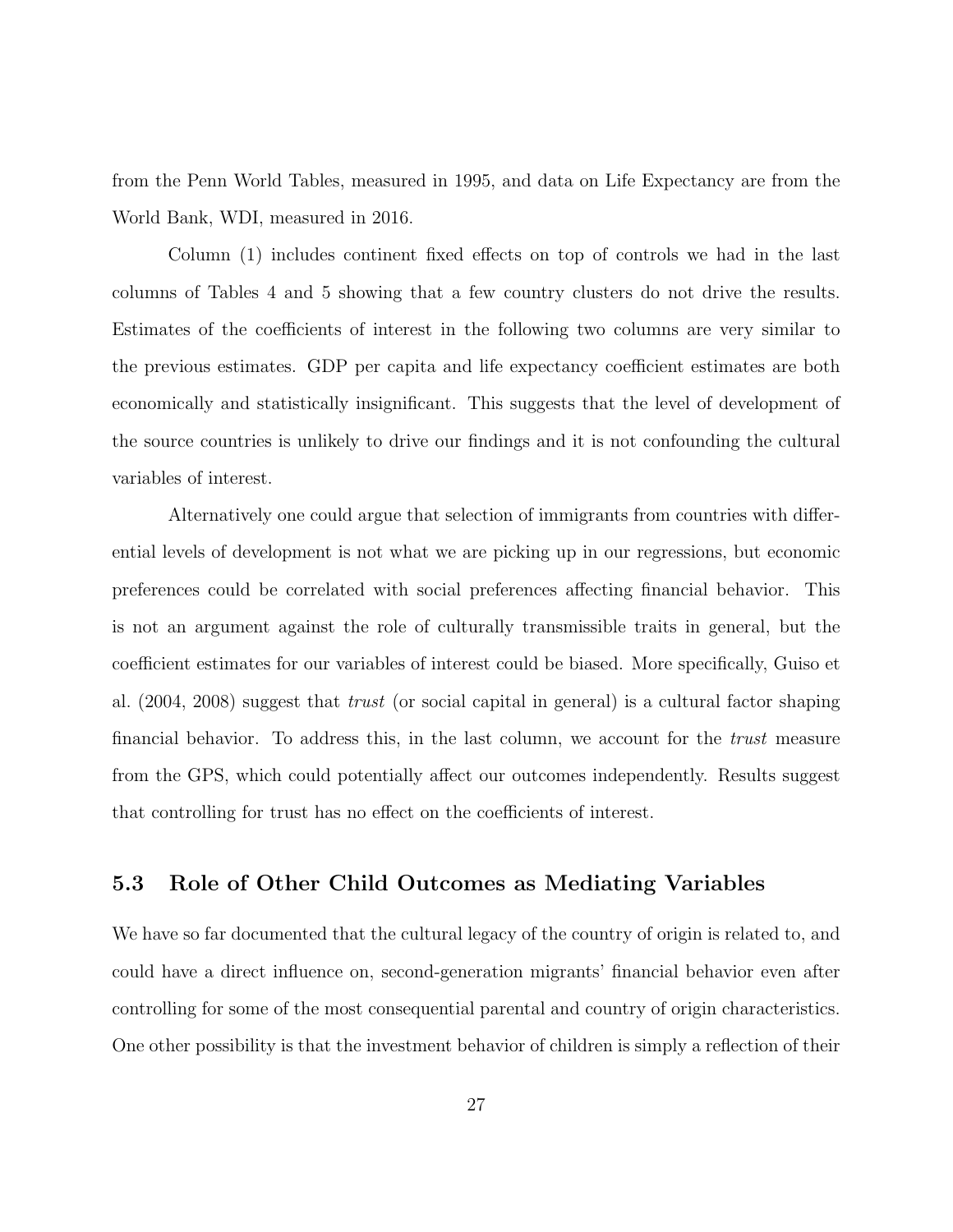| Panel A:                                    | Stock Market Participation |                   |                           |                  |  |
|---------------------------------------------|----------------------------|-------------------|---------------------------|------------------|--|
|                                             | (1)                        | $\left( 2\right)$ | $\overline{(3)}$          | $\left(4\right)$ |  |
| Risk taking                                 | $0.189**$                  | $0.175***$        | $0.176***$                | $0.186***$       |  |
|                                             | (0.092)                    | (0.055)           | (0.053)                   | (0.060)          |  |
|                                             |                            |                   |                           |                  |  |
| Patience                                    | $-0.134***$                | $-0.116***$       | $-0.125***$               | $-0.136***$      |  |
|                                             | (0.050)                    | (0.032)           | (0.027)                   | (0.031)          |  |
|                                             |                            |                   |                           |                  |  |
| Panel B:                                    |                            |                   | Mutual Fund Participation |                  |  |
|                                             | (1)                        | $\left( 2\right)$ | $\left(3\right)$          | $\left(4\right)$ |  |
| Risk taking                                 | $-0.140**$                 | $-0.097**$        | $-0.096***$               | $-0.103***$      |  |
|                                             | (0.060)                    | (0.038)           | (0.036)                   | (0.040)          |  |
|                                             |                            |                   |                           |                  |  |
| Patience                                    | $0.103***$                 | $0.077***$        | $0.077***$                | $0.084***$       |  |
|                                             | (0.031)                    | (0.021)           | (0.019)                   | (0.020)          |  |
| Continent Fixed Effects                     | Yes                        | N <sub>0</sub>    | $\rm No$                  | No               |  |
| Log GDP/Cap.                                | No                         | Yes               | No                        | No               |  |
| Life Expectancy                             | No                         | No                | Yes                       | No               |  |
| Trust                                       | No                         | No                | No                        | Yes              |  |
|                                             |                            |                   |                           |                  |  |
| Parental Education and Cohort fixed effects | Yes                        | Yes               | Yes                       | Yes              |  |
| Parental Income and Wealth Rank             | Yes                        | Yes               | Yes                       | Yes              |  |
| One Native-born Parent                      | Yes                        | Yes               | Yes                       | Yes              |  |
| Gender                                      | Yes                        | Yes               | Yes                       | Yes              |  |
| Individual Cohort fixed effects             | Yes                        | Yes               | Yes                       | Yes              |  |
| Observations                                | 171925                     | 172032            | 172032                    | 172032           |  |

<span id="page-28-0"></span>Table 6 Owning Stocks and Mutual Funds, and Risk- and Time-Preferences, Other Cross-Country Controls

Notes: In Panel A, the dependent variable throughout is a binary variable taking the value 1 if the individual participates directly in the stock market. In Panel B, the dependent variable throughout is a binary variable taking the value 1 if the individual invests some fraction of financial wealth greater than zero in mutual funds. Risk taking, Patience, and Trust are the average scores associated with the individual's parents' birth countries from the Global Preference Survey. Parental Income Rank is the average percentile labor earnings rank in 1990-1994 by birth cohort. All columns include parental and individual year-of-birth fixed effects, parental fixed effects for eight education levels, dummies for having one native-born parent and gender. Standard errors (in parentheses) are two-way clustered by parental country of birth.  $\degree p$  < 0.10,  $\degree \degree p$  < 0.05, ∗∗∗ p < 0.01.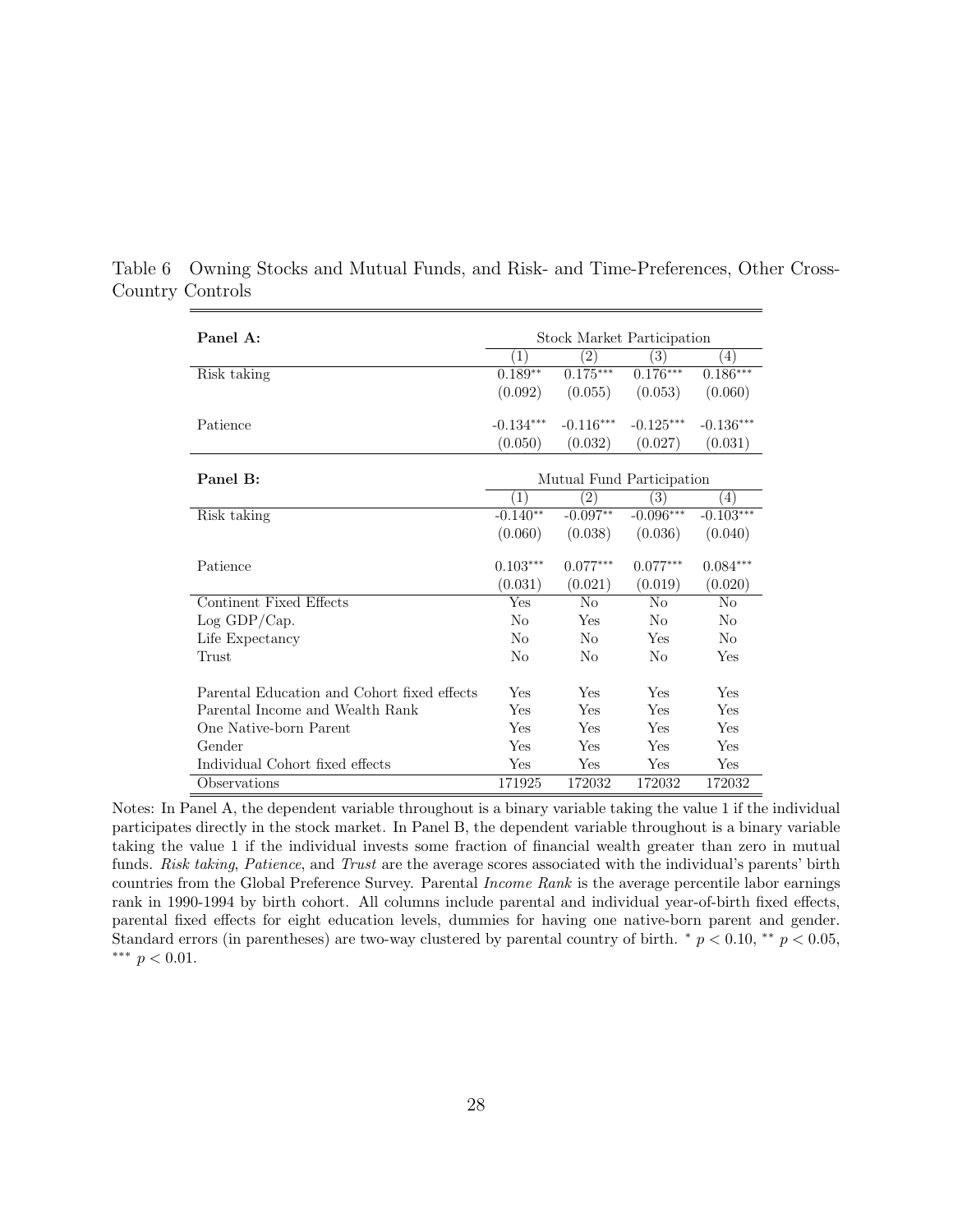| Panel A:<br>Share Stocks                    |                    |                   |                   |                   |
|---------------------------------------------|--------------------|-------------------|-------------------|-------------------|
|                                             |                    |                   |                   |                   |
|                                             | $\left(1\right)$   | $^{(2)}$          | 3)                | $\left( 4\right)$ |
| Risk taking                                 | $0.106***$         | $0.082***$        | $0.084***$        | $0.087***$        |
|                                             | (0.046)            | (0.028)           | (0.027)           | (0.029)           |
|                                             |                    |                   |                   |                   |
| Patience                                    | $-0.075***$        | $-0.057***$       | $-0.060***$       | $-0.064***$       |
|                                             | (0.025)            | (0.017)           | (0.015)           | (0.015)           |
|                                             |                    |                   |                   |                   |
| Panel B:                                    | Share Mutual Funds |                   |                   |                   |
|                                             | (1)                | $\left( 2\right)$ | $\left( 3\right)$ | (4)               |
| Risk taking                                 | $-0.111***$        | $-0.102***$       | $-0.104***$       | $-0.104***$       |
|                                             | (0.051)            | (0.033)           | (0.032)           | (0.036)           |
|                                             |                    |                   |                   |                   |
| Patience                                    | $0.0820***$        | $0.082***$        | $0.085***$        | $0.084***$        |
|                                             | (0.024)            | (0.016)           | (0.015)           | (0.016)           |
| Continent Fixed Effects                     | Yes                | No                | No                | N <sub>0</sub>    |
| Log GDP/Cap.                                | No                 | Yes               | No                | No                |
| Life Expectancy                             | N <sub>0</sub>     | No                | Yes               | No                |
| Trust                                       | N <sub>0</sub>     | No                | No                | Yes               |
|                                             |                    |                   |                   |                   |
| Parental Education and Cohort fixed effects | Yes                | Yes               | Yes               | Yes               |
| Parental Income and Wealth Rank             | Yes                | Yes               | Yes               | Yes               |
| One Native-born Parent                      | Yes                | Yes               | Yes               | Yes               |
| Gender                                      | Yes                | Yes               | Yes               | Yes               |
| Individual Cohort fixed effects             | Yes                | Yes               | Yes               | Yes               |
| Observations                                | 171925             | 172032            | 172032            | 172032            |

<span id="page-29-0"></span>Table 7 Share of Financial Wealth Allocated Directly to Stocks and Mutual Funds, and Risk- and Time-Preferences, Other Cross-Country Controls

Notes: In Panel A, the dependent variable throughout is the share of financial wealth allocated directly to the stock-market, conditional on allocating a fraction greater than 0 to risky assets (mutual funds or stocks). In Panel B, the dependent variable throughout is the share of financial wealth allocated to mutual funds, conditional on allocating a fraction greater than 0 to risky assets (mutual funds or stocks). Risk taking, Patience, and Trust are the average scores associated with the individual's parents' birth countries from the Global Preference Survey. Parental Income Rank is the average percentile labor earnings rank in 1990-1994 by birth cohort. All columns include parental and individual year-of-birth fixed effects, parental fixed effects for eight education levels, dummies for having one native-born parent and gender. Standard errors (in parentheses) are two-way clustered by parental country of birth.  $\pi p < 0.10$ ,  $\pi p < 0.05$ ,  $\pi n$  $p < 0.01$ .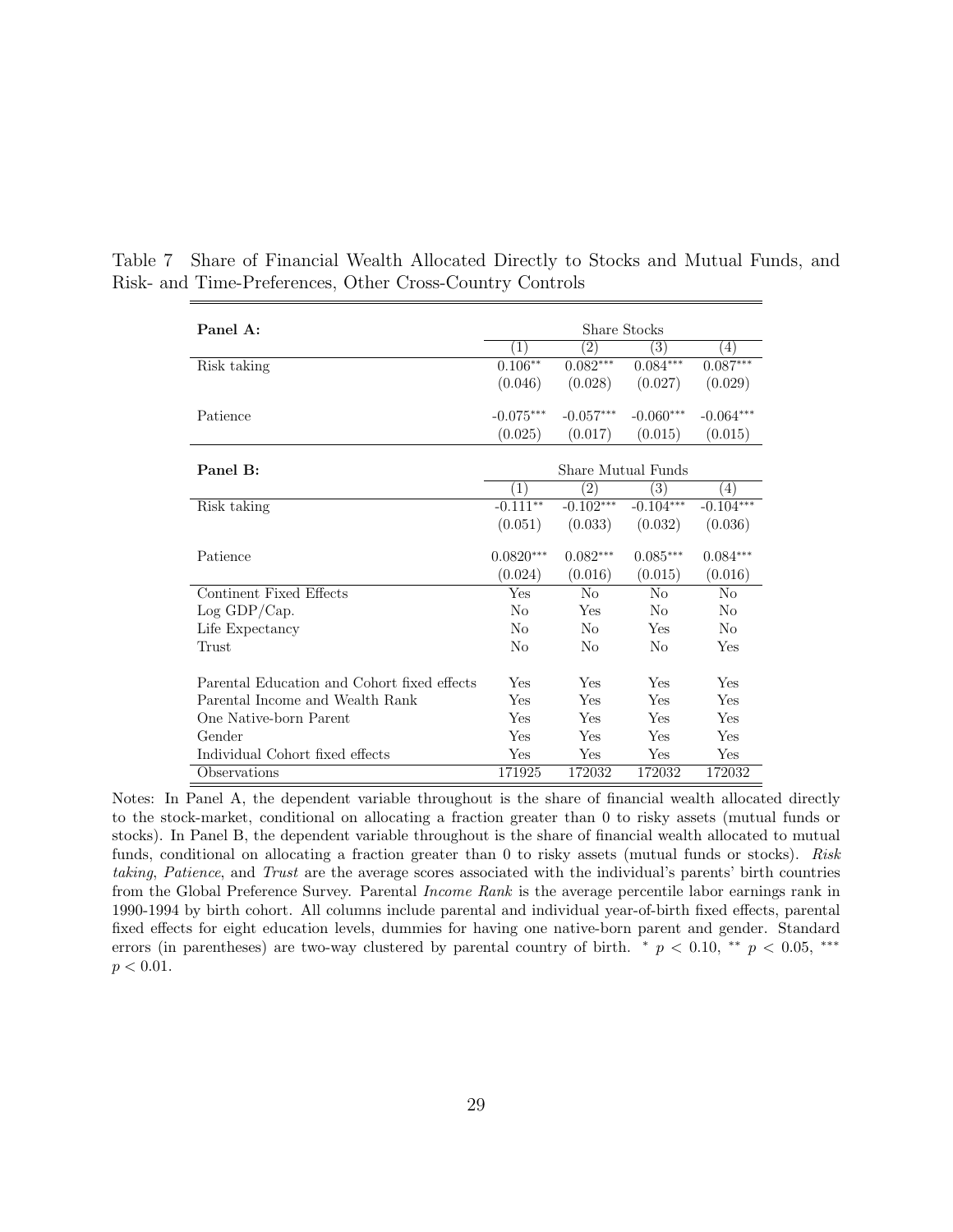other outcomes and is not directly affected by their cultural heritage. From the previous literature we know that cognitive ability, education, income, and wealth are directly related to investment behavior. If cultural heritage affects these outcomes (and on top of the parental characteristics that we analyzed before), one might argue that the coefficient estimates for cultural heritage could reflect the direct effects on these other individual features and not investment behavior.

It should be noted, there is no reason to think the potentially influential individual characteristics mentioned above affect stock and mutual fund investments in completely opposite directions, as we have found to be the case for both patience and risk taking preferences, and also they all increase the likelihood of equity market participation, unlike the evidence we found for the effect of cultural preferences in Panel A of Table [2.](#page-17-0) For example, those with more wealth are more likely to participate in both asset markets and assign more of their financial wealth to risky assets in general. This suggests that we should not expect the estimates for cultural variables to simply reflect their effects on other characteristics of children of immigrants.

Nevertheless, to assess this possible scenario more formally, we discuss potential mediating factors that could affect investment behavior directly and also be affected by culturally transmitted preferences, and investigate whether adding those controls sequentially change the estimates we found in Tables [4](#page-24-0) and [5.](#page-25-0) We acknowledge that since these variables, by construction, are potentially influenced by cultural traits of patience and risk-taking, they could be described as "bad controls" in the terminology of [Angrist and Pischke](#page-47-6) [\(2009\)](#page-47-6), as the ceteris paribus assumption could be violated.<sup>[27](#page-30-0)</sup> Note, though, that this is a standard mediation analysis, as our goal is to see how the coefficients on risk-taking and patience

<span id="page-30-0"></span><sup>&</sup>lt;sup>27</sup>In other words, controlling for covariates that are affected by the treatment might bias the estimate of the treatment effect by capturing part of its impact.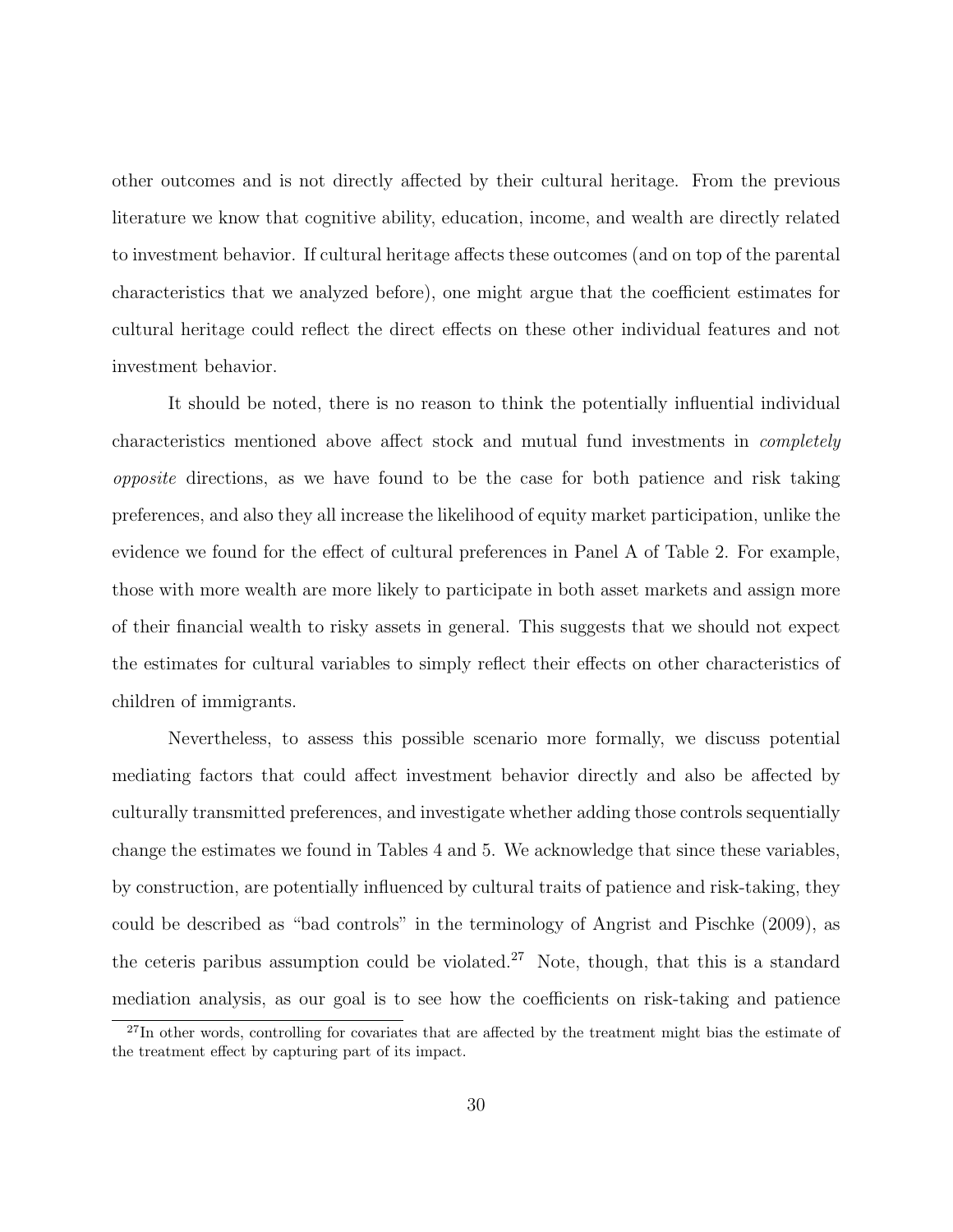change when we control for these variables. If adding a particular control changes the estimated coefficients considerably, it suggests that the effects on financial market behavior might be mediated by the effects of cultural traits on the variable included.

The estimates are in Tables [8](#page-32-0) and [9](#page-33-0) for stock market and mutual fund participation and shares, respectively. Column (1) in both tables repeat the findings in the last columns of Tables [4](#page-24-0) and [5,](#page-25-0) controlling for all parental characteristics. In column (2), we add controls for children's education. The literature suggest that patience increases education [\(Falk et](#page-50-4) [al., 2018;](#page-50-4) [Figlio et al., 2019\)](#page-51-1), while education affects financial market behavior [\(Black et al.,](#page-47-5) [2017;](#page-47-5) [Cole et al., 2014;](#page-49-7) [Cooper and Zhu, 2016\)](#page-49-8). However, our coefficients of interest barely change in column (2) of both Tables [8](#page-32-0) and [9](#page-33-0) and they are not statistically different from those in column (1). Therefore, the effect of our cultural preference variables on portfolio composition does not seem to be mediated through education.

Higher earnings could affect financial behavior by acting as a higher stable return to human capital that can partially substitute for bond holding, or because the fixed costs of investment decrease with financial wealth, and hence, with earnings [\(Black et al., 2017;](#page-47-5) [Calvet and Sodini, 2014;](#page-48-4) [Cooper and Zhu, 2016\)](#page-49-8). Also, the literature suggests that wealth affects participation in the equity markets and the extent of risk taking [\(Andersen and](#page-46-5) [Nielsen, 2011;](#page-46-5) [Briggs et al., 2021b;](#page-48-8) [Calvet and Sodini, 2014\)](#page-48-4).

In columns (3) and (4), we add earnings rank and wealth quartiles (both constructed within cohorts) as controls. In column  $(5)$ , we control for sector of employment, by adding fixed effects for four-digit industry dummies, since it could affect financial market behavior above and beyond earnings by, for example, exposing an individual to different levels of income risk, and be affected by risk-taking and patience. In the last column, we control for all of these potential mediating variables in one specification. While there are slight changes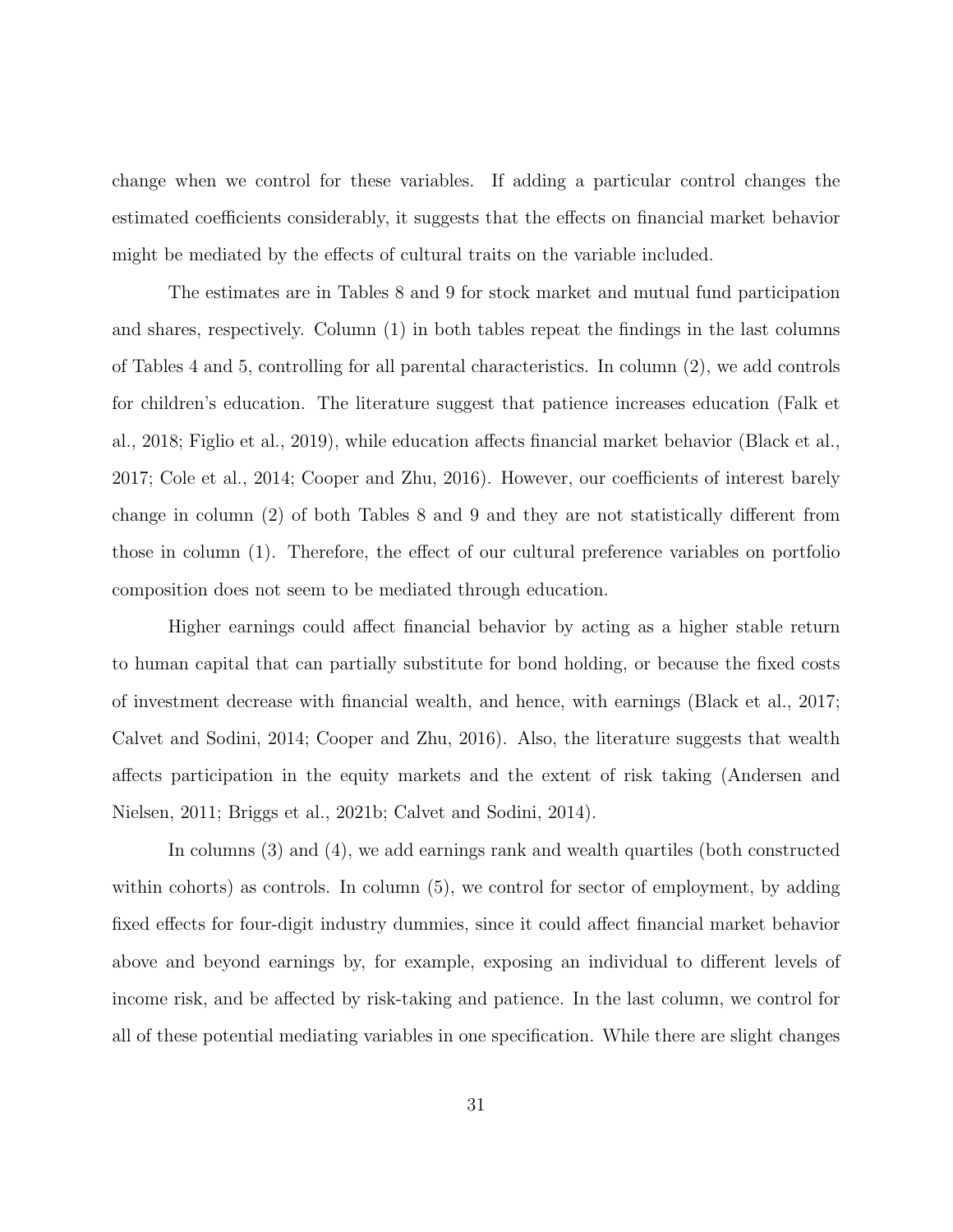| Panel A:                           | Stock Market Participation |                   |                   |             |             |             |
|------------------------------------|----------------------------|-------------------|-------------------|-------------|-------------|-------------|
|                                    | $\left( 1\right)$          | $\left( 2\right)$ | $\left( 3\right)$ | (4)         | (5)         | (6)         |
| Risk taking                        | $0.183***$                 | $0.178***$        | $0.189***$        | $0.166***$  | $0.134***$  | $0.117***$  |
|                                    | (0.058)                    | (0.056)           | (0.058)           | (0.056)     | (0.045)     | (0.044)     |
| Patience                           | $-0.134***$                | $-0.125***$       | $-0.135***$       | $-0.115***$ | $-0.102***$ | $-0.086***$ |
|                                    | (0.027)                    | (0.025)           | (0.027)           | (0.025)     | (0.020)     | (0.019)     |
| Panel B:                           | Mutual Fund Participation  |                   |                   |             |             |             |
|                                    | $\left(1\right)$           | $\left( 2\right)$ | $\left( 3\right)$ | (4)         | (5)         | (6)         |
| Risk taking                        | $-0.098**$                 | $-0.098**$        | $-0.096**$        | $-0.095**$  | $-0.105***$ | $-0.101**$  |
|                                    | (0.039)                    | (0.039)           | (0.039)           | (0.039)     | (0.040)     | (0.040)     |
| Patience                           | $0.079***$                 | $0.080***$        | $0.079***$        | $0.076***$  | $0.084***$  | $0.080***$  |
|                                    | (0.017)                    | (0.017)           | (0.017)           | (0.017)     | (0.018)     | (0.018)     |
| Individual Education fixed effects | No                         | Yes               | No                | No          | No          | Yes         |
| Individual Income Rank             | No                         | No                | Yes               | No          | No          | <b>Yes</b>  |
| Individual Wealth Quartiles        | No                         | No                | No                | Yes         | No          | Yes         |
| Employment Industry fixed effects  | No                         | N <sub>0</sub>    | N <sub>0</sub>    | No          | Yes         | Yes         |
| Parental Education fixed effects   | Yes                        | Yes               | Yes               | Yes         | Yes         | Yes         |
| Income Rank, Father                | Yes                        | Yes               | Yes               | Yes         | Yes         | Yes         |
| Income Rank, Mother                | Yes                        | Yes               | Yes               | Yes         | Yes         | Yes         |
| Parental Wealth Quartiles          | Yes                        | Yes               | Yes               | Yes         | Yes         | Yes         |
| Parental Cohort fixed effects      | Yes                        | Yes               | Yes               | Yes         | Yes         | Yes         |
| One Native-born Parent             | Yes                        | Yes               | Yes               | Yes         | Yes         | Yes         |
| Female                             | Yes                        | Yes               | Yes               | Yes         | Yes         | Yes         |
| Individual Cohort fixed effects    | Yes                        | Yes               | Yes               | Yes         | Yes         | Yes         |
| Observations                       | 172032                     | 172032            | 172032            | 142879      | 172032      | 142879      |

<span id="page-32-0"></span>Table 8 Owning Stocks and Mutual Funds Markets, and Risk- and Time-Preferences, Controlling for Individual Characteristics

Notes: In Panel A, the dependent variable throughout is a binary variable taking the value 1 if the individual participates directly in the stock market. In Panel B, the dependent variable throughout is a binary variable taking the value 1 if the individual invests some fraction of financial wealth greater than zero in mutual funds. Risk taking and Patience are the average risk-taking and patience scores associated with the individual's parents' birth countries from the Global Preference Survey; the standard deviation across countries for these two variables are 0.29 and 0.37 for risk-taking and patience, respectively. Parental Income Rank is the average percentile labor earnings rank in 1990-1994 by birth cohort. The sample in all columns are restricted to those individuals with existing data on parental education, income, and wealth. All columns include parental and individual year-of-birth fixed effects and parental fixed effects for eight education levels. Columns 2 and 6 include education fixed effects also for the individual; Columns 5 and 6 include industry fixed effects for the individual's employer at the 4-digit level. Standard errors clustered by parental country of birth in parentheses.  $*$   $p < 0.10$ ,  $**$   $p < 0.05$ ,  $**$   $p < 0.01$ .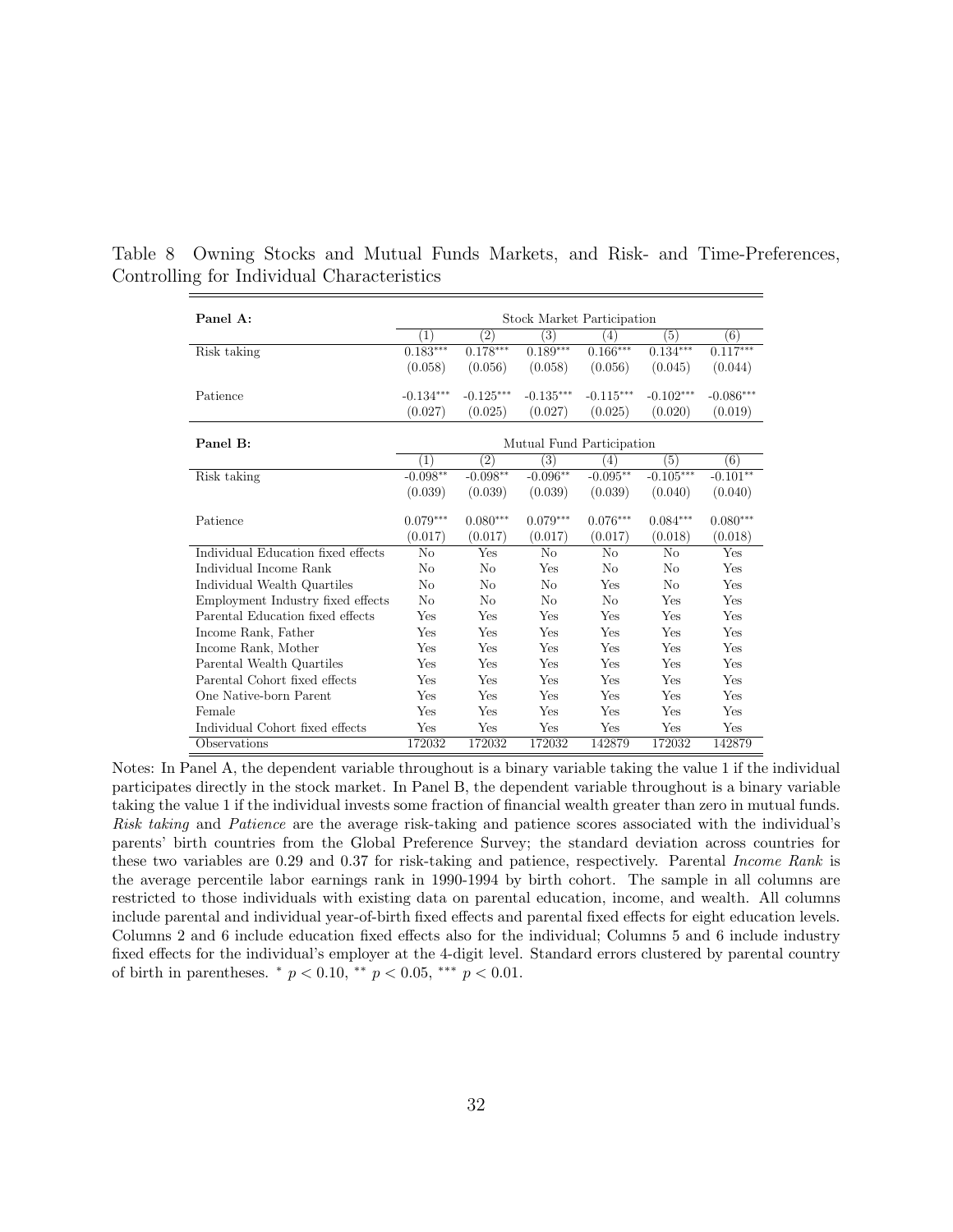| Panel A:                           | Share Stocks       |                   |                   |                |                |             |
|------------------------------------|--------------------|-------------------|-------------------|----------------|----------------|-------------|
|                                    | $\left( 1\right)$  | (2)               | $\left( 3\right)$ | (4)            | (5)            | (6)         |
| Risk taking                        | $0.084***$         | $0.083***$        | $0.083***$        | $0.070**$      | $0.084***$     | $0.068**$   |
|                                    | (0.028)            | (0.028)           | (0.028)           | (0.027)        | (0.028)        | (0.027)     |
|                                    |                    |                   |                   |                |                |             |
| Patience                           | $-0.061***$        | $-0.060***$       | $-0.061***$       | $-0.051***$    | $-0.061***$    | $-0.050***$ |
|                                    | (0.013)            | (0.013)           | (0.013)           | (0.013)        | (0.013)        | (0.013)     |
|                                    |                    |                   |                   |                |                |             |
| Panel B:                           | Share Mutual Funds |                   |                   |                |                |             |
|                                    | $\left( 1\right)$  | $\left( 2\right)$ | $\left( 3\right)$ | (4)            | (5)            | (6)         |
| Risk taking                        | $-0.101***$        | $-0.099***$       | $-0.107***$       | $-0.101***$    | $-0.061***$    | $-0.063**$  |
|                                    | (0.034)            | (0.033)           | (0.035)           | (0.035)        | (0.023)        | (0.027)     |
|                                    |                    |                   |                   |                |                |             |
| Patience                           | $0.081***$         | $0.077***$        | $0.083***$        | $0.077***$     | $0.055***$     | $0.054***$  |
|                                    | (0.014)            | (0.014)           | (0.014)           | (0.014)        | (0.010)        | (0.011)     |
| Individual Education fixed effects | No                 | Yes               | No                | N <sub>o</sub> | No             | Yes         |
| Individual Income Rank             | N <sub>o</sub>     | $\rm No$          | Yes               | $\rm No$       | $\rm No$       | Yes         |
| Individual Wealth Quartiles        | N <sub>0</sub>     | No                | N <sub>0</sub>    | Yes            | N <sub>0</sub> | <b>Yes</b>  |
| Employment Industry fixed effects  | No                 | No                | No                | N <sub>o</sub> | Yes            | Yes         |
| Parental Education fixed effects   | Yes                | Yes               | Yes               | Yes            | Yes            | Yes         |
| Income Rank, Father                | Yes                | Yes               | Yes               | Yes            | Yes            | Yes         |
| Income Rank, Mother                | Yes                | Yes               | Yes               | Yes            | Yes            | Yes         |
| Parental Wealth Quartiles          | Yes                | Yes               | Yes               | Yes            | Yes            | Yes         |
| Parental Cohort fixed effects      | Yes                | Yes               | Yes               | Yes            | Yes            | Yes         |
| One Native-born Parent             | Yes                | Yes               | Yes               | Yes            | Yes            | Yes         |
| Female                             | Yes                | Yes               | Yes               | Yes            | Yes            | Yes         |
| Individual Cohort fixed effects    | Yes                | Yes               | Yes               | Yes            | Yes            | Yes         |
| Observations                       | 172032             | 172032            | 172032            | 142879         | 172032         | 142879      |

<span id="page-33-0"></span>Table 9 Share of Financial Wealth Allocated Directly to Stocks and Mutual Funds, and Risk- and Time-Preferences, Controlling for Individual Characteristics

Notes: In Panel A, the dependent variable throughout is the share of financial wealth allocated directly to stocks, conditional on allocating a fraction greater than 0 to risky assets (mutual funds or stocks). In Panel B, the dependent variable throughout is the share of financial wealth allocated to mutual funds, conditional on allocating a fraction greater than 0 to risky assets (mutual funds or stocks). Risk taking and Patience are the average risk-taking and patience scores associated with the individual's parents' birth countries from the Global Preference Survey; the standard deviation across countries for these two variables are 0.29 and 0.37 for risk-taking and patience, respectively. Parental Income Rank is the average percentile labor earnings rank in 1990-1994 by birth cohort. The sample in all columns are restricted to those individuals with existing data on parental education, income, and wealth. All columns include parental and individual year-of-birth fixed effects and parental fixed effects for eight education levels. Columns 2 and 6 include education fixed effects also for the individual; Columns 5 and 6 include industry fixed effects for the individual's employer at the 4-digit level. Standard errors clustered by parental country of birth in parentheses.  $* p < 0.10$ , \*\*  $p < 0.05$ , \*\*\*  $p < 0.01$ .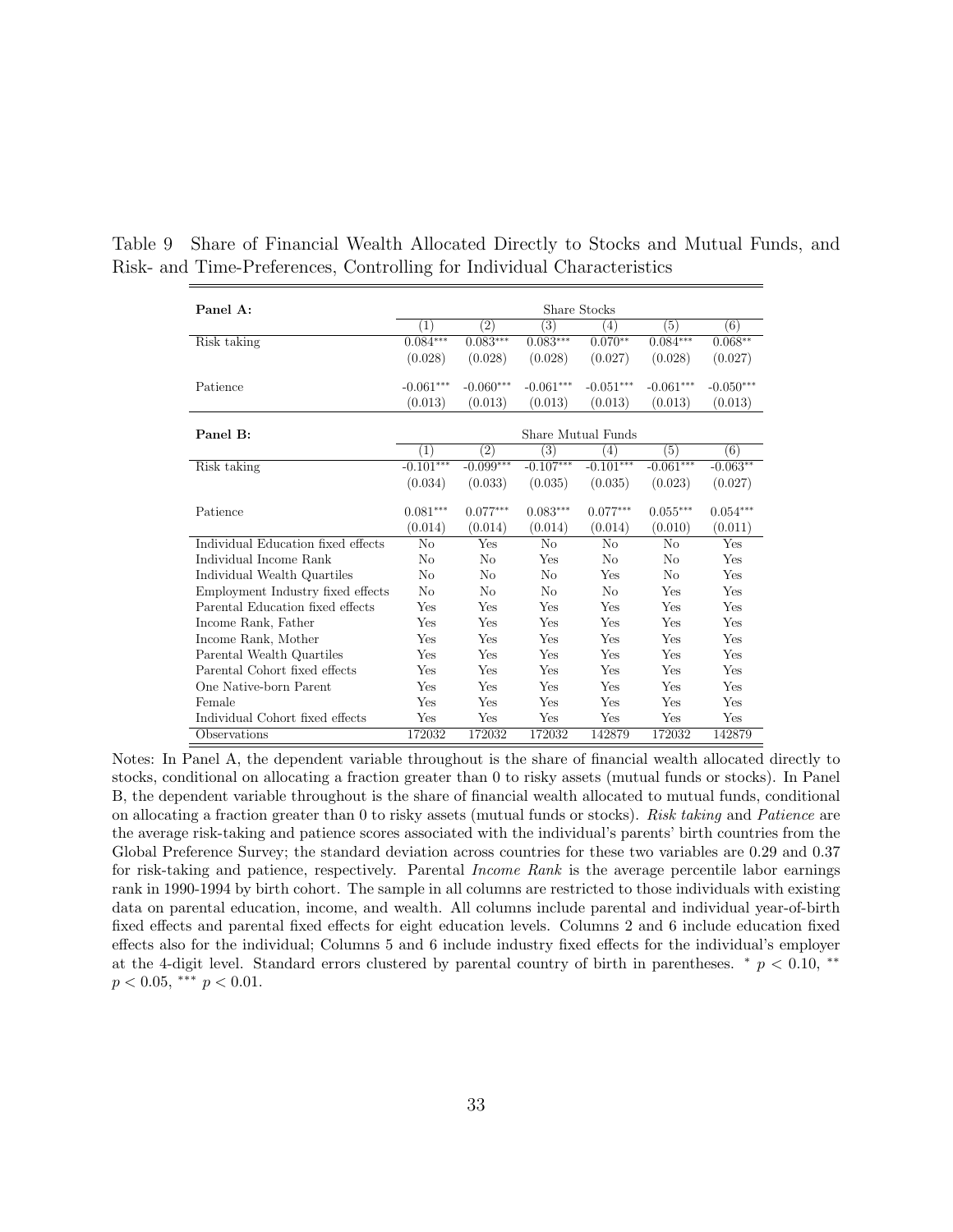in the coefficients of interest, a large portion of the association remains intact, suggesting that these variables are not large enough mediators, and the direct effect of ancestral risk taking and patience on financial behavior remains important.

In Table [A.2,](#page-56-0) we additionally investigate the role of cognitive ability by controlling for IQ test score in a subsample of our analysis. We get the IQ test scores from the military enlistment data that takes place at age 18 or 19 for enlisted men. We do not have this test score for all men in our sample of analysis, since it became less and less common through time for men to enlist in military service. The IQ test consists of four different parts, graded separately and transformed into a general measure of cognitive ability with values 1 to 9. The findings in columns (1)-(4) paint a very similar picture to those found in Tables [8](#page-32-0) and [9.](#page-33-0)

## 6 Further Robustness

# 6.1 Ancestral Risk Taking Proxied by Ethnographic Chance Games in Parental Birth Country

Part of the literature that studies the impact of cultural values on economic outcomes has focused on cultural variables that are measured before modernization and that predate economic outcomes by a very long time [\(Alesina et al., 2013;](#page-46-0) [Giuliano and Nunn, 2013;](#page-51-6) [Michalopoulos, 2012;](#page-53-6) [Nunn and Wantchekon, 2011\)](#page-53-7). The advantages of using cultural variables measured very far back in time are twofold. Firstly, it rules out reverse causality; for example, gender norms today cannot have caused plough usage centuries ago [\(Alesina et al.,](#page-46-0) [2013\)](#page-46-0). Secondly, it provides an intuitive understanding of where the differing cultural norms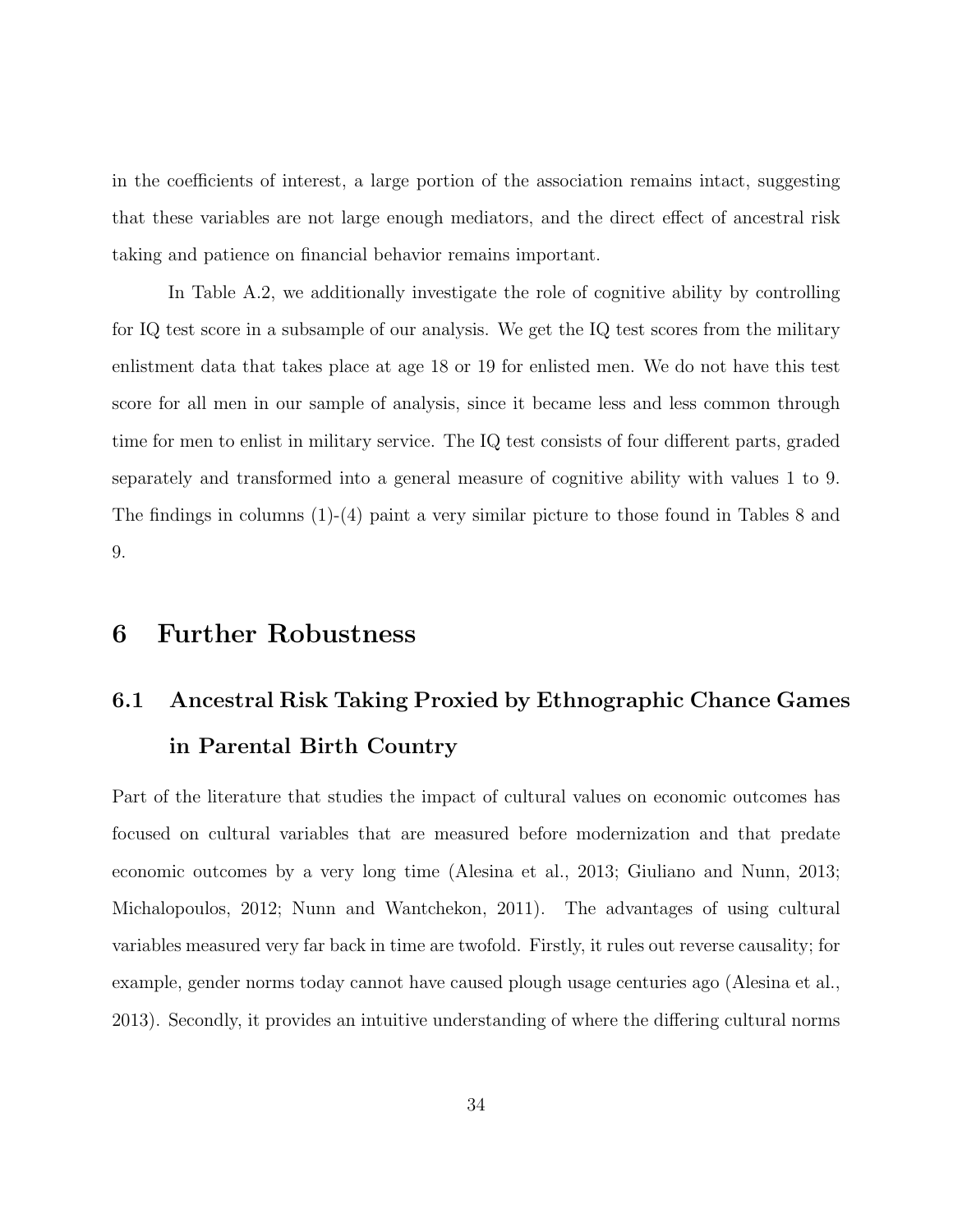come from, as these measures capture characteristics of ancestral tribes or communities before any modernization and industrialization took place.

In our setup, with the spatial separation that our identification strategy relies on, reverse causality is already ruled out —there is no plausible mechanism by which crosssectional variance in financial decision-making in Sweden has a material impact on measured average risk- and time-preferences across countries. Furthermore, as we are mainly concerned with the impact of cultural values on financial decision-making, and not how those cultural values are formed, we prefer using a direct measure of risk- and time-preferences as our baseline. Nevertheless, using a "deeper" measure of cultural risk-taking provides an intuitive justification for where these differences may come from. Also, this addresses the unlikely concern that our main cultural preferences, obtained from the GPS, might have been formed (even partly) by contemporaneous institutional and economic policies that could have also affected parents of immigrants in ways not reflected in their wealth, income, and education.<sup>[28](#page-35-0)</sup>

Therefore, we draw on the Ethnographic Atlas from [Murdock](#page-53-5) [\(1965\)](#page-53-5) which allows us to approximate ancestral risk-taking culture (no information is available on the culture of patience). It further buttresses the interpretation of the GPS measure of risk-taking as capturing deeper cultural differences with an actual bearing on economic decisions, as opposed to solely reflecting some economic or institutional difference across countries that induces differences in survey-respondents' lottery certainty-equivalence.

The Ethnographic Atlas includes information gathered by ethnographers reflecting various cultural and socio-economic characteristics of pre-modern societies before industrial-ization and European contact.<sup>[29](#page-35-1)</sup> The Atlas provides us with information on what types

<span id="page-35-0"></span><sup>28</sup>One should note that preferences outlined in the GPS are correlated with deep cultural variables and their determinants, such as agricultural suitability, language structure, and religion.

<span id="page-35-1"></span> $^{29}$ Most of the societies are observed in the 19th and early 20th centuries.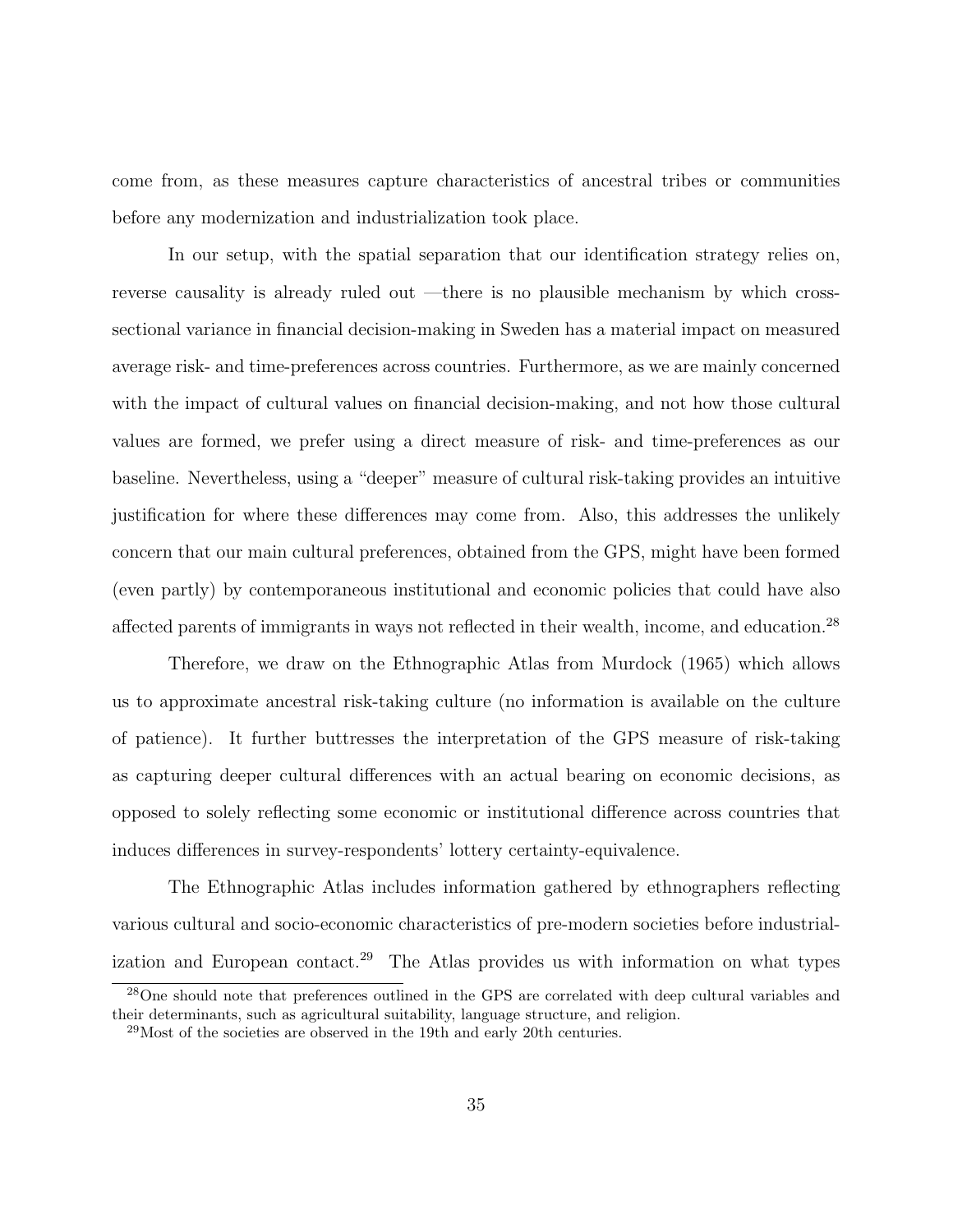of games a given society had in their cultures. It classifies societies' games when any combination of the following three elements were present: i. chance, ii. physical skills, iii. strategy.<sup>[30](#page-36-0)</sup> We proxy the ancestral culture of risk taking in the parents' country of origin with the share of people whose ancestors played chance games.<sup>[31](#page-36-1)</sup> In Table [10,](#page-37-0) we present our findings using the alternative cultural measure of risk-taking described above. Namely, we investigate to what extent children descended from cultures in which their ancestors' games were more heavily based on chance, rather than strategy or physical activities, are more likely to take more risks in the financial markets, keeping the institutional setting constant.

Consistent with the baseline findings, in columns (1) and (3) we find that children with an ancestral culture of risk taking are more likely to participate in the stock market and also have a greater share of their financial wealth directly in stocks. Whereas, columns (2) and (4) indicate that they are less likely to own mutual funds and have a smaller share of mutual funds.

In sum, this analysis reassures that cultural traits, defined in this analysis based on those descended from centuries ago, influence individuals' financial behavior today and the effect is similar to traits drawn from contemporary societies.

<span id="page-36-0"></span> $30E.g.$  dice games are chance games. Foot racing or wrestling are physical skill games. Chess would be an example of a strategy game.

<span id="page-36-1"></span><sup>&</sup>lt;sup>31</sup>We rely on the data from [Giuliano and Nunn](#page-52-9) [\(2018\)](#page-52-9) who aggregate the Ethnographic Atlas to the country level from the ethnographic society level.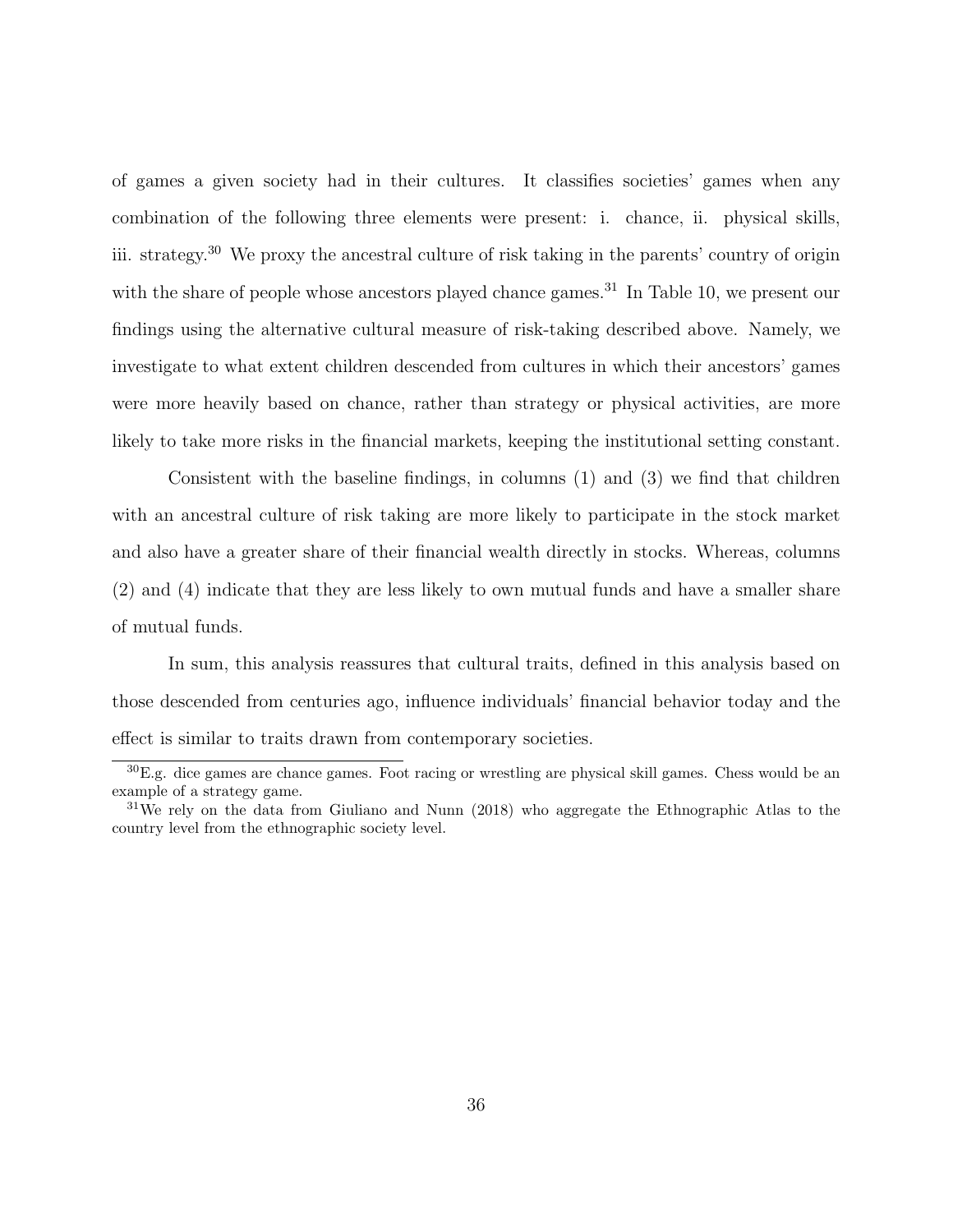<span id="page-37-0"></span>

|                                  | Stock-Market  | Mutual Fund      | Share            | Share        |
|----------------------------------|---------------|------------------|------------------|--------------|
|                                  | Participation | Participation    | <b>Stocks</b>    | Mutual Funds |
|                                  | 1)            | $\left(2\right)$ | $\left(3\right)$ | 4)           |
| Ancestral Chance Games           | $0.100***$    | $-0.048**$       | $0.040**$        | $-0.057***$  |
|                                  | (0.033)       | (0.022)          | (0.016)          | (0.019)      |
| Parental Education fixed effects | Yes           | Yes              | Yes              | Yes          |
| Income Rank, Father              | Yes           | Yes              | Yes              | Yes          |
| Income Rank, Mother              | Yes           | Yes              | Yes              | Yes          |
| Parental Wealth Rank             | Yes           | Yes              | Yes              | Yes          |
| Parental Cohort fixed effects    | Yes           | Yes              | Yes              | Yes          |
| One Native-born Parent           | Yes           | Yes              | Yes              | Yes          |
| Female                           | Yes           | Yes              | Yes              | Yes          |
| Individual Cohort fixed effects  | Yes           | Yes              | Yes              | Yes          |
| Observations                     | 172032        | 172032           | 172032           | 172032       |

Table 10 Ancestral Chance Games and Financial Decision-Making

Notes: The dependent variable in columns 1–4 are, respectively, stock-market participation, mutual-fund participation, share of financial wealth invested directly in stocks, and share of financial wealth invested in mutual funds. Ancestral Chance Games is a measure of ancestral risk taking constructed from the Ethnographic Atlas of [Murdock](#page-53-5) [\(1965\)](#page-53-5), capturing to what extent chance games were played historically in the parental countries of origin. Parental Income Rank is the percentile labor earnings rank by birth cohort, averaged over the years 1990–1994. All columns include parental and individual year-of-birth fixed effects, and parental fixed effects for eight education levels. Standard errors (in parentheses) are two-way clustered by parental country of birth.  $p < 0.10$ , \*\*  $p < 0.05$ , \*\*\*  $p < 0.01$ .

#### 6.2 Two foreign born parents

So far, our analysis includes individuals with at least one foreign-born parent. Like all other individuals in our sample, for those with one parent born in Sweden we have averaged the cultural traits of the two parents. However, one might argue that those with one parent born in Sweden could be different in systematic ways from the rest of the sample. For example, they would face less language barrier growing up or assimilation into the society might happen in a more smooth way that could affect their behavior. To address this concern, we repeat our main empirical analyses on a sample of children with two migrant parents.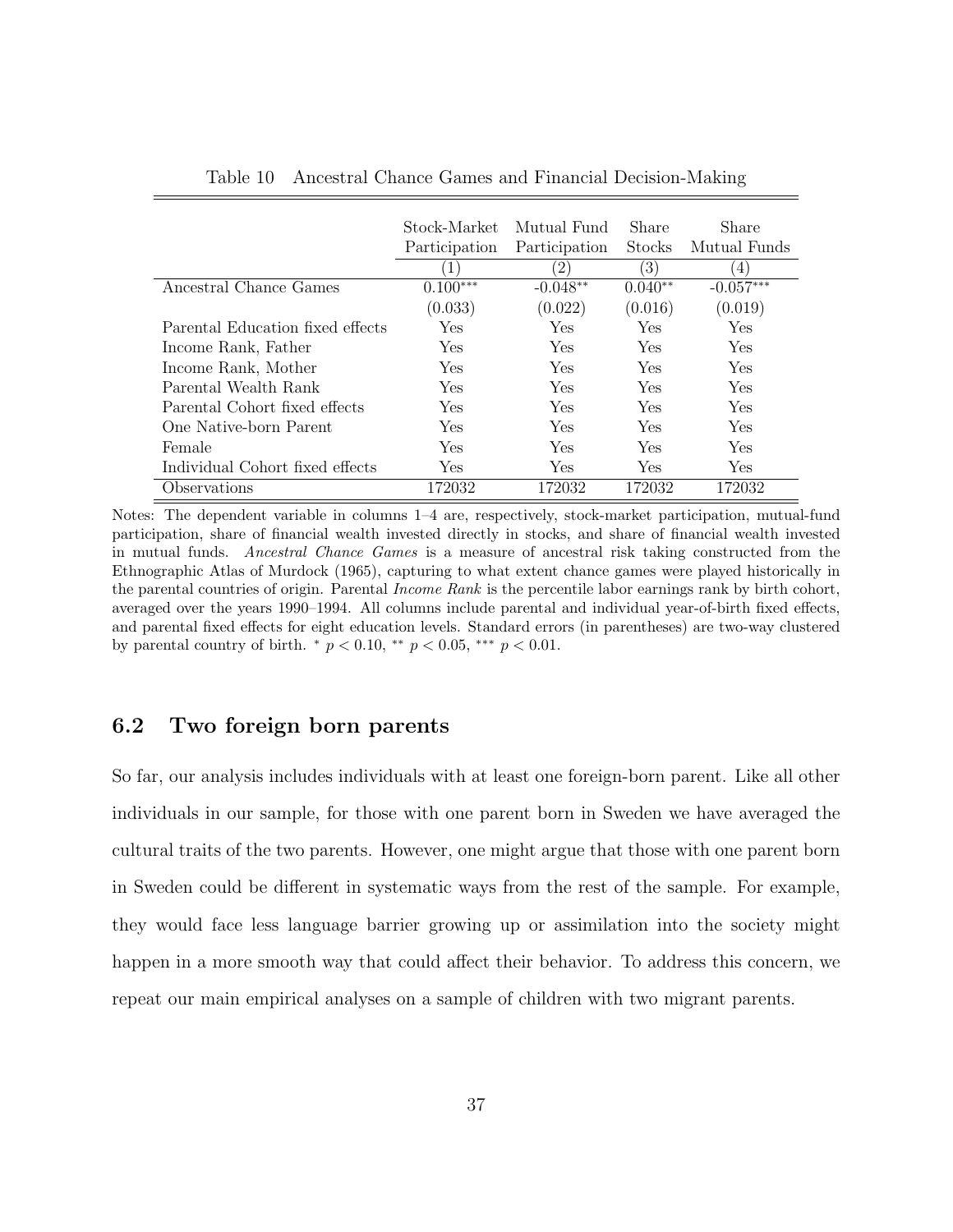<span id="page-38-0"></span>Table 11 Financial Decision-Making and Risk- and Time-Preferences, Two Foreign-Born Parents

|                                  | Stock-Market<br>Participation | Mutual Fund<br>Participation<br>$\left( 2\right)$ | Share<br>Stocks<br>(3) | Share<br>Mutual Funds<br>4) |
|----------------------------------|-------------------------------|---------------------------------------------------|------------------------|-----------------------------|
| Risk taking                      | $0.197***$                    | $-0.091**$                                        | $0.094***$             | $-0.106***$                 |
|                                  | (0.064)                       | (0.038)                                           | (0.028)                | (0.037)                     |
| Patience                         | $-0.144***$                   | $0.093***$                                        | $-0.066***$            | $0.082***$                  |
|                                  | (0.026)                       | (0.015)                                           | (0.013)                | (0.015)                     |
| Parental Education fixed effects | Yes                           | Yes                                               | Yes                    | Yes                         |
| Income Rank, Father              | Yes                           | Yes                                               | Yes                    | Yes                         |
| Income Rank, Mother              | Yes                           | Yes                                               | Yes                    | Yes.                        |
| Parental Wealth Rank             | Yes                           | Yes                                               | Yes                    | Yes                         |
| Parental Cohort fixed effects    | Yes                           | Yes                                               | <b>Yes</b>             | <b>Yes</b>                  |
| Female                           | Yes                           | Yes                                               | Yes                    | <b>Yes</b>                  |
| Individual Cohort fixed effects  | Yes                           | Yes                                               | Yes                    | Yes                         |
| <i><b>Observations</b></i>       | 38702                         | 38702                                             | 38702                  | 38702                       |

Notes: The dependent variable in columns 1–4 are, respectively, stock-market participation, mutual-fund participation, share of financial wealth invested directly in the stock market, and share of financial wealth invested in mutual funds. Risk taking and Patience are the average risk-taking and patience scores associated with the individual's parents' birth countries from the Global Preference Survey; the standard deviation across countries for these two variables are 0.29 and 0.37 for risk-taking and patience, respectively. Parental Income Rank is the percentile labor earnings rank by birth cohort, averaged over the years 1990–1994. All columns include parental and individual year-of-birth fixed effects, and parental fixed effects for eight education levels. Standard errors (in parentheses) are two-way clustered by parental country of birth. <sup>∗</sup>  $p < 0.10,$  \*\*  $p < 0.05,$  \*\*\*  $p < 0.01$ .

Table [11](#page-38-0) presents results analogous to those in column (4) of Tables [4](#page-24-0) and [5.](#page-25-0) Results are very similar and previous conclusions carry over, with a positive relation between risk taking and stock-market investment, and patience and mutual-fund investment, respectively.

## 7 Is It Really Culture?

In the previous sections, we have argued that economic preferences extracted from countries of the parents of second-generation immigrants capture the effect of cultural heritage, and we have tried to rule out potential competing narratives. Here, we try to provide additional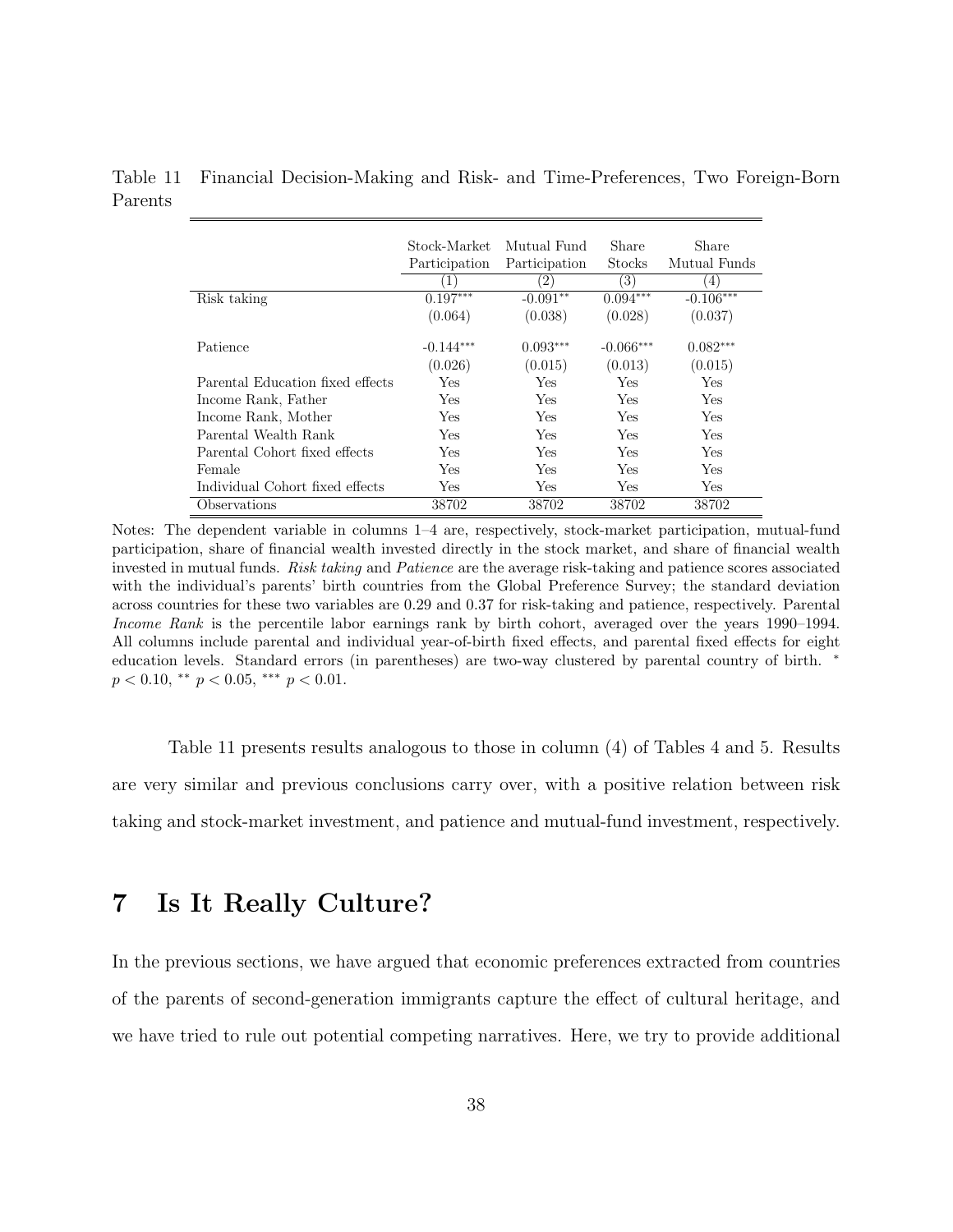evidence in support of our hypothesis by generating predictions that are compatible with the role of culture and testing them in our setup.

The first analysis is based on the idea that cultural transmission is stronger for individuals whose parents come from countries in which maintaining cultural norms has been more beneficial across generations. [Giuliano and Nunn](#page-52-7) [\(2021\)](#page-52-7) study cultural persistence and change, and argue that similarity of environment across generations matters for cultural transmission. When the environment is more stable across generations, traits that have evolved up to the previous generation are more likely to be beneficial for the current one, and hence, the more beneficial it is to maintain existing customs. They empirically show that populations whose ancestors lived in environments with more cross-generational instability exhibit less cultural persistence. Based on this, we expect the relations we find between culturally transmitted preferences and financial behavior to be weaker for those from more unstable places, as cultural persistence is weaker. We test this idea by interacting our variables of interest with an exogenous measure of cross-generational climatic variability of the environment built by [Giuliano and Nunn](#page-52-7) [\(2021\)](#page-52-7), where they calculate cross-generational climatic instability of the ancestors of individuals living in each country today by measuring the average temperature variation over 70 generations (20-year a generation) from 500 to 1900 using sources of paleoclimatic data.[32](#page-39-0)

<span id="page-39-0"></span><sup>&</sup>lt;sup>32</sup>They first calculate standard deviations of temperature at the grid-cell level and then link these to the locations of pre-industrial ethnic groups, from which they create country-level measures by mapping ethnic groups to spoken languages (with a mean of 0.25, min of 0.05, and max of 0.52).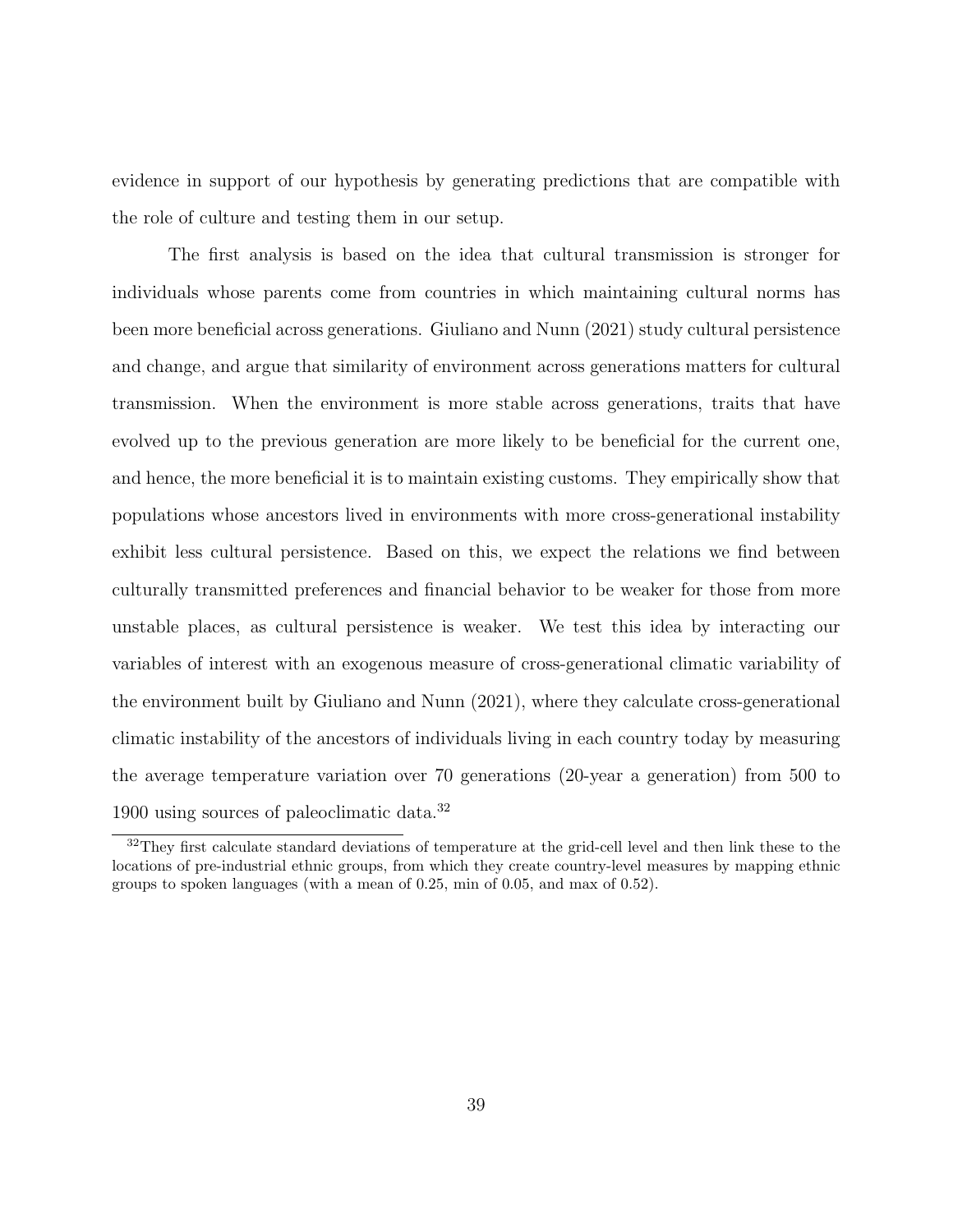|                                          | Stock-Market  | Mutual Fund   | Share            | Share             |
|------------------------------------------|---------------|---------------|------------------|-------------------|
|                                          | Participation | Participation | <b>Stocks</b>    | Mutual Funds      |
|                                          | $\perp$       | $^{'}2)$      | $\left(3\right)$ | $\left( 4\right)$ |
| Risk taking                              | 0.103         | $-0.176$      | $0.168**$        | $-0.00637$        |
|                                          | (0.145)       | (0.121)       | (0.0725)         | (0.0964)          |
| Patience                                 | $-0.220**$    | $0.165***$    | $-0.122***$      | $0.131**$         |
|                                          | (0.0883)      | (0.0564)      | (0.0399)         | (0.0510)          |
| Risktaking $\times$ Climatic Instability | $-0.0772$     | 0.399         | $-0.353*$        | $-0.0452$         |
|                                          | (0.370)       | (0.301)       | (0.184)          | (0.253)           |
| Patience $\times$ Climatic Instability   | $0.386*$      | $-0.330**$    | $0.235**$        | $-0.228*$         |
|                                          | (0.223)       | (0.149)       | (0.102)          | (0.132)           |
| Climatic Instability                     | Yes           | Yes           | Yes              | Yes               |
| Parental Education fixed effects         | Yes           | Yes           | Yes              | Yes               |
| Income Rank, Father                      | Yes           | Yes           | Yes              | Yes               |
| Income Rank, Mother                      | Yes           | Yes           | Yes              | Yes               |
| Parental Wealth Rank                     | Yes           | Yes           | Yes              | Yes               |
| Parental Cohort fixed effects            | Yes           | Yes           | Yes              | Yes               |
| One Native-born Parent                   | Yes           | Yes           | Yes              | Yes               |
| Female                                   | Yes           | Yes           | Yes              | Yes               |
| Individual Cohort fixed effects          | Yes           | Yes           | Yes              | Yes               |
| Observations                             | 165902        | 165902        | 165902           | 165902            |

<span id="page-40-0"></span>Table 12 Ancestral Climatic Instability, Cultural Preferences and Financial Decision Making

Notes: The dependent variable in columns 1–4 are, respectively, stock-market participation, mutual-fund participation, share of financial wealth invested directly in stocks, and share of financial wealth invested in mutual funds. Climatic Instability is from [Giuliano and Nunn](#page-52-7) [\(2021\)](#page-52-7) and is a measure of cross-generational climatic variability of the environment between 500 and 1900 in the parental countries of origin (with mean 0.25, min 0.05, and max 0.52). Parental *Income Rank* is the percentile labor earnings rank by birth cohort, averaged over the years 1990–1994. All columns include parental and individual year-of-birth fixed effects, and parental fixed effects for eight education levels. Standard errors (in parentheses) are two-way clustered by parental country of birth.  $*$   $p < 0.10$ ,  $**$   $p < 0.05$ ,  $**$   $p < 0.01$ .

Table [12](#page-40-0) depicts a general pattern even though estimates for the interaction variables are not always statistically significant at conventional levels. For individuals whose ancestors come from more unstable countries, the effects of culturally transmitted preferences on financial decision-making are mitigated. For instance, if we look at the share of directlyheld stocks as the outcome of analysis in column (3), the net effect of risk-taking for those from highly unstable countries (90th percentile=0.41) is small at 0.02. Whereas, the net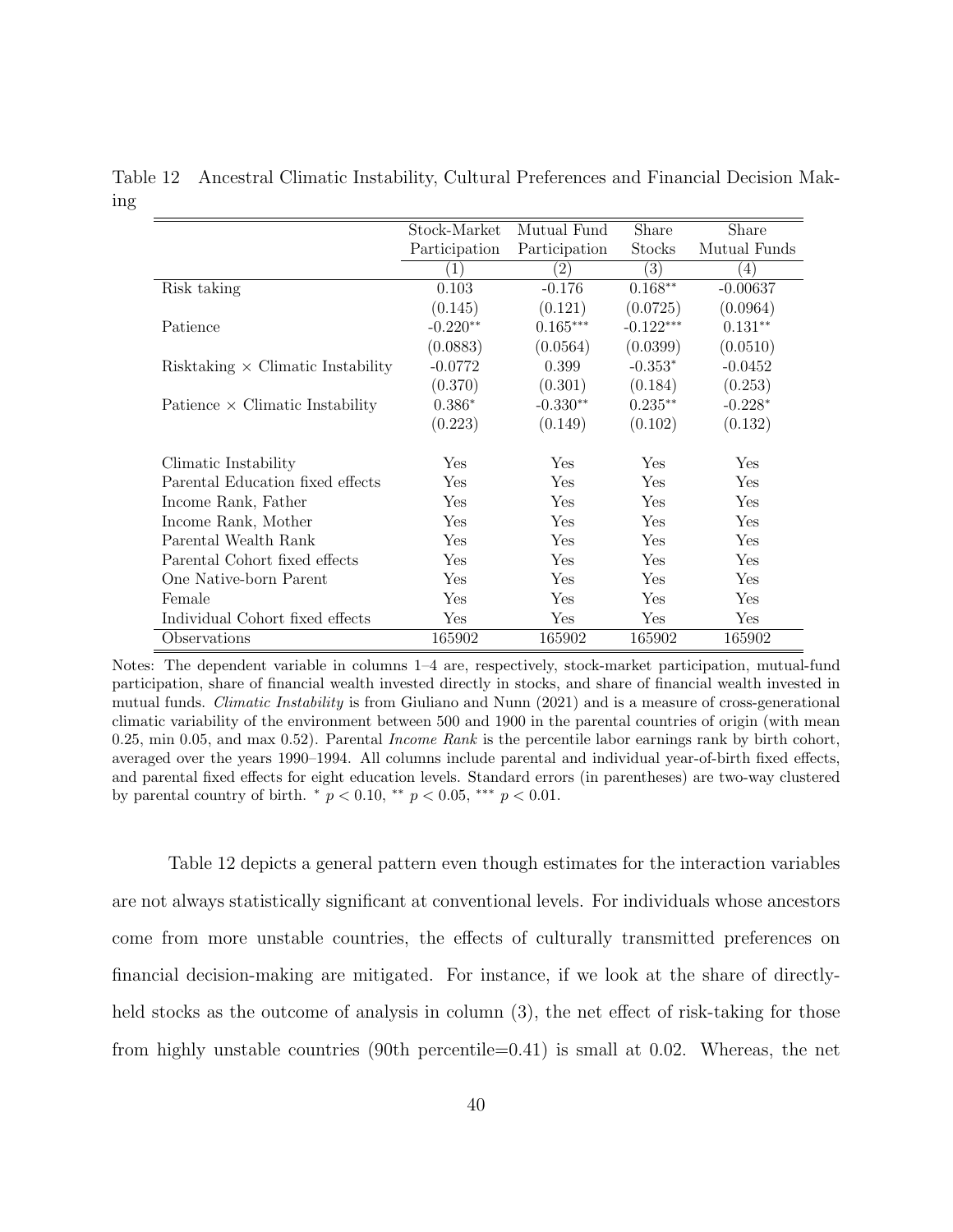effect of risk-taking for those from highly stable countries (10th percentile of instability measure=0.12) is substantial at 0.125. Similarly for the estimated effect of patience, the impact is larger for those coming from more stable countries (with net effects of -0.09 and -0.02 at the 10th and the 90th percentiles of instability measure, respectively). These results are consistent with the idea that variables of interest we use in our analysis indeed capture cultural transmission of economic preferences.

In addition, we explore a few channels of cultural transmission and socialization [\(Bisin and Verdier, 2000\)](#page-47-7). [Dohmen et al.](#page-49-1) [\(2012\)](#page-49-1) find that the correlation between parents' and children's cultural attitudes are stronger when parents are from similar cultures. To test this idea, we create a Same Country indicator - a binary variable equal 1 if both parents originate from the same country - and interact it with our risk taking and patience measures. If cultural transmission is stronger when parents are from the same country, the relationship between risk and time preferences and investment behavior should be accentuated. The results in Table [13](#page-42-0) are largely consistent with this idea (although estimates are not always statistically significant at conventional levels). For instance, column (3) suggests that the association between risk taking and stock shares is twice as strong for those with both parents from the same country. Alternatively, in column (4), the effect of patience on the share of mutual funds is about 50% larger for those with both parents from the same country.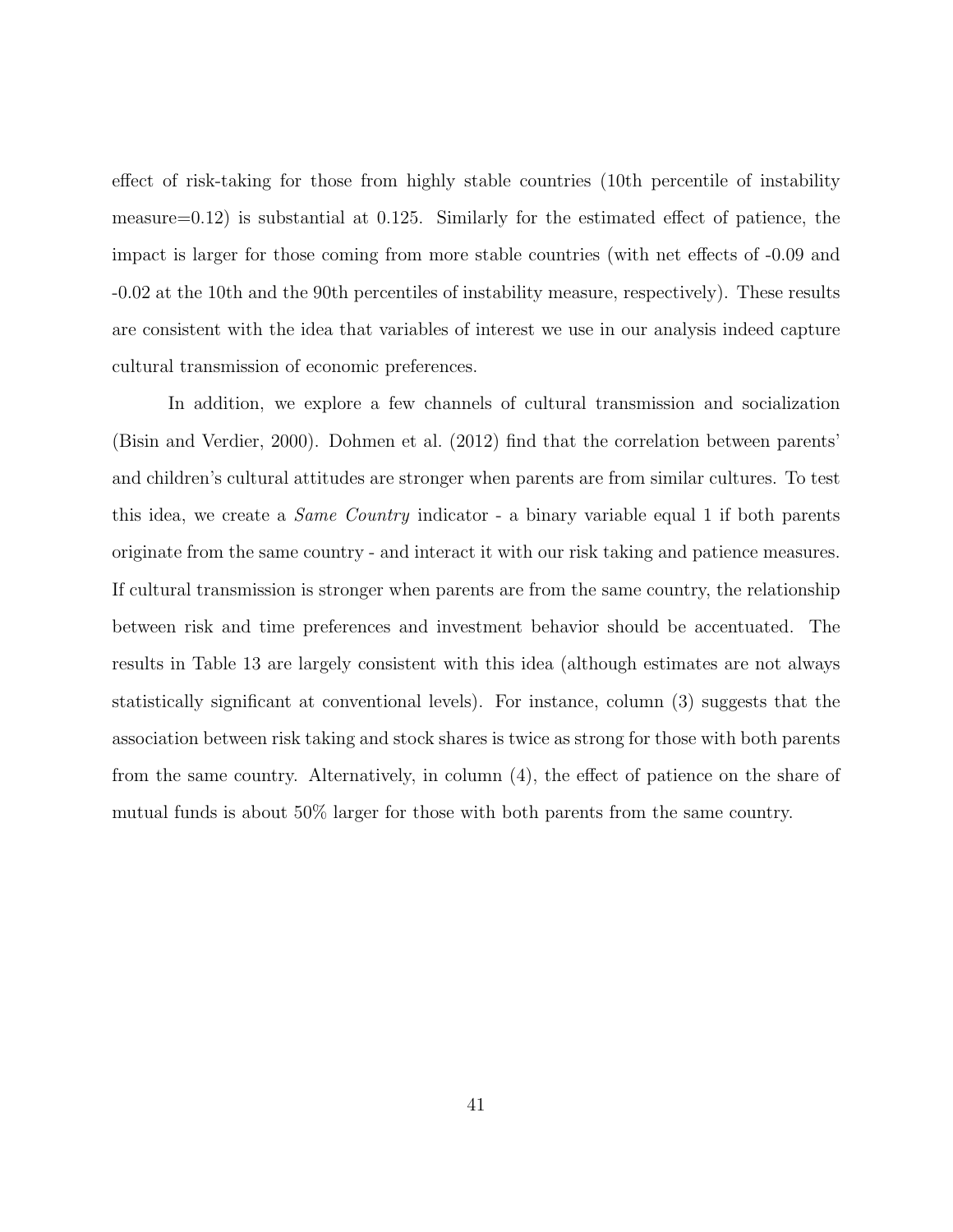|                                  | Stock-Market         | Mutual Fund   | Share        | Share            |
|----------------------------------|----------------------|---------------|--------------|------------------|
|                                  | Participation        | Participation | Stocks       | Mutual Funds     |
|                                  | $\mathbf{1}^{\cdot}$ | (2)           | (3)          | $\left(4\right)$ |
| Risk taking                      | $0.129***$           | $-0.0641***$  | $0.0581***$  | $-0.0676***$     |
|                                  | (0.0285)             | (0.0236)      | (0.0141)     | (0.0190)         |
| Patience                         | $-0.104***$          | $0.0559***$   | $-0.0484***$ | $0.0641***$      |
|                                  | (0.0131)             | (0.00713)     | (0.00749)    | (0.00603)        |
| Risktaking $\times$ Same Country | 0.101                | $-0.0529$     | 0.0554       | $-0.0659$        |
|                                  | (0.0950)             | (0.0592)      | (0.0445)     | (0.0485)         |
| Patience $\times$ Same Country   | $-0.0585*$           | $0.0498***$   | $-0.0236$    | $0.0316**$       |
|                                  | (0.0309)             | (0.0181)      | (0.0163)     | (0.0156)         |
| Same Country                     | Yes                  | Yes           | Yes          | Yes              |
| Parental Education fixed effects | Yes                  | Yes           | Yes          | Yes              |
| Income Rank, Father              | Yes                  | Yes           | Yes          | Yes              |
| Income Rank, Mother              | Yes                  | Yes           | Yes          | Yes              |
| Parental Wealth Rank             | Yes                  | Yes           | Yes          | Yes              |
| Parental Cohort fixed effects    | Yes                  | Yes           | Yes          | Yes              |
| One Native-born Parent           | Yes                  | Yes           | Yes          | Yes              |
| Female                           | Yes                  | Yes           | Yes          | Yes              |
| Individual Cohort fixed effects  | Yes                  | Yes           | Yes          | Yes              |
| Observations                     | 172032               | 172032        | 172032       | 172032           |

<span id="page-42-0"></span>Table 13 Parents from the Same Country, Cultural Socialization and Financial Decision Making

Notes: The dependent variable in columns 1–4 are, respectively, stock-market participation, mutual-fund participation, share of financial wealth invested directly in stocks, and share of financial wealth invested in mutual funds. Same Country is an indicator that takes one if both parents originate from the same country. Parental Income Rank is the percentile labor earnings rank by birth cohort, averaged over the years 1990– 1994. All columns include parental and individual year-of-birth fixed effects, and parental fixed effects for eight education levels. Standard errors (in parentheses) are two-way clustered by parental country of birth. \*  $p < 0.10$ , \*\*  $p < 0.05$ , \*\*\*  $p < 0.01$ .

According to [Dohmen et al.](#page-49-1) [\(2012\)](#page-49-1), another mechanism determining the strength of cultural transmission is the region of residence. If migrants live in an area with a lower share of natives, they might integrate more slowly and transmit their own culture to a greater extent. To test this idea, we create an indicator capturing Low Native Share, which takes the value 1 for 25% of individuals living in the parishes with the lowest share of natives (where natives are defined as being born in Sweden with two native-born parents). Then, we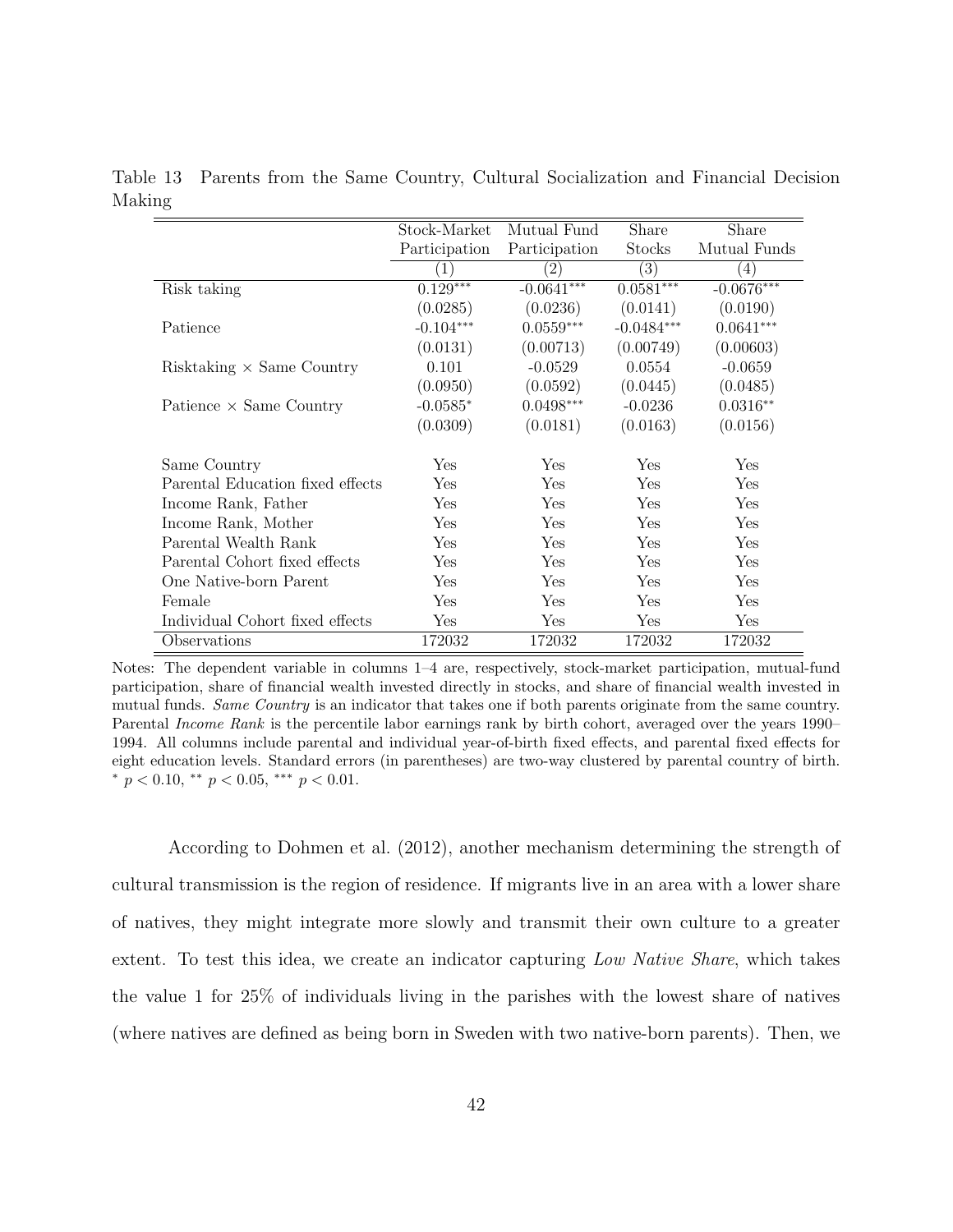interact this indicator with our risk and time attitudes. If migrants transmit their culture to a greater extent in areas with low native share, the influence of cultural attitude variables should be stronger in those areas. The results in Table [14](#page-43-0) are consistent with this hypothesis. For instance, in column (3), the negative effect of patience on stock share is more than 50% stronger for those who reside in areas with a low native share.

|                                      | Stock-Market     | Mutual Fund            | Share            | Share        |
|--------------------------------------|------------------|------------------------|------------------|--------------|
|                                      | Participation    | Participation          | Stocks           | Mutual Funds |
|                                      | $\left(1\right)$ | $\left 2\right\rangle$ | $\left(3\right)$ | (4)          |
| Risk taking                          | $0.169***$       | $-0.0796**$            | $0.0746***$      | $-0.0981***$ |
|                                      | (0.0443)         | (0.0319)               | (0.0233)         | (0.0262)     |
| Patience                             | $-0.118***$      | $0.0615***$            | $-0.0508***$     | $0.0719***$  |
|                                      | (0.0184)         | (0.0109)               | (0.00958)        | (0.00811)    |
| Risktaking $\times$ Low Native Share | 0.0144           | $-0.0283$              | 0.0122           | 0.0101       |
|                                      | (0.0413)         | (0.0345)               | (0.0209)         | (0.0363)     |
| Patience $\times$ Low Native Share   | $-0.0426**$      | $0.0466***$            | $-0.0278***$     | 0.0255       |
|                                      | (0.0214)         | (0.0150)               | (0.00951)        | (0.0162)     |
| Low Native Share                     | Yes              | Yes                    | Yes              | Yes          |
| Parental Education fixed effects     | Yes              | Yes                    | Yes              | Yes          |
| Income Rank, Father                  | Yes              | Yes                    | Yes              | Yes          |
| Income Rank, Mother                  | Yes              | Yes                    | Yes              | Yes          |
| Parental Wealth Rank                 | Yes              | Yes                    | Yes              | Yes          |
| Parental Cohort fixed effects        | Yes              | Yes                    | Yes              | Yes          |
| One Native-born Parent               | Yes              | Yes                    | Yes              | Yes          |
| Female                               | Yes              | Yes                    | Yes              | Yes          |
| Individual Cohort fixed effects      | Yes              | Yes                    | Yes              | Yes          |
| Observations                         | 172032           | 172032                 | 172032           | 172032       |

<span id="page-43-0"></span>Table 14 Low Native Shares, Cultural Socialization and Financial Decision Making

Notes: The dependent variable in columns 1–4 are, respectively, stock-market participation, mutual-fund participation, share of financial wealth invested directly in stocks, and share of financial wealth invested in mutual funds. Low Native Share is an indicator that takes one for 25% of individuals living in the parishes with the lowest share of natives, where natives are defined as being born in Sweden with two native-born parents. Parental Income Rank is the percentile labor earnings rank by birth cohort, averaged over the years 1990–1994. All columns include parental and individual year-of-birth fixed effects, and parental fixed effects for eight education levels. Standard errors (in parentheses) are two-way clustered by parental country of birth.  $*$   $p < 0.10$ ,  $*$   $p < 0.05$ ,  $**$   $p < 0.01$ .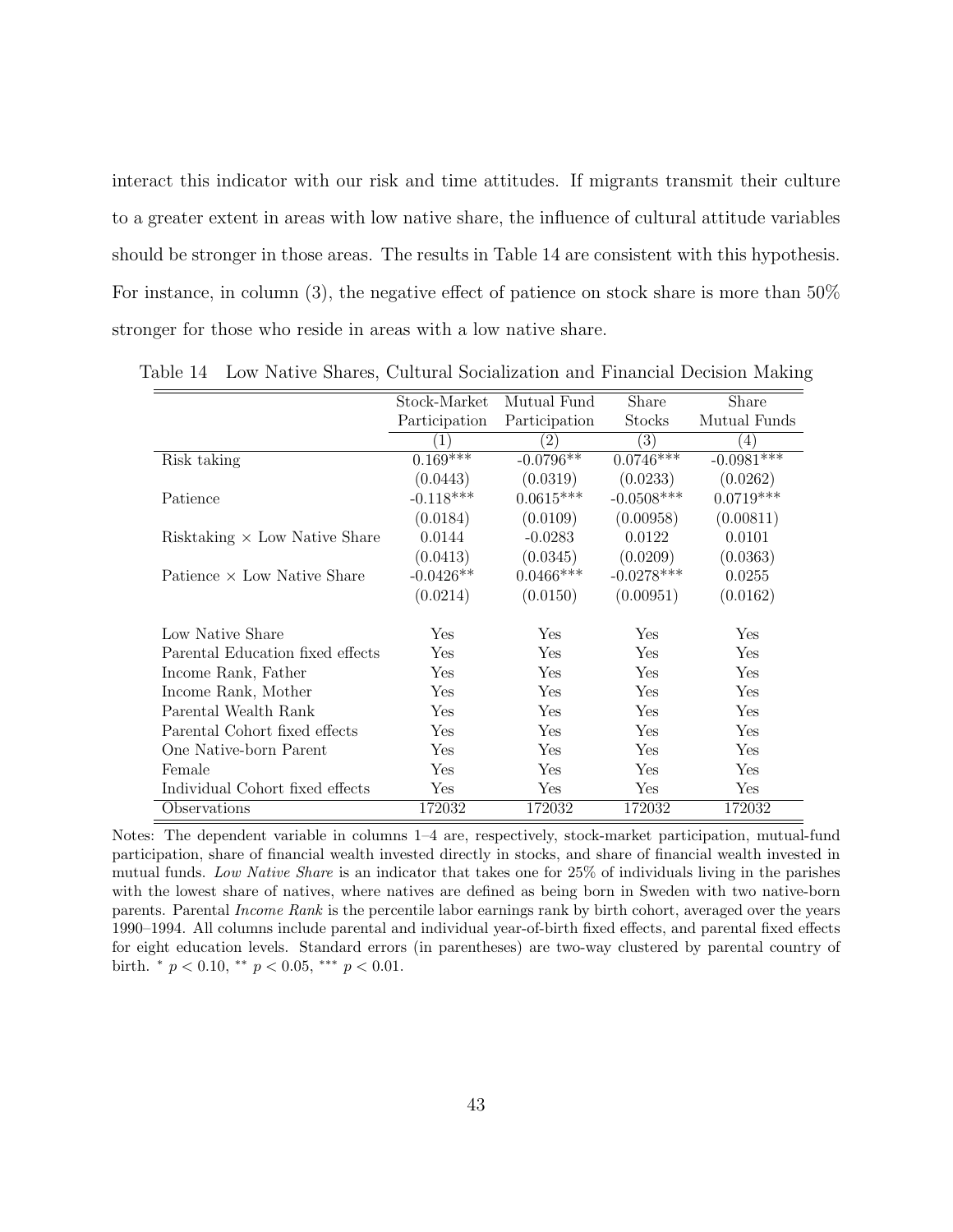## 8 Conclusion

This paper investigates the cultural origins of investment behavior. More specifically, by combining Swedish wealth registry data on second-generation immigrants with risk and time preferences in their parents' countries of origin, we examine the influence of culturally transmitted economic preferences on individual investments in the equity market. Children of immigrants from more risk-loving cultures are more likely to hold stocks directly, invest a greater share of their financial wealth in stocks, and a smaller share in mutual funds. On the other hand, those descending from cultures that are more patient invest more in mutual funds and less in stocks. We show that our results are not driven by the selection of migrating parents and culturally transmitted preferences have an independent and direct effect on individuals' financial decisions beyond their potential impact on parental and individual socio-economic characteristics.

In addition to advancing our understanding of the vast differences in investment behavior across countries, our findings have important implications for understanding underdiversification and lack of delegation among investors. We also emphasize the role of culture, and intergenerational nature of it, as another mechanism through which parents influence their children's economic behavior and outcomes: cultural attitudes towards risk and patience, (partially) shaped by transmission from parents, have economically and statistically significant effects on investment behavior.

This paper remains silent about the possibility that some cultural traits might be associated with better expected returns on investment. For instance, more patient individuals might act less on impulse that could generate higher returns over the longer run. However, so far, we do not observe individual assets and their prices in our data that includes country of birth and cannot judge whether individuals from more risk-loving or patient cultures are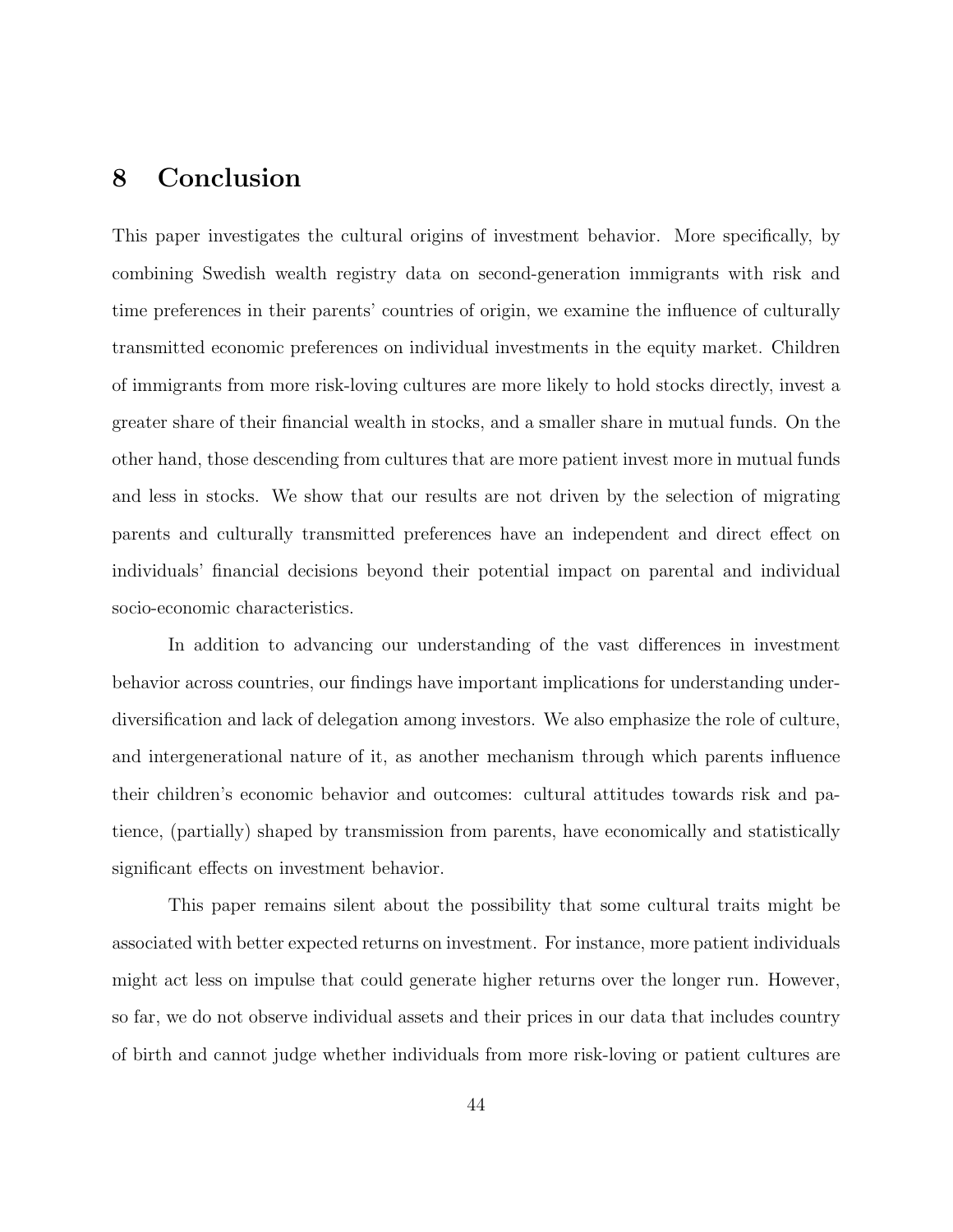more successful in their investment decisions. Thus, whether certain cultural characteristics are more conducive to financial success is a question left for future research.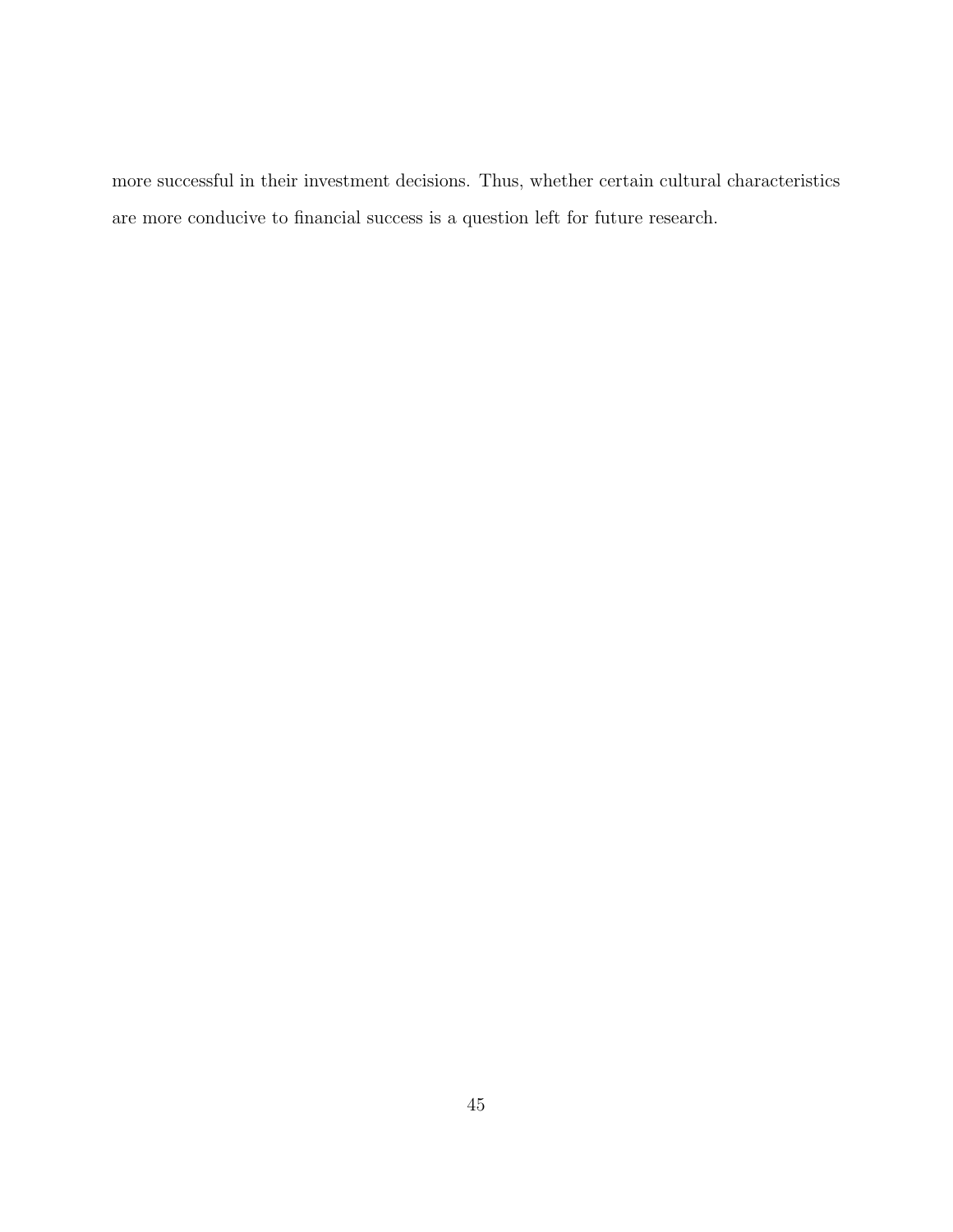## References

- <span id="page-46-2"></span>Akerlund, David, Bart HH Golsteyn, Hans Grönqvist, and Lena Lindahl, "Time discounting and criminal behavior," Proceedings of the National Academy of Sciences, 2016, 113 (22), 6160–6165.
- Alan, Sule and Seda Ertac, "Patience, self-control and the demand for commitment: Evidence from a large-scale field experiment," Journal of Economic Behavior and Organization, 2015, 115, 111–122.
- <span id="page-46-0"></span>Alesina, Alberto, Paola Giuliano, and Nathan Nunn, "On the origins of gender roles: Women and the plough," The quarterly journal of economics, 2013, 128 (2), 469–530.
- <span id="page-46-3"></span>Alessie, Rob, Stefan Hochguertel, and Arthur van Soest, "Ownership of stocks and mutual funds: A panel data analysis," Review of Economics and Statistics, 2004, 86 (3), 783–796.
- <span id="page-46-1"></span>Ali, Mukhtar M., "Probability and utility estimates for racetrack bettors.," *Journal of* Political Economy, 1977, 85 (4), 803–815.
- <span id="page-46-4"></span>Altonji, Joseph G, Todd E Elder, and Christopher R Taber, "Selection on observed and unobserved variables: Assessing the effectiveness of Catholic schools," Journal of political economy, 2005, 113 (1), 151–184.
- <span id="page-46-5"></span>Andersen, Steffen and Kasper Meisner Nielsen, "Participation constraints in the stock market: Evidence from unexpected inheritance due to sudden death," The Review of Financial Studies, 2011, 24 (5), 1667–1697.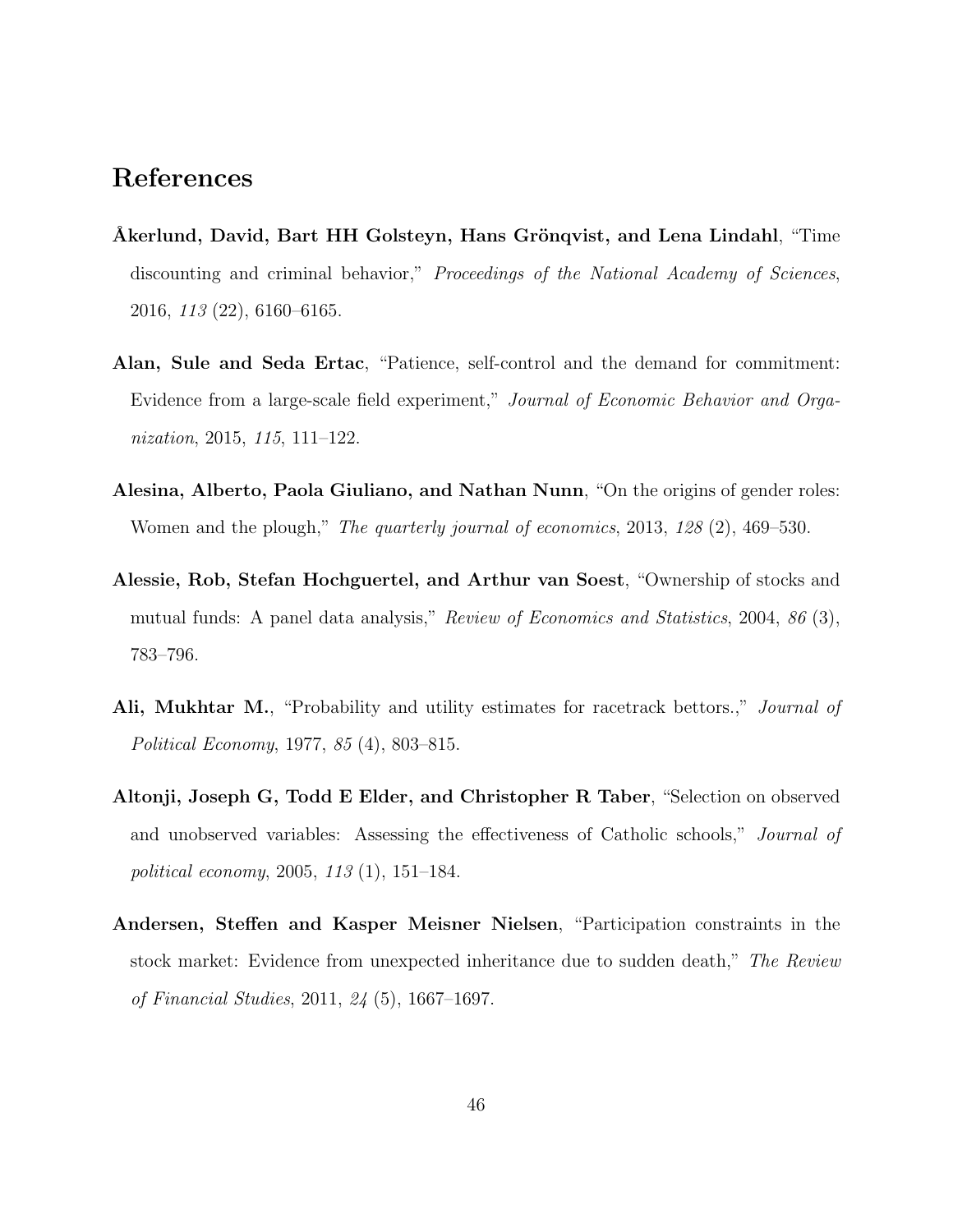- <span id="page-47-6"></span>Angrist, Joshua D and Jörn-Steffen Pischke, Mostly harmless econometrics: An empiricist's companion, Princeton university press, 2009.
- <span id="page-47-3"></span>Asch, Peter, Burton G. Malkiel, and Richard E. Quandt, "Racetrack betting and informed behavior.," Journal of Financial Economics, 1982, 10 (2), 187–194.
- <span id="page-47-0"></span>Badarinza, Cristian, John Y Campbell, and Tarun Ramadorai, "International comparative household finance," Annual Review of Economics, 2016, 8, 111–144.
- <span id="page-47-4"></span>Barnea, Amir, Henrik Cronqvist, and Stephan Siegel, "Nature or nurture: What determines investor behavior?," Journal of Financial Economics, 2010, 98 (3), 583–604.
- <span id="page-47-2"></span>Barsky, Robert B., F. Thomas Juster, Miles S. Kimball, and Matthew D. Shapiro, "Preference parameters and behavioral heterogeneity: An experimental approach in the health and retirement study.," The Quarterly Journal of Economics, 1997, 112 (2), 537–579.
- <span id="page-47-7"></span>Bisin, Alberto and Thierry Verdier, ""Beyond the melting pot": cultural transmission, marriage, and the evolution of ethnic and religious traits," The Quarterly Journal of Economics, 2000, 115 (3), 955–988.
- <span id="page-47-1"></span>and  $\Box$ , "The economics of cultural transmission and the dynamics of preferences," Journal of Economic theory, 2001, 97 (2), 298–319.
- <span id="page-47-5"></span>Black, Sandra E, Paul J Devereux, Petter Lundborg, and Kaveh Majlesi, "On the origins of risk-taking in financial markets," The Journal of Finance, 2017, 72 (5), 2229–2278.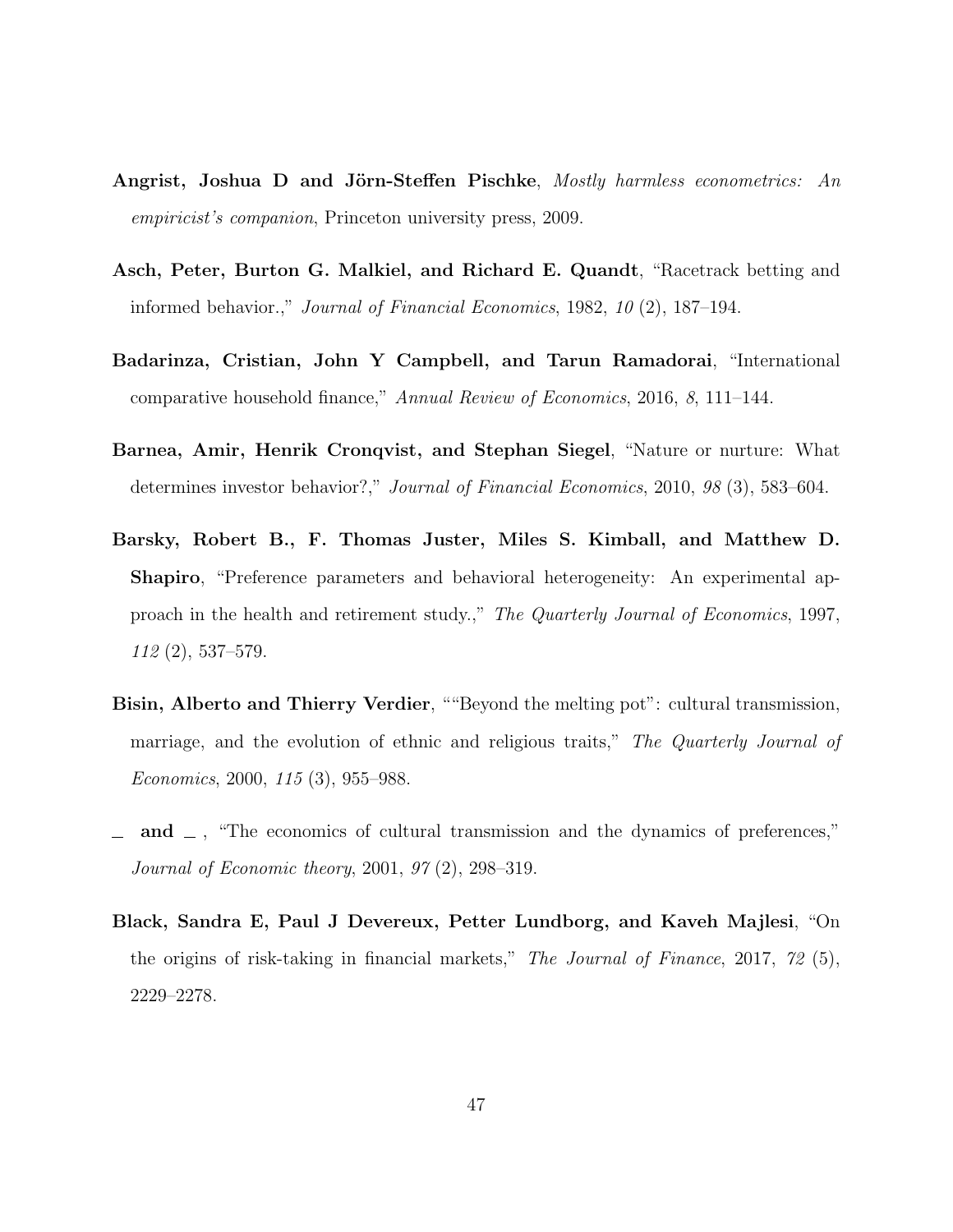- <span id="page-48-1"></span> $\ldots$ ,  $\ldots$ , and  $\ldots$ , "Learning to Take Risks? The Effect of Education on Risk-Taking in Financial Markets," Review of Finance, 2018, 22 (3), 951–975.
- <span id="page-48-2"></span>Briggs, Joseph, David Cesarini, Erik Lindqvist, and Östling Robert. "Windfall gains and stock market participation," Journal of Financial Economics, 2021, 139 (1), 57–83.
- <span id="page-48-8"></span> $, \ldots, \ldots, \bullet$  , and Robert Östling, "Windfall gains and stock market participation," Journal of Financial Economics, 2021, 139 (1), 57–83.
- <span id="page-48-4"></span>Calvet, Laurent E and Paolo Sodini, "Twin picks: Disentangling the determinants of risk-taking in household portfolios," The Journal of Finance, 2014, 69 (2), 867–906.
- <span id="page-48-7"></span> $\overline{\phantom{a}}$ , John Y Campbell, and Paolo Sodini, "Down or out: Assessing the welfare costs of household investment mistakes," Journal of Political Economy, 2007, 115 (5), 707-747.
- <span id="page-48-3"></span> $-$ ,  $-$ , and  $-$ , "Fight or flight? Portfolio rebalancing by individual investors," The Quarterly journal of economics,  $2009, 124$  (1),  $301-348$ .
- <span id="page-48-0"></span>Carroll, Christopher D, Byung-Kun Rhee, and Changyong Rhee, "Are there cultural effects on saving? Some cross-sectional evidence," The Quarterly Journal of Economics, 1994, 109 (3), 685–699.
- <span id="page-48-5"></span>Cesarini, David, Magnus Johannesson, Paul Lichtenstein, Orjan Sandewall, and ¨ **Björn Wallace**, "Genetic variation in financial decision-making," The Journal of Finance, 2010, 65 (5), 1725–1754.
- <span id="page-48-6"></span>Charles, Kerwin Kofi and Erik Hurst, "The correlation of wealth across generations," Journal of political Economy, 2003, 111 (6), 1155–1182.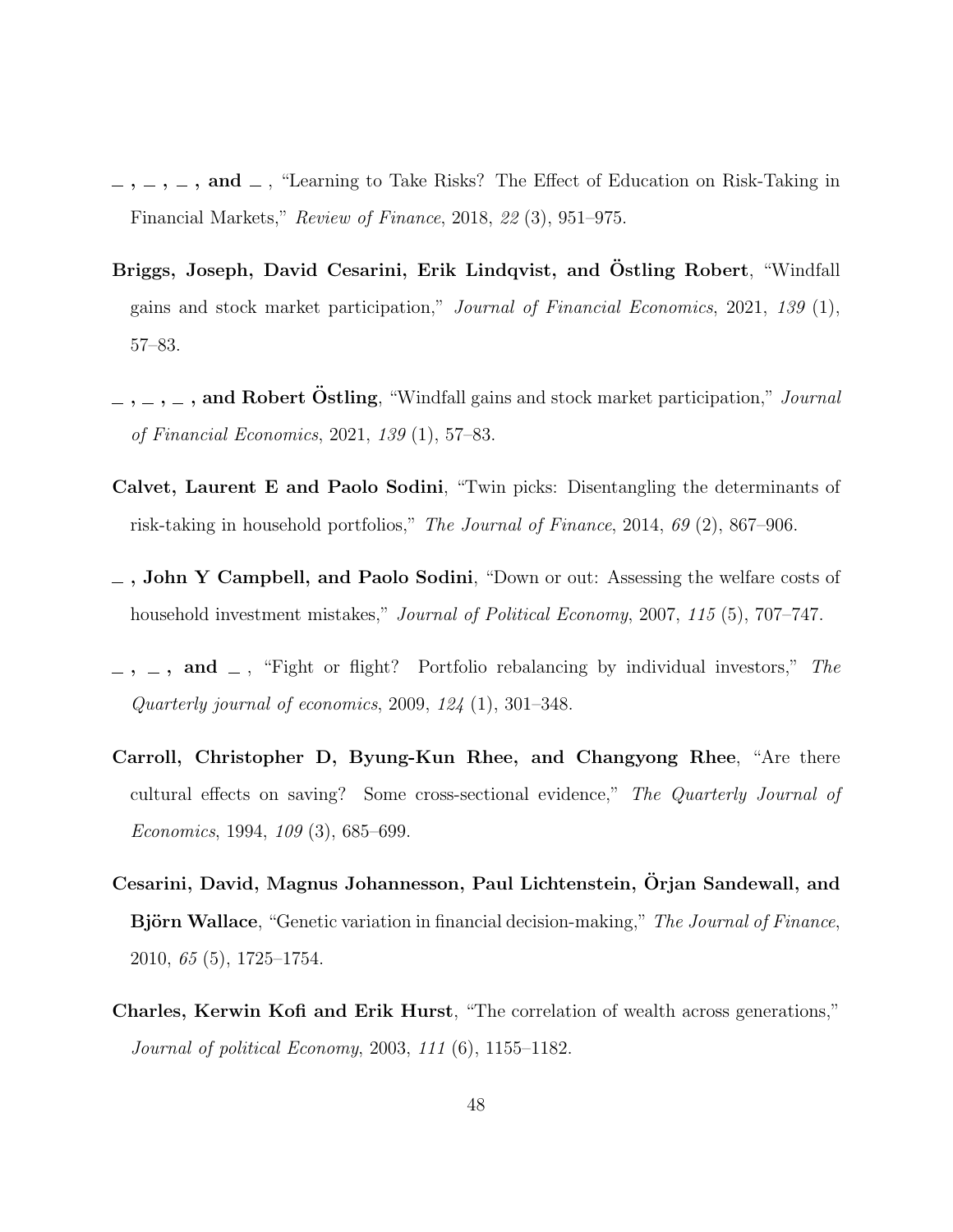- <span id="page-49-0"></span>Christelis, Dimitris, Dimitris Georgarakos, and Michael Haliassos, "Differences in portfolios across countries: Economic environment versus household characteristics," Review of Economics and Statistics, 2013, 95 (1), 220–236.
- <span id="page-49-3"></span>Cochrane, John H, Asset pricing: Revised edition, Princeton university press, 2005.
- <span id="page-49-7"></span>Cole, Shawn, Anna Paulson, and Gauri Kartini Shastry, "Smart money? The effect of education on financial outcomes," The Review of Financial Studies, 2014, 27 (7), 2022– 2051.
- <span id="page-49-8"></span>Cooper, Russell and Guozhong Zhu, "Household finance over the life-cycle: What does education contribute?," Review of Economic Dynamics, 2016, 20, 63–89.
- <span id="page-49-6"></span>Cornsweet, Tom N, "The staircase-method in psychophysics," The American journal of psychology, 1962, 75 (3), 485–491.
- <span id="page-49-1"></span>Dohmen, Thomas, Armin Falk, David Huffman, and Uwe Sunde, "The intergenerational transmission of risk and trust attitudes," The Review of Economic Studies, 2012, 79 (2), 645–677.
- <span id="page-49-4"></span> $-$ ,  $-$ ,  $-$ , Jürgen Schupp, and Gert G Wagner, "Individual risk attitudes: Measurement, determinants, and behavioral consequences," Journal of the European Economic Association, 2011, 9 (3), 522–550.
- <span id="page-49-2"></span>Dorn, Anne Jones, Daniel Dorn, and Paul Sengmueller, "Trading as Gambling," Management Science, 2015, 61 (10), 2376–2393.
- <span id="page-49-5"></span>Dorn, Daniel and Gur Huberman, "Preferred risk habitat of individual investors," Journal of Financial Economics, 2010, 97 (1), 155–173.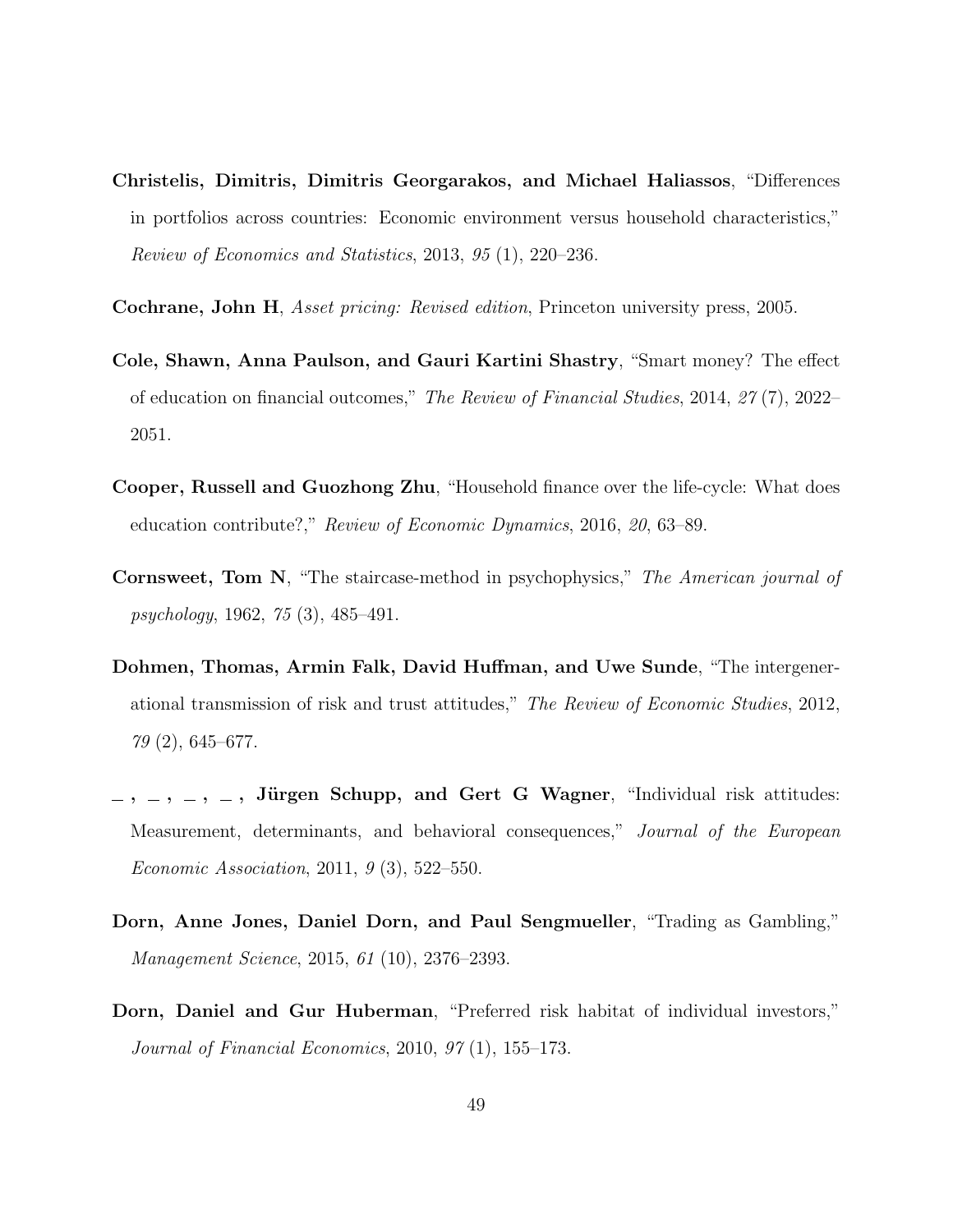- <span id="page-50-7"></span>and Martin Weber, "Individual investors' trading in times of crisis: going it alone or giving up," Working Paper, 2013.
- <span id="page-50-3"></span>and Paul Sengmueller, "Trading as Entertainment?," Management Science, 2009, 55 (4), 591–603.
- <span id="page-50-5"></span>Einav, Liran, Amy Finkelstein, Iuliana Pascu, and Mark R Cullen, "How general are risk preferences? Choices under uncertainty in different domains," American Economic Review, 2012, 102 (6), 2606–38.
- <span id="page-50-8"></span>Fagereng, Andreas, Charles Gottlieb, and Luigi Guiso, "Asset Market Participation and Portfolio Choice over the Life-Cycle," Journal of Finance, 2017, 72 (2), 705–750.
- <span id="page-50-6"></span>, Luigi Guiso, Davide Malacrino, and Luigi Pistaferri, "Heterogeneity and Persistence in Returns to Wealth," Econometrica, 2020, 88 (1), 115–170.
- <span id="page-50-4"></span>Falk, Armin, Anke Becker, Thomas Dohmen, Benjamin Enke, David Huffman, and Uwe Sunde, "Global evidence on economic preferences," The Quarterly Journal of Economics, 2018, 133 (4), 1645–1692.
- <span id="page-50-0"></span>Fernández, Raquel, "Does culture matter?," Handbook of social economics, 2011, 1, 481– 510.
- <span id="page-50-1"></span>, Alessandra Fogli, and Claudia Olivetti, "Mothers and sons: Preference formation and female labor force dynamics," The Quarterly Journal of Economics, 2004, 119 (4), 1249–1299.
- <span id="page-50-2"></span>Fernandez, Raquel and Alessandra Fogli, "Fertility: The role of culture and family experience," Journal of the European economic association, 2006,  $\frac{1}{4}$  (2-3), 552–561.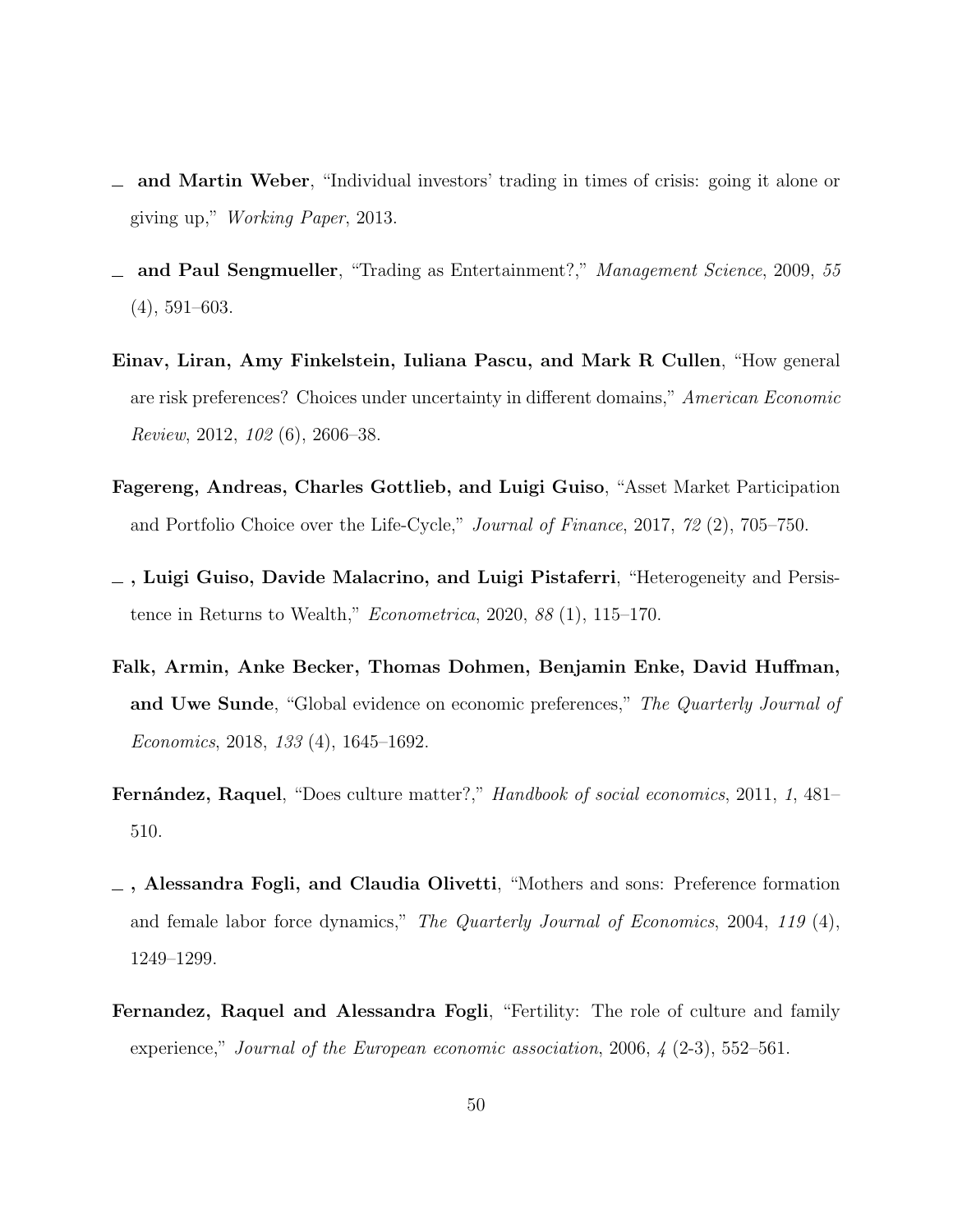- <span id="page-51-0"></span>and  $\Box$ , "Culture: An empirical investigation of beliefs, work, and fertility," American economic journal: Macroeconomics, 2009, 1 (1), 146–77.
- <span id="page-51-1"></span>Figlio, David, Paola Giuliano, Umut Ozek, and Paola Sapienza, "Long-term orientation and educational performance," American Economic Journal: Economic Policy, 2019, 11 (4), 272–309.
- <span id="page-51-2"></span>Fisman, Raymond and Edward Miguel, "Corruption, norms, and legal enforcement: Evidence from diplomatic parking tickets," Journal of Political economy, 2007, 115 (6), 1020–1048.
- <span id="page-51-5"></span>Frey, Renato, Andreas Pedroni, Rui Mata, Jörg Rieskamp, and Ralph Hertwig, "Risk preference shares the psychometric structure of major psychological traits.," Science advances, 2017, 3 (10).
- <span id="page-51-4"></span>Gao, Xiaohui and Tse-Chun Lin, "Do individual investors treat trading as a fun and exciting gambling activity? Evidence from repeated natural experiments.," The Review of Financial Studies, 2015, 28 (7), 2128–2166.
- <span id="page-51-7"></span>Gaudecker, Hans-Martin Von, "How does household portfolio diversification vary with financial literacy and financial advice?," The Journal of Finance, 2015, pp. 489–507.
- <span id="page-51-3"></span>Giuliano, Paola, "Living arrangements in western europe: Does cultural origin matter?," Journal of the European Economic Association, 2007, 5 (5), 927–952.
- <span id="page-51-6"></span>and Nathan Nunn, "The transmission of democracy: from the village to the nation- $\equiv$ state," The American Economic Review, 2013, 103 (3), 86–92.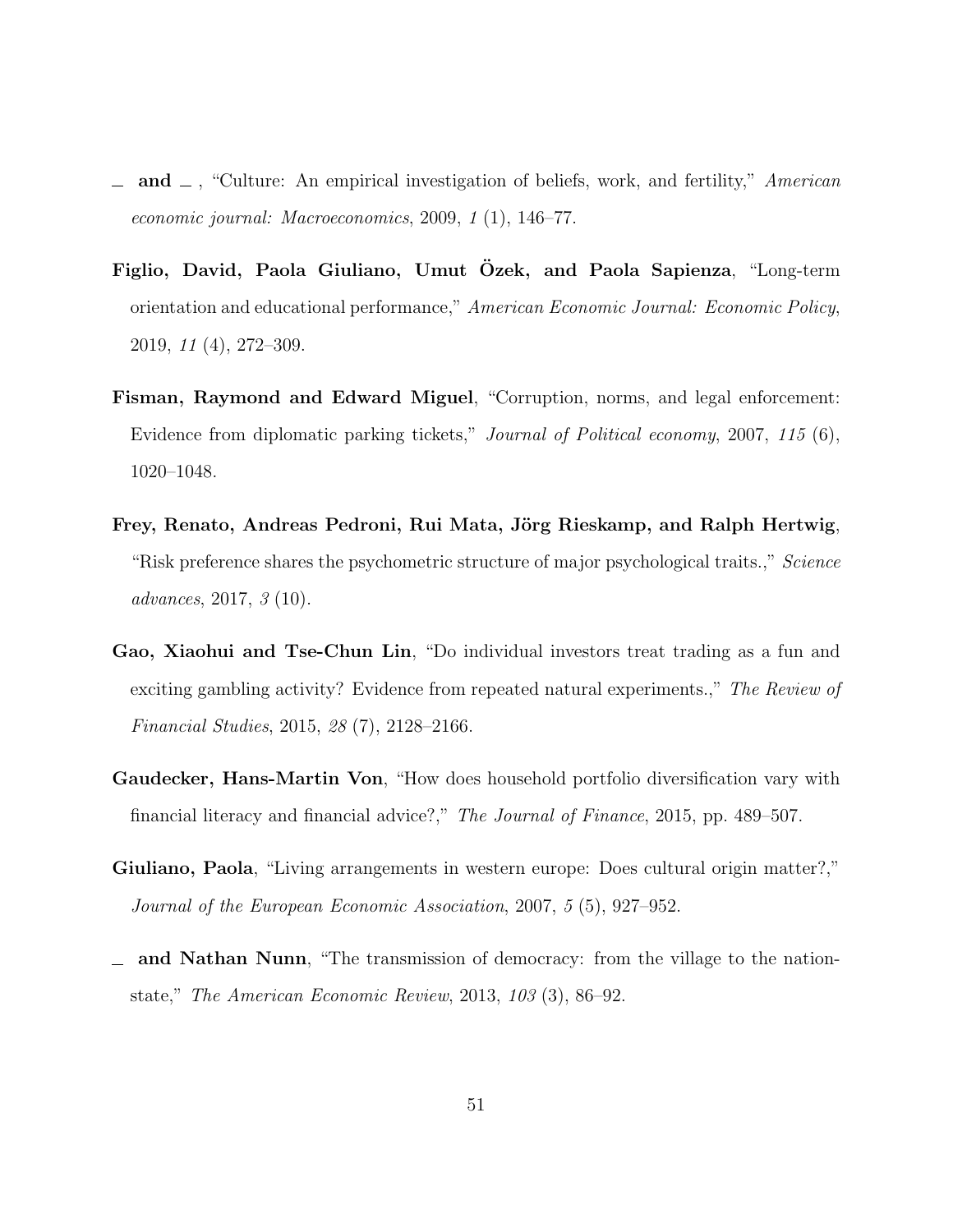- <span id="page-52-9"></span>and  $\Box$ , "Ancestral characteristics of modern populations," *Economic History of Devel*oping Regions, 2018, 33 (1), 1–17.
- <span id="page-52-7"></span>and  $\Box$ , "Understanding cultural persistence and change," The Review of Economic Studies, 2021, 88 (4), 1541–1581.
- <span id="page-52-8"></span>Goetzmann, William N. and Alok Kumar, "Equity portfolio diversification," Review of Finance, 2008, 12 (3), 433–463.
- <span id="page-52-5"></span>Golsteyn, Bart HH, Hans Grönqvist, and Lena Lindahl, "Adolescent time preferences predict lifetime outcomes," The Economic Journal, 2014, 124 (580), F739–F761.
- <span id="page-52-4"></span>Gomes, Francisco, Michael Haliassos, and Tarun Ramadorai, "Household Finance," Journal of Economic Literature, 2021, 59 (3), 919–1000.
- <span id="page-52-2"></span>Guiso, Luigi, Paola Sapienza, and Luigi Zingales, "People's opium? Religion and economic attitudes," Journal of Monetary Economics, 2003, 50 (1), 225–282.
- <span id="page-52-6"></span> $\ldots$ , and  $\ldots$ , "The role of social capital in financial development," American economic review, 2004, 94 (3), 526–556.
- <span id="page-52-3"></span> $, \ldots, \ldots,$  and  $\ldots$ , "Does culture affect economic outcomes?," Journal of Economic perspectives, 2006, 20 (2), 23–48.
- <span id="page-52-0"></span> $, \ldots$ , and  $\ldots$ , "Trusting the stock market," *Journal of Finance*, 2008, 63 (6), 2557–2600.
- <span id="page-52-1"></span>Haliassos, Michael, Thomas Jansson, and Yigitcan Karabulut, "Incompatible European partners? Cultural predispositions and household financial behavior," Management Science, 2017, 63 (11), 3780–3808.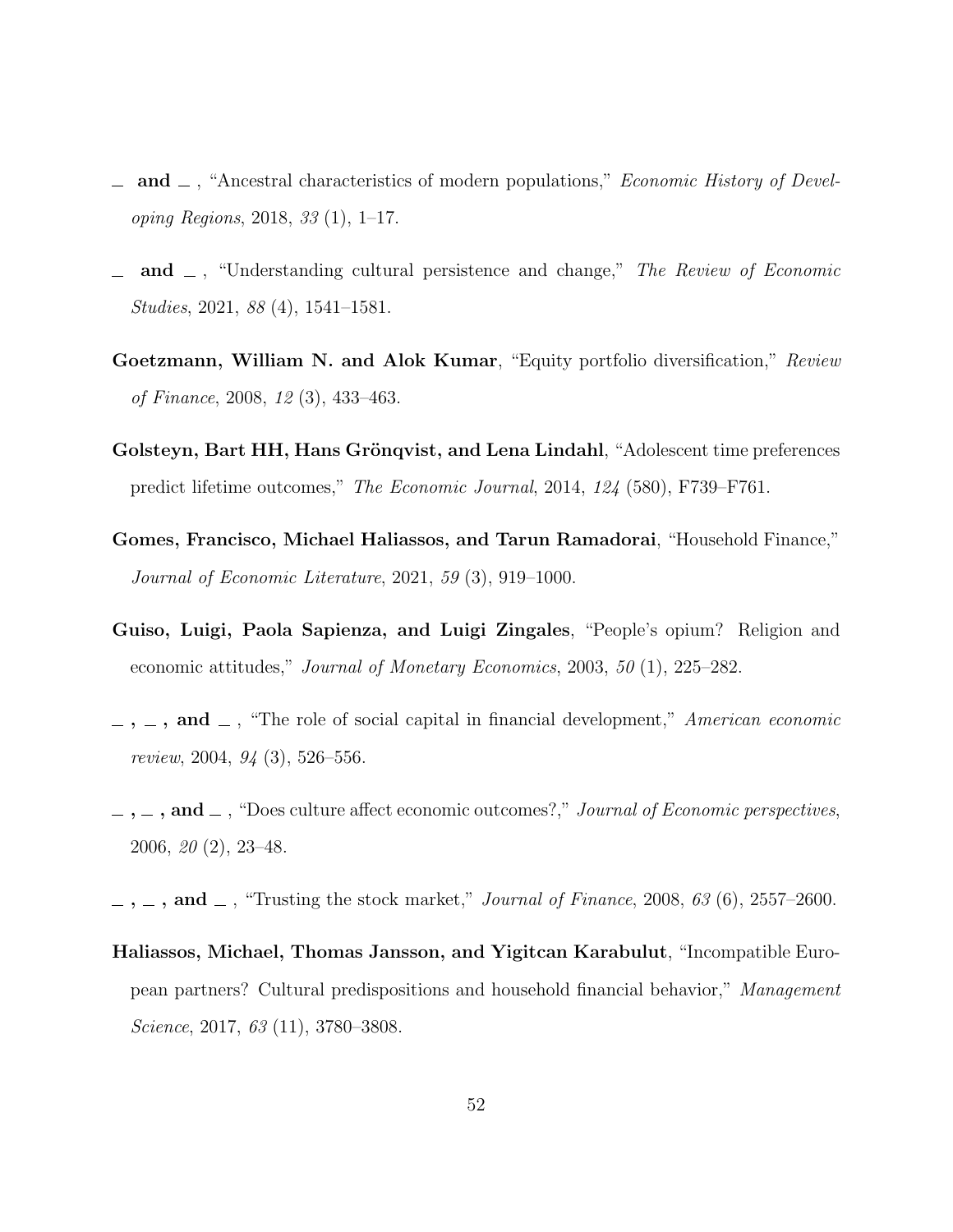- <span id="page-53-9"></span>Hofstede, Geert, Culture's consequences: Comparing values, behaviors, institutions and organizations across nations, Sage publications, 2001.
- <span id="page-53-3"></span>Khwaja, Ahmed, Dan Silverman, and Frank Sloan, "Time preference, time discounting, and smoking decisions," Journal of health economics, 2007, 26 (5), 927–949.
- <span id="page-53-1"></span>Kumar, Alok, "Who Gambles In The Stock Market?," The Journal of Finance, 2009, 64 (4), 1889–1933.
- <span id="page-53-4"></span>Meier, Stephan and Charles Sprenger, "Present-biased preferences and credit card borrowing," American Economic Journal: Applied Economics, 2010, 2 (1), 193–210.
- <span id="page-53-6"></span>Michalopoulos, Stelios, "The origins of ethnolinguistic diversity," American Economic Review, 2012, 102 (4), 1508–39.
- <span id="page-53-0"></span>Miguel, Edward, Sebastián M Saiegh, and Shanker Satyanath, "Civil war exposure and violence," *Economics* & Politics, 2011, 23 (1), 59–73.
- <span id="page-53-5"></span>Murdock, George Peter, *Culture and society: twenty-four essays*, University of Pittsburgh Press, 1965.
- <span id="page-53-7"></span>Nunn, Nathan and Leonard Wantchekon, "The slave trade and the origins of mistrust in Africa," The American Economic Review, 2011, 101 (7), 3221–3252.
- <span id="page-53-2"></span>Osili, Una Okonkwo and Anna L Paulson, "Institutions and financial development: Evidence from international migrants in the United States.," The Review of Economics and Statistics, 2008, 90 (3), 498–517.
- <span id="page-53-8"></span>Roussanov, Nikolai, "Diversification and its discontents: Idiosyncratic and entrepreneurial risk in the quest for social status," The Journal of Finance, 2010, 65 (5), 1755–1788.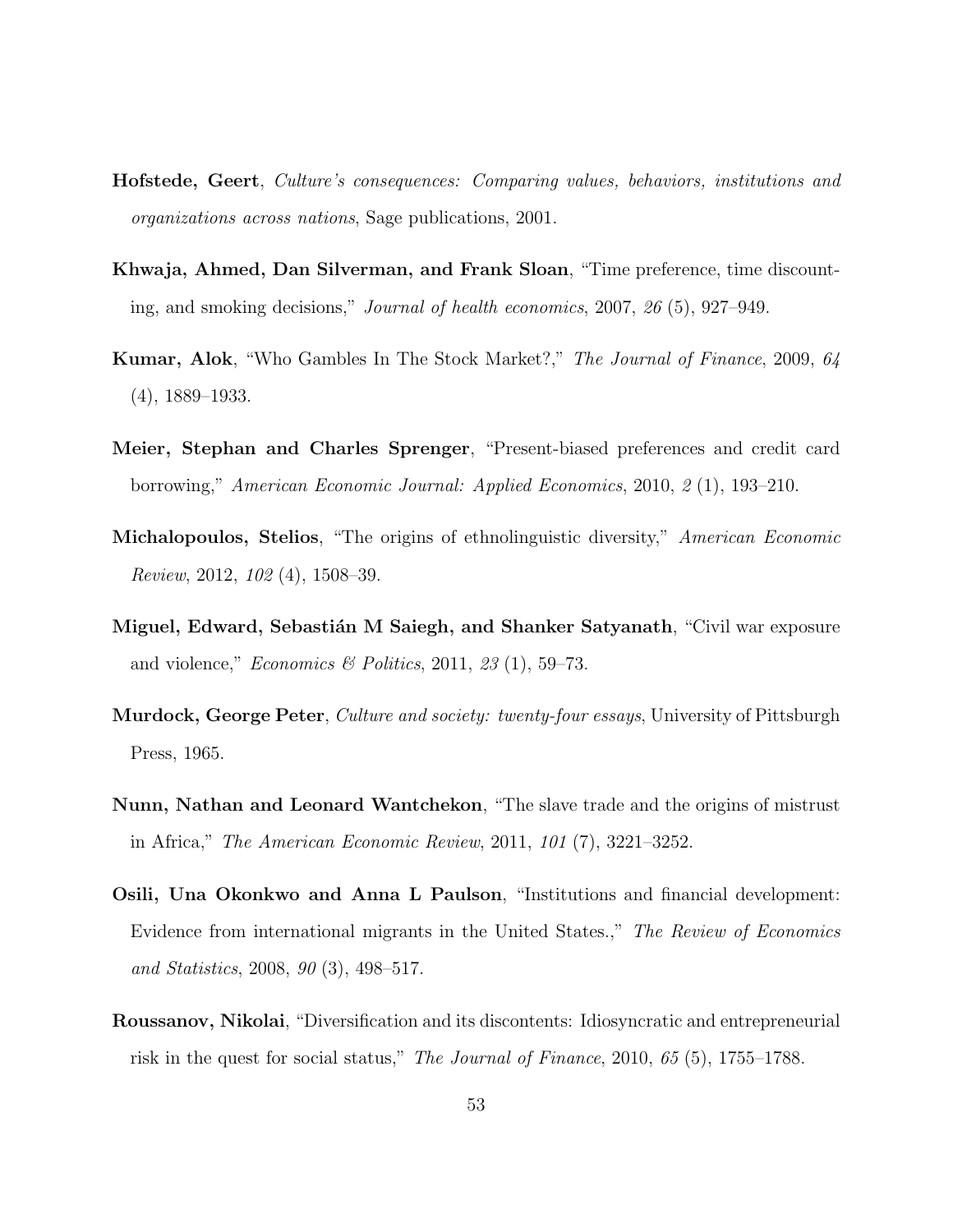- <span id="page-54-1"></span>**Snyder, Wayne W., "Horse racing: Testing the efficient markets model.,"** The Journal of Finance, 1978, 33 (4), 1109–1118.
- <span id="page-54-2"></span>Sutter, Matthias, Martin G Kocher, Daniela Glätzle-Rützler, and Stefan T Trautmann, "Impatience and uncertainty: Experimental decisions predict adolescents' field behavior," American Economic Review, 2013, 103 (1), 510–31.
- <span id="page-54-3"></span>Vieider, Ferdinand M, Thorsten Chmura, Tyler Fisher, Takao Kusakawa, Peter Martinsson, Frauke Mattison Thompson, and Adewara Sunday, "Within-versus between-country differences in risk attitudes: implications for cultural comparisons," Theory and Decision, 2015, 78 (2), 209–218.
- <span id="page-54-0"></span>Voigtländer, Nico and Hans-Joachim Voth, "Persecution perpetuated: the medieval origins of anti-Semitic violence in Nazi Germany," The Quarterly Journal of Economics, 2012, 127 (3), 1339–1392.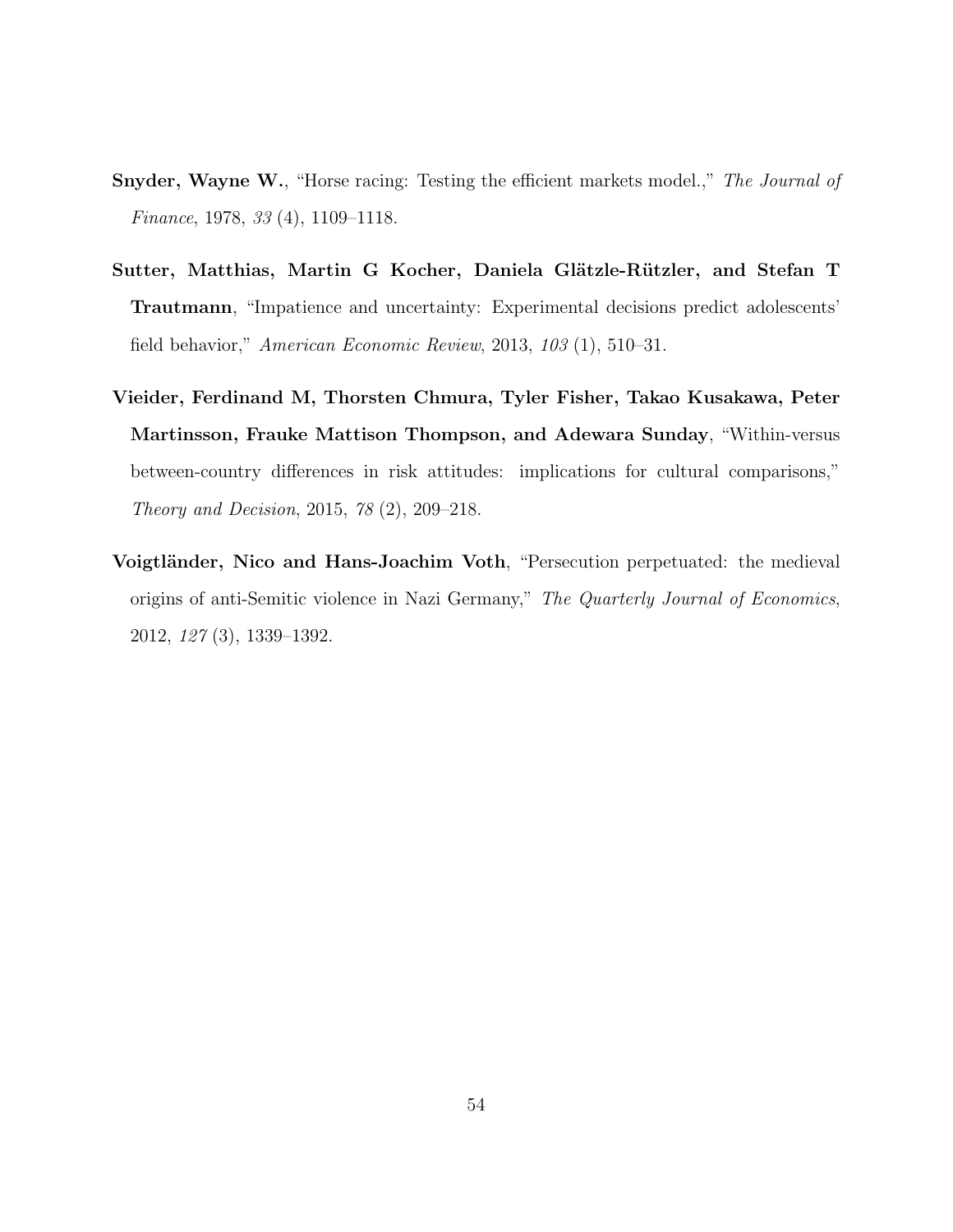# Online Appendix for "Cultural Origins of Investment Behavior" A. Figures and Tables

<span id="page-55-0"></span>Table A.1 List of Countries and their Risk- and Time- Preferences

| Country               | Patience            | Risk taking         |
|-----------------------|---------------------|---------------------|
| Afghanistan           | $-0.2013$           | 0.1207              |
| Algeria               | 0.0598              | 0.3915              |
| Argentina             | $-0.2293$           | 0.0415              |
| Australia             | 0.6570              | 0.1371              |
| Austria               | 0.6082              | $-0.0618$           |
| Bangladesh            | 0.0811              | $-0.1980$           |
| Bolivia               | 0.0713              | 0.1030              |
| Bosnia Herzegovina    | $-0.2472$           | $-0.1256$           |
| Brazil                | $-0.2600$           | $-0.2505$           |
| Cameroon              | $-0.4274$           | $-0.5350$           |
| Canada                | 0.7184              | 0.1835              |
| Chile                 | $-0.1554$           | 0.1253              |
| China                 | 0.3981              | $-0.0198$           |
| Colombia              | $-0.3459$           | $-0.0451$           |
| Croatia               | $-0.0937$           | 0.0684              |
| Czech Republic        | 0.3843              | $-0.0204$           |
| Egypt                 | $-0.3831$           | $-0.2808$           |
| Estonia               | 0.0253              | $-0.2954$           |
| Finland               | 0.5995              | $-0.2827$           |
| France                | 0.3568              | $-0.0301$           |
| Germany               | 0.6243              | $-0.0444$           |
| Ghana                 | 0.0846              | 0.6184              |
| Greece                | $-0.3600$           | $-0.1570$           |
| Hungary               | $-0.4309$           | $-0.4984$           |
| India                 | $-0.1087$           | $-0.2752$           |
| Indonesia             | $-0.3618$           | $-0.3216$           |
| Iran                  | $-0.3807$           | 0.3378              |
| Iraq                  | $-0.4169$           | 0.1657              |
| Israel                | 0.4568              | 0.2437              |
| Italy                 | 0.1084              | $-0.0936$           |
| Japan                 | 0.1084              | $-0.3558$           |
| Jordan                | $-0.4184$           | $-0.1248$           |
| Kenya                 | $-0.0762$           | 0.2439              |
| Lithuania             | $-0.0617$           | $-0.0459$           |
| Mexico                | $-0.1084$           | $-0.1389$           |
| Morocco               | $-0.3107$           | $-0.0689$           |
| Netherlands           | 0.9517              | 0.1893              |
| Nigeria               | $-0.2004$           | 0.3859              |
| Pakistan<br>Peru      | $-0.0831$           | 0.0196              |
|                       | $-0.1089$<br>0.0991 | 0.1549              |
| Philippines<br>Poland | 0.0716              | 0.2946<br>$-0.0735$ |
| Portugal              | $-0.3116$           | $-0.7924$           |
| Romania               | $-0.2681$           | $-0.2295$           |
| Russia                | $-0.0752$           | $-0.3233$           |
| Saudi Arabia          | 0.2001              | 0.6957              |
| Serbia                | $-0.1378$           | $-0.1296$           |
| South Africa          | 0.0579              | 0.9705              |
| South Korea           | 0.3692              | $-0.0393$           |
| Spain                 | 0.1984              | $-0.1584$           |
| Sri Lanka             | $-0.1009$           | 0.0627              |
| Sweden                | 1.0714              | 0.0518              |
| Switzerland           | 0.6697              | $-0.0193$           |
| Tanzania              | $-0.3249$           | 0.4918              |
| Thailand              | $-0.2297$           | $-0.1235$           |
| Turkey                | $-0.0473$           | 0.0234              |
| Uganda                | $-0.2552$           | 0.1625              |
| Ukraine               | $-0.1816$           | $-0.2186$           |
| United Arab Emirates  | $-0.0913$           | 0.0865              |
| United Kingdom        | 0.5350              | 0.0486              |
| <b>United States</b>  | 0.8112              | 0.1165              |
| Vietnam               | 0.1104              | $-0.0086$           |